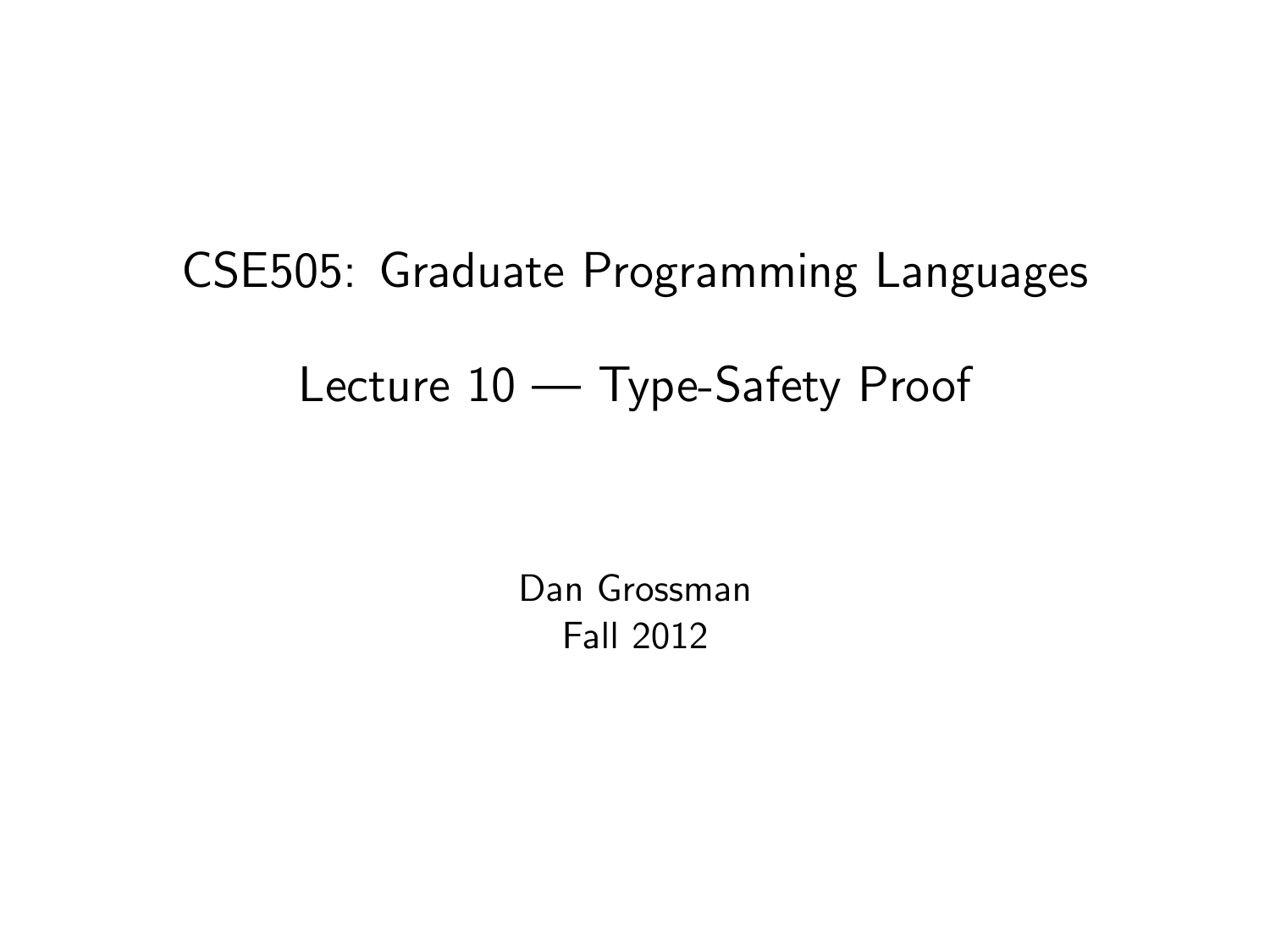# **Outline**

- $\blacktriangleright$  Type-safety proof
	- $\blacktriangleright$  Also posted in non-slide form
- $\triangleright$  Discuss the proof
	- $\triangleright$  Consider lemma dependencies and what they represent
	- $\triangleright$  Consider elegance of inverting static and dynamic derivations
- $\triangleright$  Next lecture: Add more constructs to our typed language
	- $\blacktriangleright$  Pairs, records, sums, recursion, ...
	- $\triangleright$  For each, sketch proof additions (follow a general approach)
- $\blacktriangleright$  Further ahead: More flexible typing via polymorphism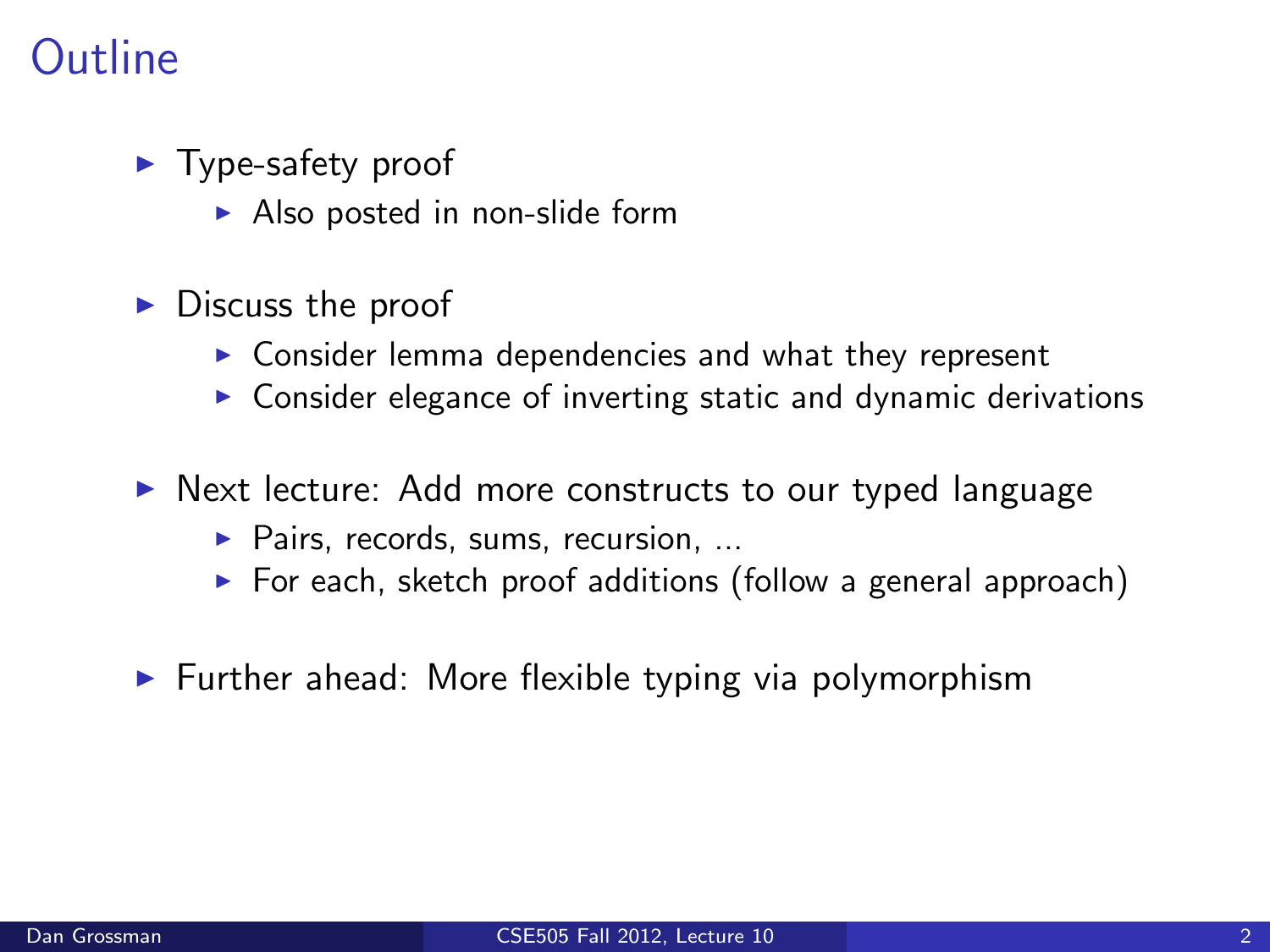# Review: Lambda-Calculus with Constants

$$
e ::= \lambda x. e \mid x \mid e e \mid c \qquad v ::= \lambda x. e \mid c
$$
\n
$$
\overline{(\lambda x. e) v \rightarrow e[v/x]} \qquad \overline{e_1 e_2 \rightarrow e'_1 e_2} \qquad \overline{v e_2 \rightarrow e'_2}
$$
\n
$$
\overline{x[e/x] = e} \qquad \overline{y[e/x] = y} \qquad \overline{c[e/x] = c}
$$
\n
$$
e_1[e/x] = e'_1 \qquad y \neq x \qquad y \notin FV(e) \qquad e_1[e/x] = e'_1 \qquad e_2[e/x] = e'_2
$$
\n
$$
\overline{(\lambda y. e_1)[e/x] = \lambda y. e'_1} \qquad \overline{(\lambda y. e_2)[e/x] = e'_1 e'_2}
$$

Stuck states: not values and no step applies...

Avoid stuck states to:

- $\triangleright$  Catch bugs (why would you want to get to such a state?)
- $\blacktriangleright$  Ease implementation (no need to check for being stuck)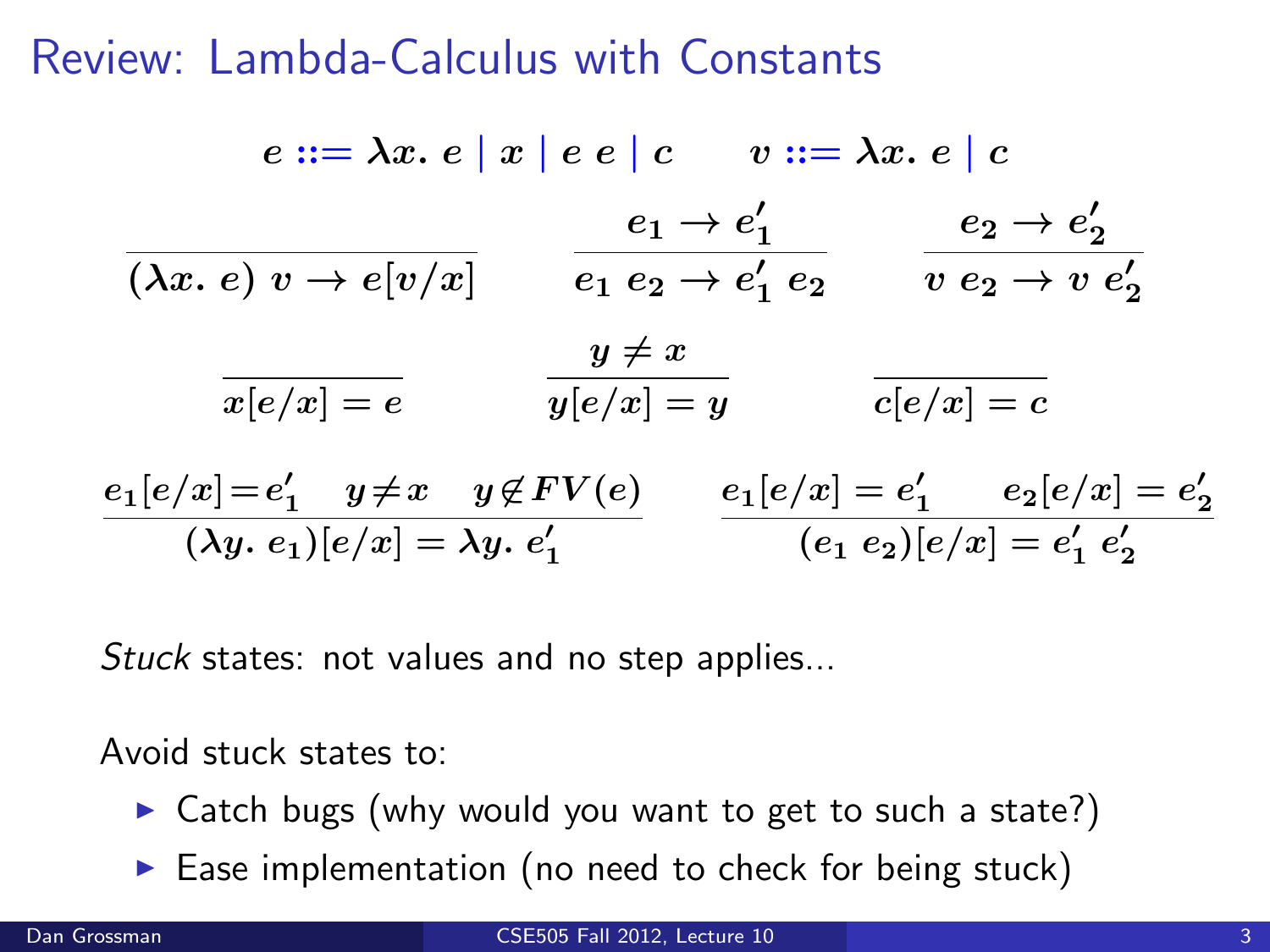# Review: Typing Judgment

Defined a type system to classify  $\lambda$ -terms

Some terms have types; some don't

 $\tau ::= \mathsf{int} | \tau \to \tau \quad \Gamma ::= \cdot | \Gamma, x : \tau$  $\Gamma \vdash c : \mathsf{int} \qquad \Gamma \vdash x : \Gamma(x) \qquad \Gamma \vdash \lambda x. \ e : \tau_1 \to \tau_2$  $\Gamma, x : \tau_1 \vdash e : \tau_2$  $\Gamma \vdash e_1 : \tau_2 \rightarrow \tau_1 \quad \Gamma \vdash e_2 : \tau_2$  $\Gamma \vdash e_1 \; e_2 : \tau_1$ 

Theorem: A program that typechecks under  $\cdot$  won't get stuck, i.e., If  $\cdot \vdash e : \tau$  then e diverges or  $\exists v, n$  such that  $e \rightarrow^n v$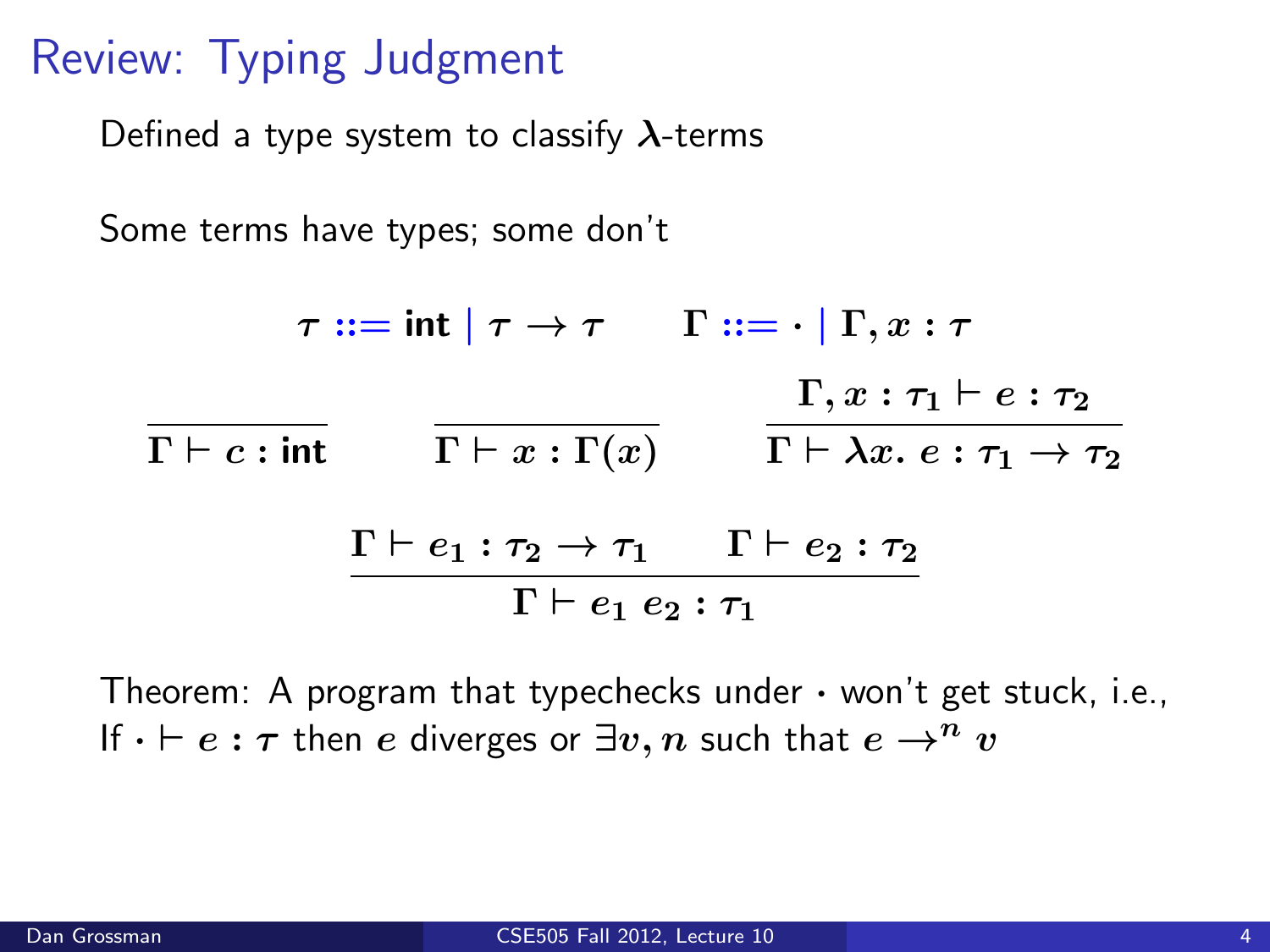# Preservation and Progress

Theorem (slightly restated): If  $\cdot\vdash e:\tau$  and  $e\rightarrow^{n}e'$ , then  $e'$  is a value or there exists an  $e^{\prime\prime}$  such that  $e^\prime\rightarrow e^{\prime\prime}$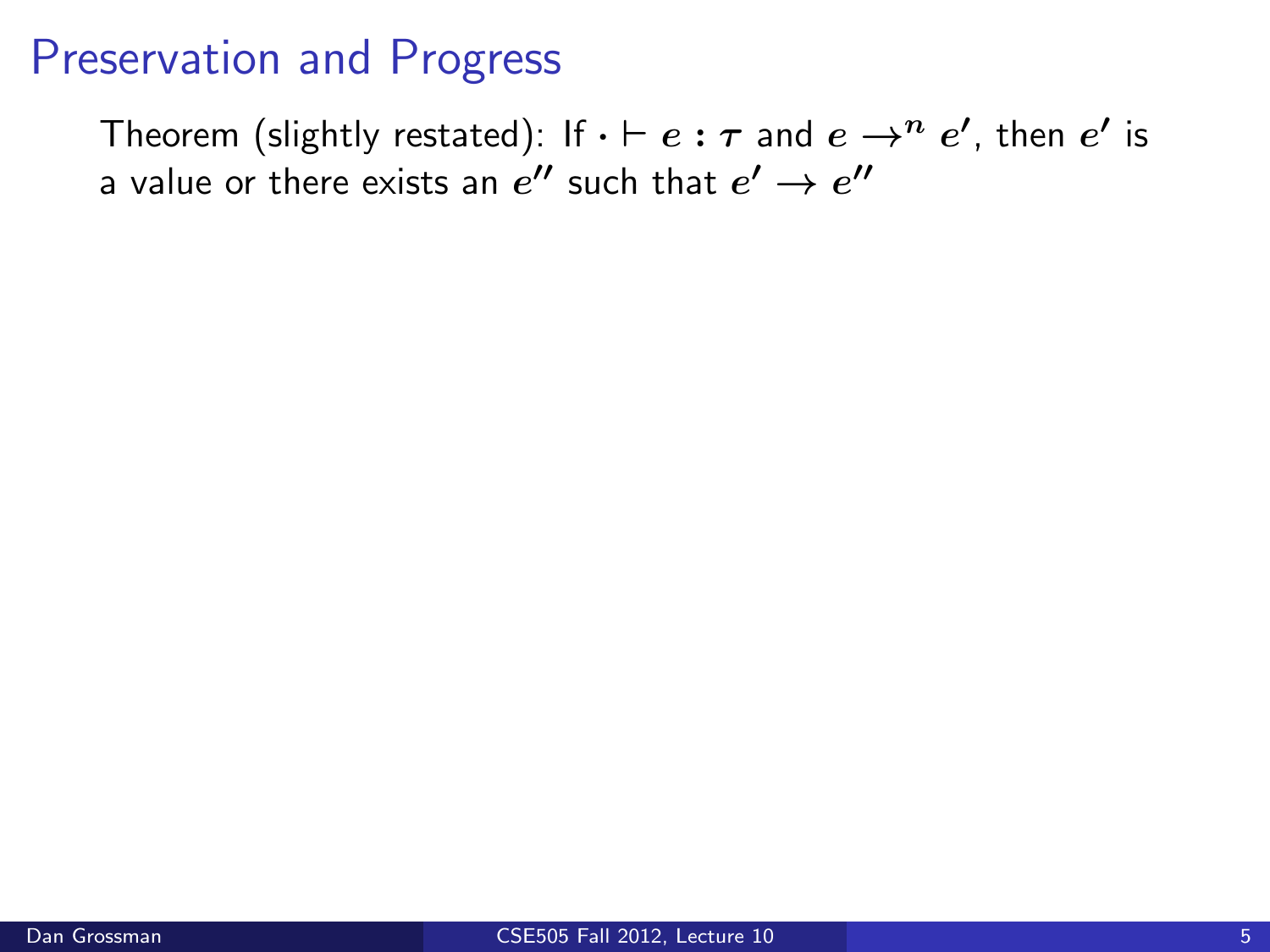# Preservation and Progress

Theorem (slightly restated): If  $\cdot\vdash e:\tau$  and  $e\rightarrow^{n}e'$ , then  $e'$  is a value or there exists an  $e^{\prime\prime}$  such that  $e^\prime\rightarrow e^{\prime\prime}$ 

Follows from two key lemmas:

- **Lemma** (Preservation): If  $\cdot \vdash e : \tau$  and  $e \rightarrow e'$ , then  $\cdot \vdash e' : \tau$  .
- **Lemma** (Progress): If  $\cdot \vdash e : \tau$ , then e is a value or there exists an  $e'$  such that  $e \to e'.$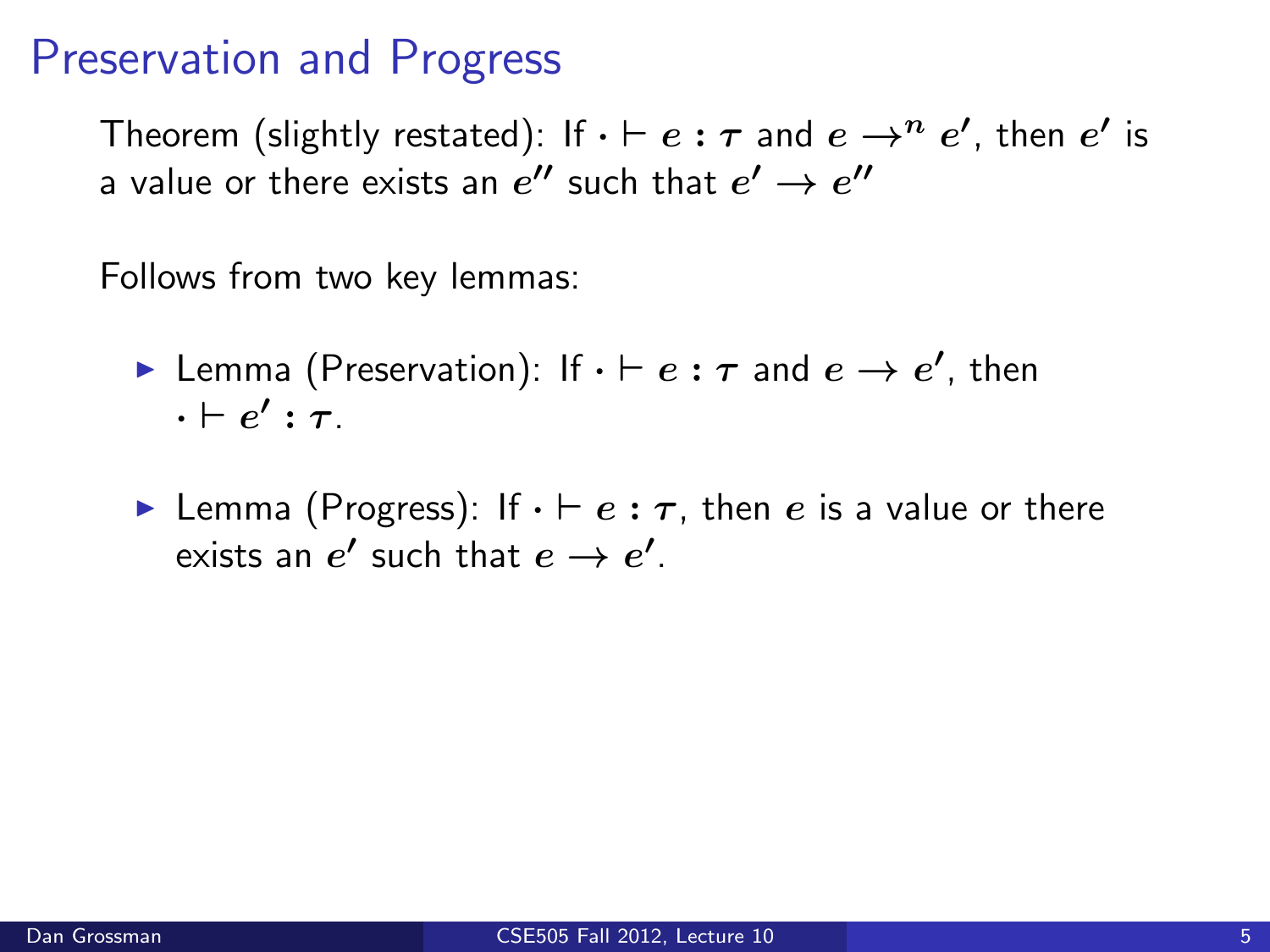# Preservation and Progress

Theorem (slightly restated): If  $\cdot\vdash e:\tau$  and  $e\rightarrow^{n}e'$ , then  $e'$  is a value or there exists an  $e^{\prime\prime}$  such that  $e^\prime\rightarrow e^{\prime\prime}$ 

Follows from two key lemmas:

- **Lemma** (Preservation): If  $\cdot \vdash e : \tau$  and  $e \rightarrow e'$ , then  $\cdot \vdash e' : \tau$  .
- **Lemma** (Progress): If  $\cdot \vdash e : \tau$ , then e is a value or there exists an  $e'$  such that  $e \to e'.$

Proof of theorem given lemmas:

- ► "Preservation\*": If  $\cdot \vdash e : \tau$  and  $e \rightarrow^{n} e'$ , then  $\cdot \vdash e' : \tau$ 
	- $\triangleright$  Trivial induction on  $n$  given Preservation
- So Progress ensures  $e'$  is not stuck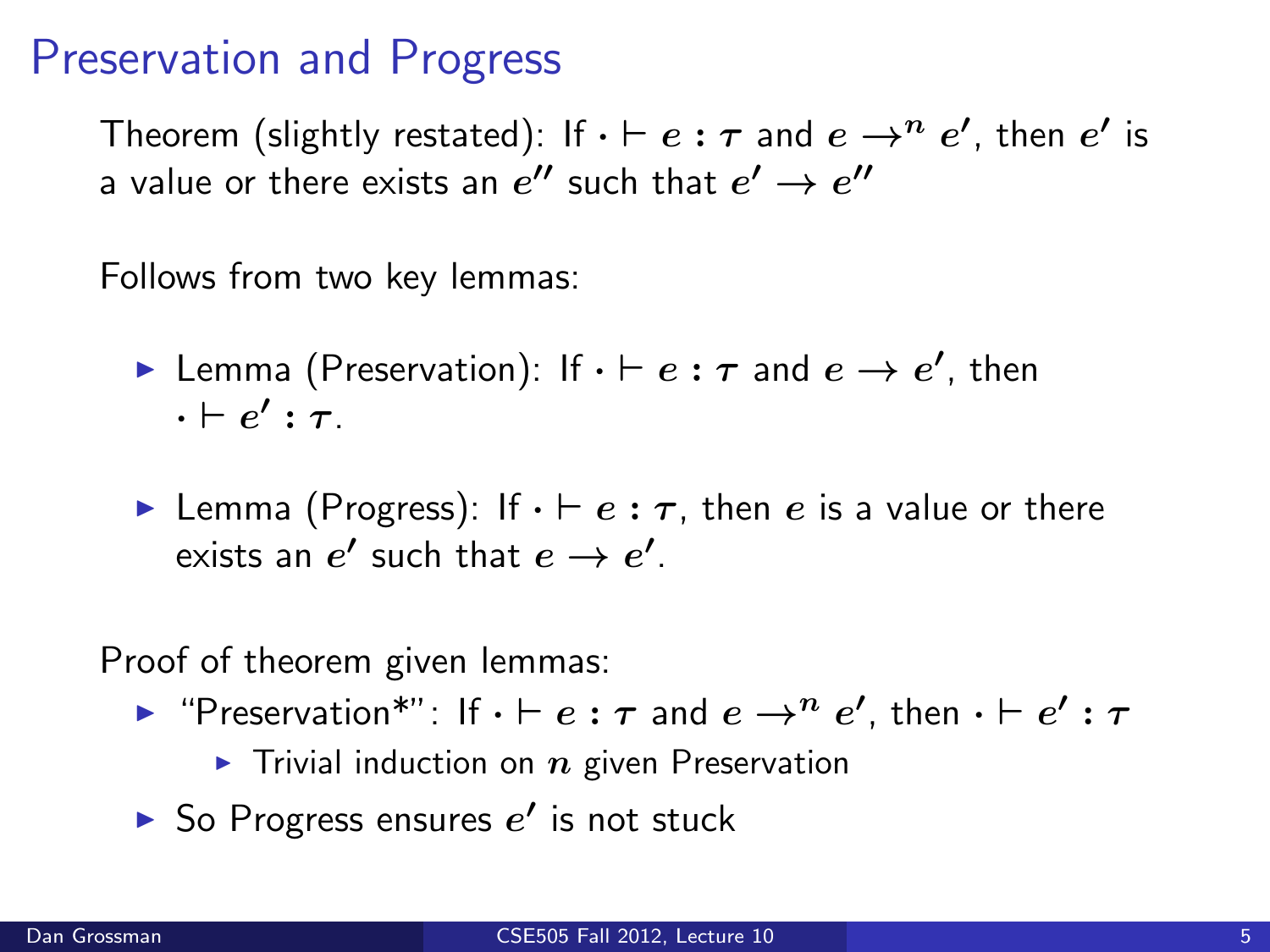## Progress

Lemma: If  $\cdot \vdash e : \tau$ , then  $e$  is a value or there exists an  $e'$  such that  $e \to e'$ 

Proof: We first prove this lemma:

Lemma (Canonical Forms): If  $\cdot \vdash v : \tau$ , then:

- In if  $\tau$  is **int**, then v is some c
- $\triangleright$  if  $\tau$  has the form  $\tau_1 \rightarrow \tau_2$  then v has the form  $\lambda x. e$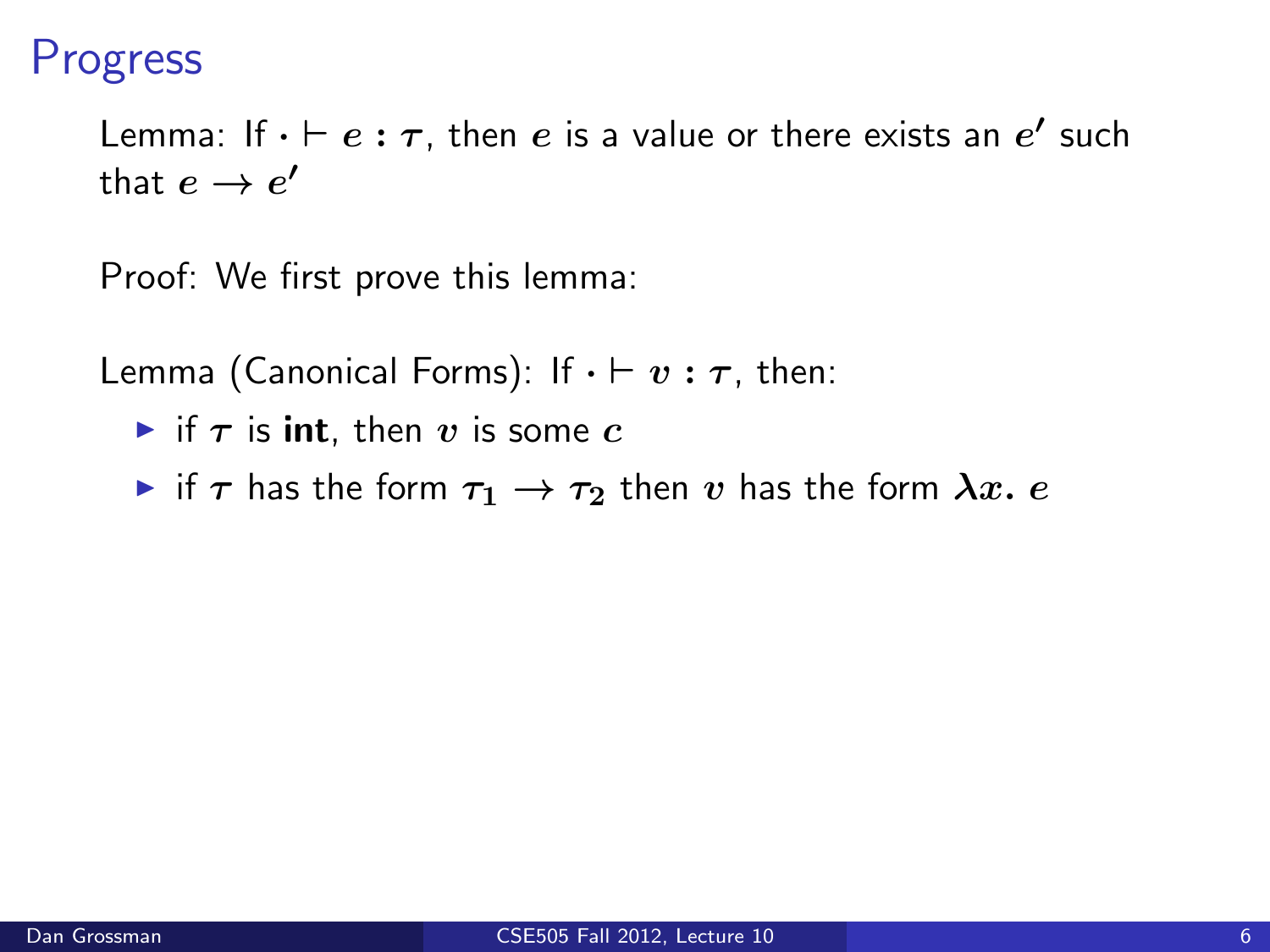## Progress

Lemma: If  $\cdot \vdash e : \tau$ , then  $e$  is a value or there exists an  $e'$  such that  $e \to e'$ 

Proof: We first prove this lemma:

Lemma (Canonical Forms): If  $\cdot \vdash v : \tau$ , then:

In if  $\tau$  is **int**, then v is some c

 $\triangleright$  if  $\tau$  has the form  $\tau_1 \rightarrow \tau_2$  then v has the form  $\lambda x. e$ 

Proof: By inspection of the form of values and typing rules

**If** That is, by inversion, only one typing rule applies if  $\tau = \text{int}$ and in that rule v is a constant, and similarly for  $\tau_1 \rightarrow \tau_2$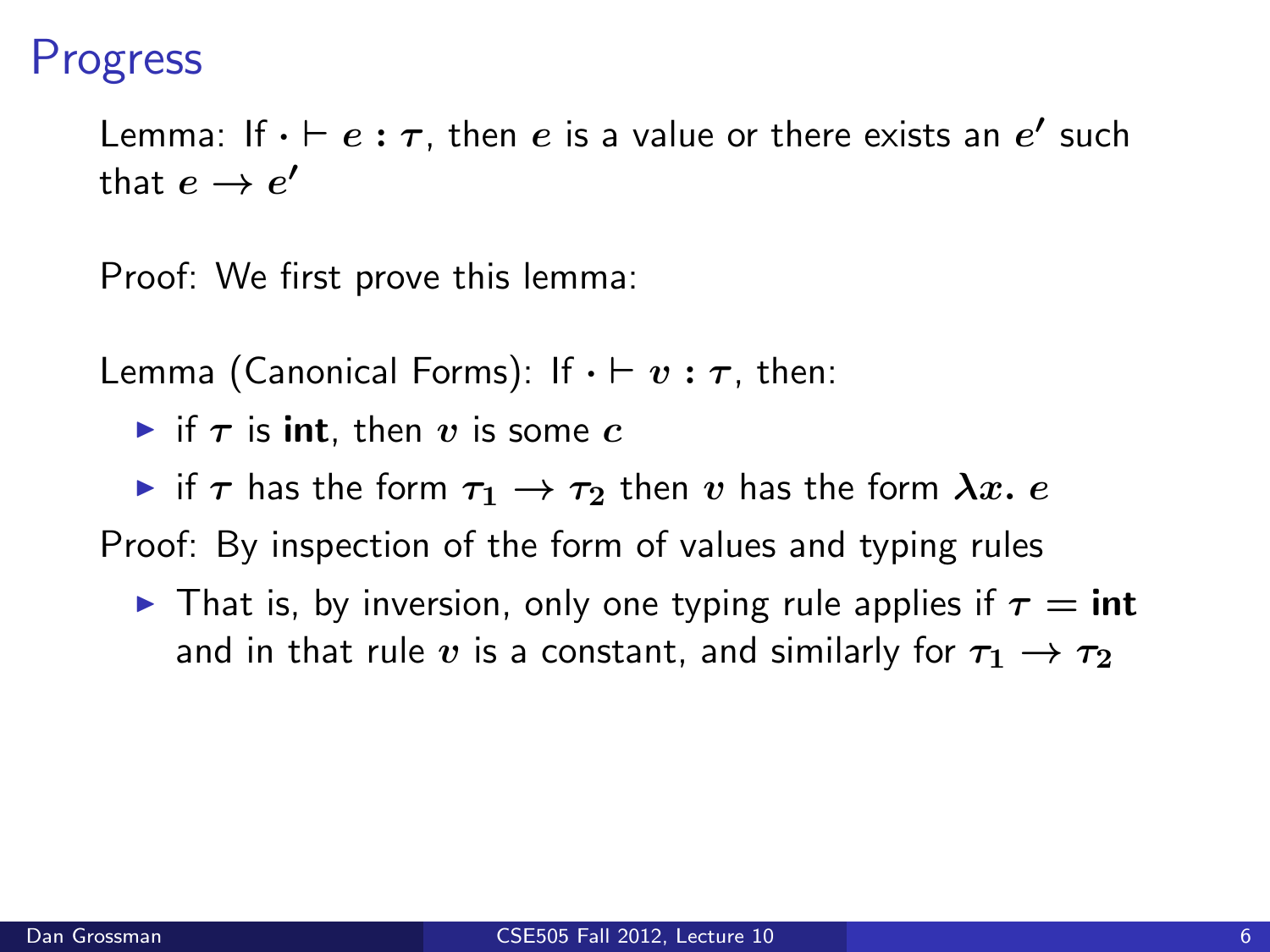## Progress

Lemma: If  $\cdot \vdash e : \tau$ , then  $e$  is a value or there exists an  $e'$  such that  $e \to e'$ 

Proof: We first prove this lemma:

Lemma (Canonical Forms): If  $\cdot \vdash v : \tau$ , then:

In if  $\tau$  is **int**, then v is some c

 $\triangleright$  if  $\tau$  has the form  $\tau_1 \rightarrow \tau_2$  then  $v$  has the form  $\lambda x.$   $e$ 

Proof: By inspection of the form of values and typing rules

**Figure 1** That is, by inversion, only one typing rule applies if  $\tau = \text{int}$ and in that rule v is a constant, and similarly for  $\tau_1 \rightarrow \tau_2$ 

Now prove Progress by induction on the derivation of  $\cdot \vdash e : \tau ...$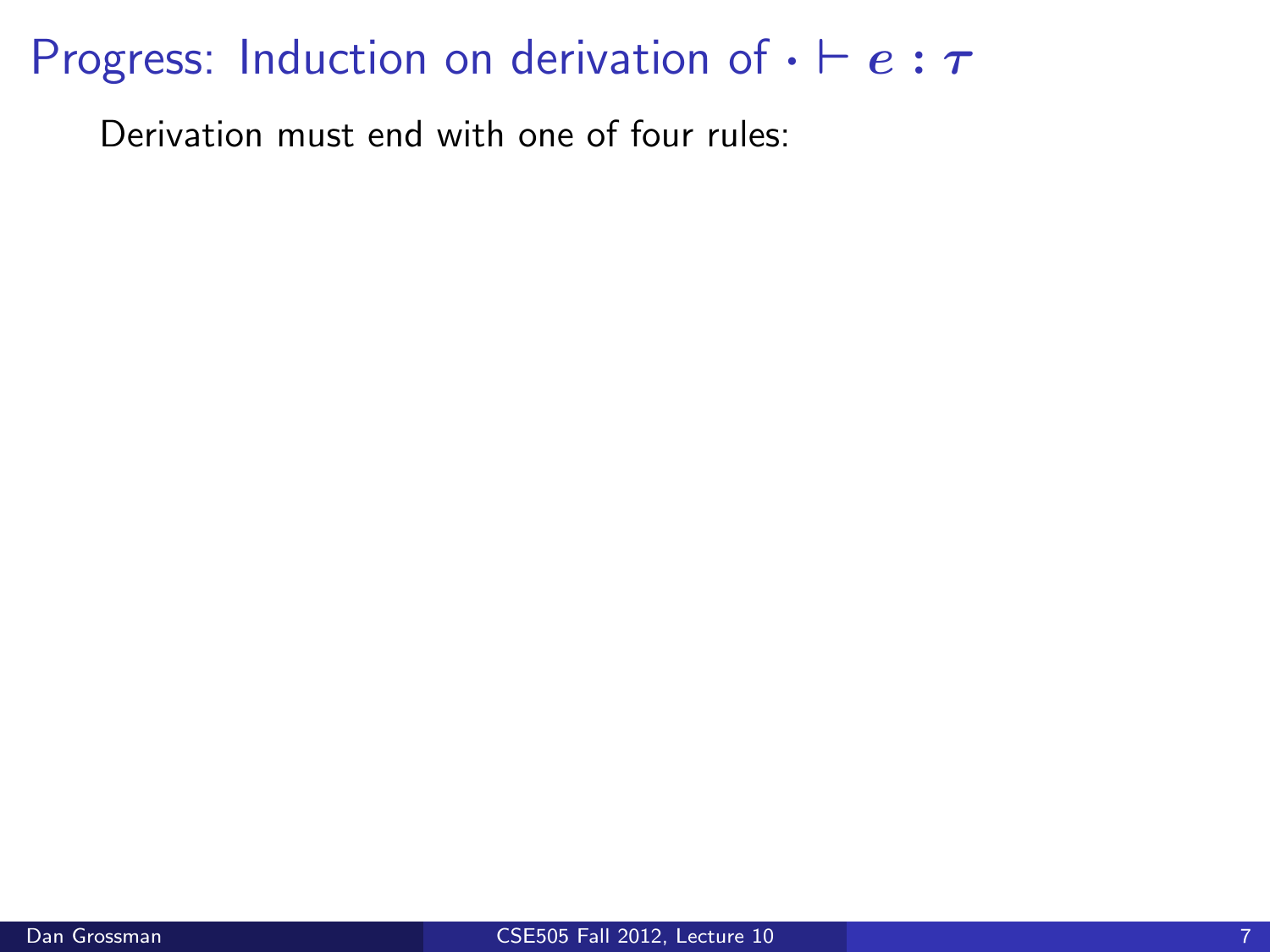Derivation must end with one of four rules:

 $\triangleright$   $\cdot \vdash x : \tau$  — impossible because  $\cdot \vdash e : \tau$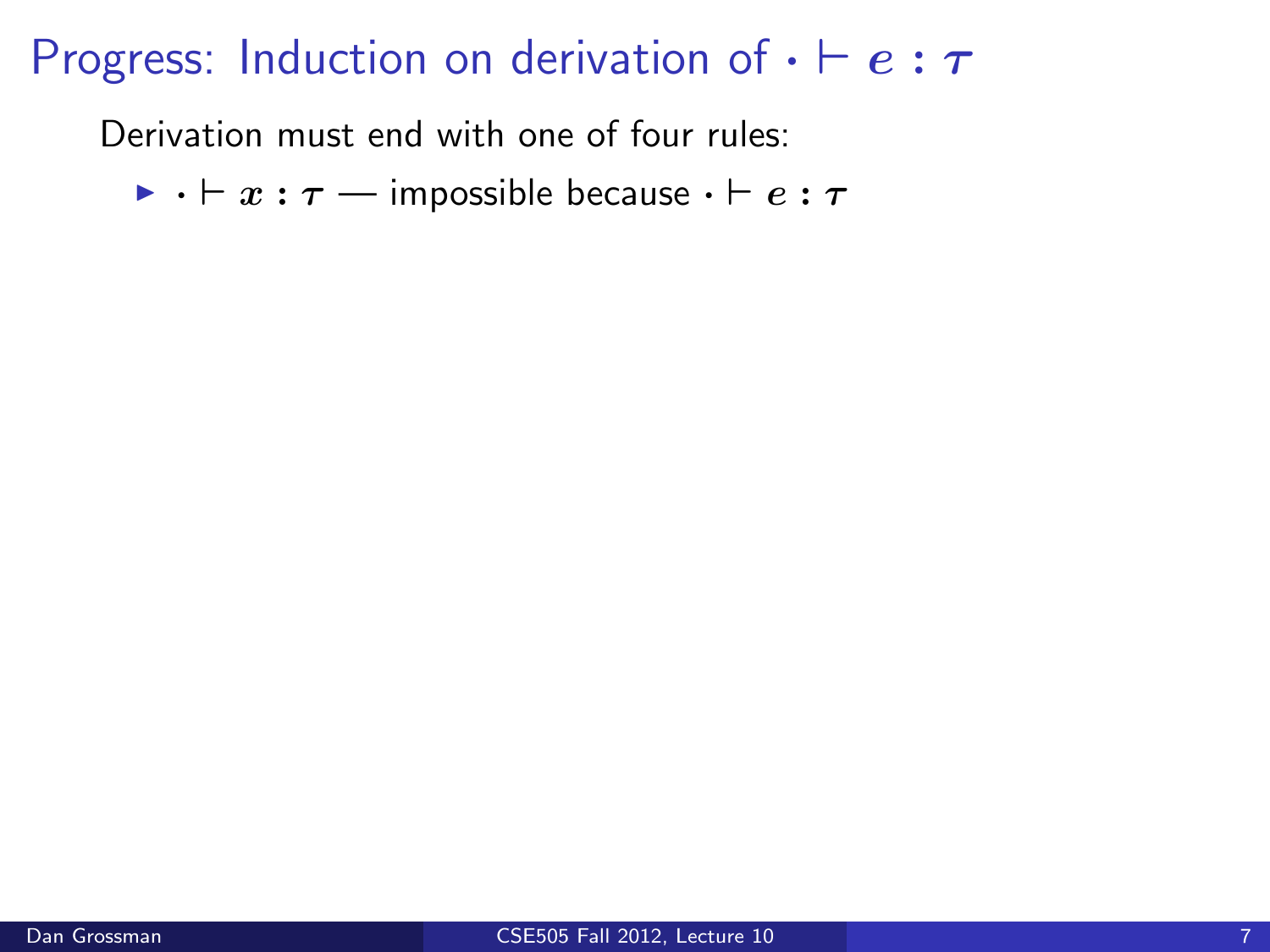- $\triangleright$   $\cdot \vdash x : \tau$  impossible because  $\cdot \vdash e : \tau$
- $\blacktriangleright$   $\cdot \vdash c : \mathsf{int} \longrightarrow \mathsf{then} \; e$  is a value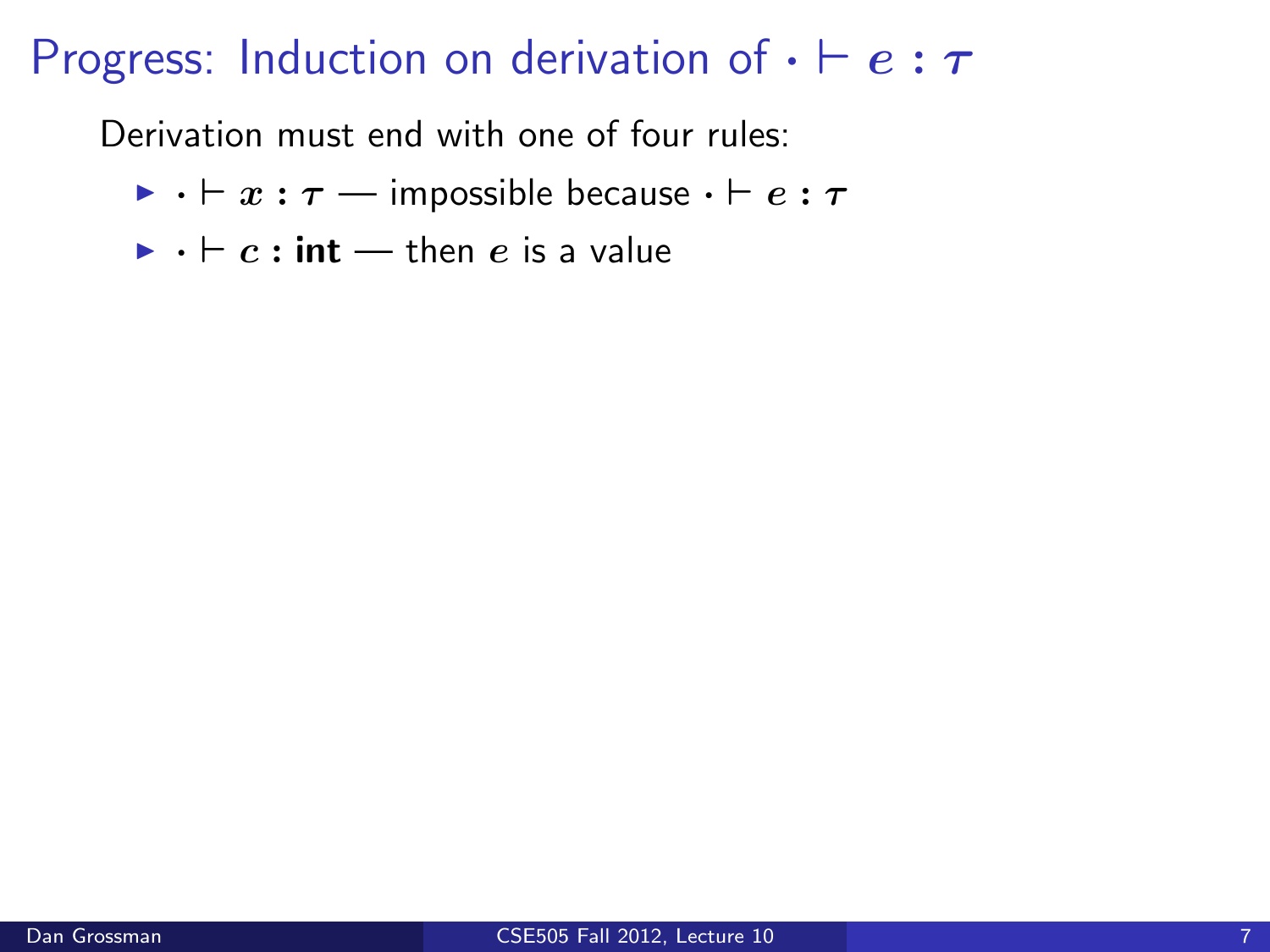- $\triangleright$   $\cdot \vdash x : \tau$  impossible because  $\cdot \vdash e : \tau$
- $\blacktriangleright$   $\cdot \vdash c : \mathsf{int} \longrightarrow \mathsf{then} \; e$  is a value
- $\triangleright$   $\cdot \vdash \lambda x$ .  $e : \tau \rightarrow$  then e is a value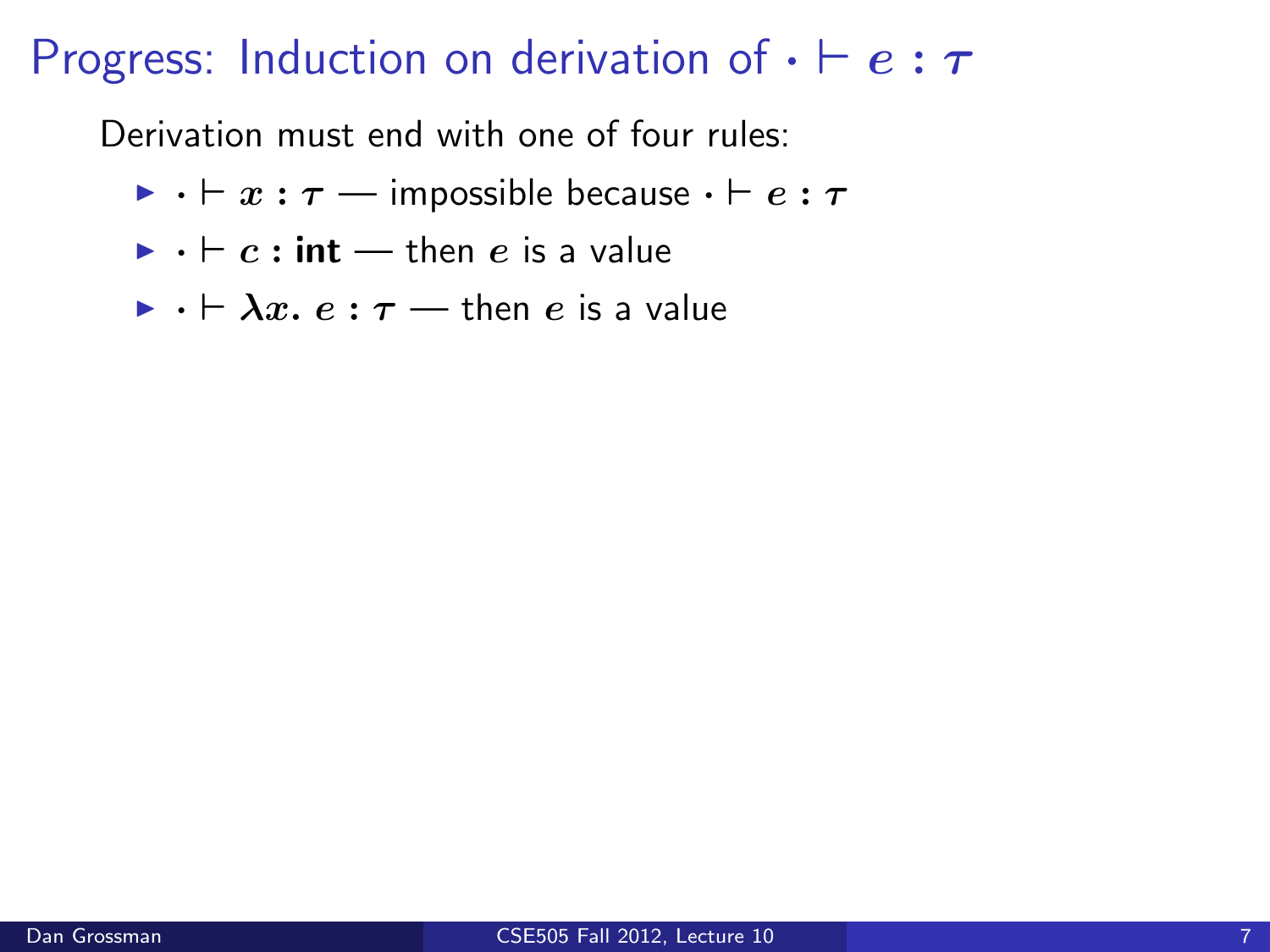- $\triangleright$   $\cdot \vdash x : \tau$  impossible because  $\cdot \vdash e : \tau$
- $\blacktriangleright$   $\cdot \vdash c : \mathsf{int} \rightarrow \mathsf{then} \; e$  is a value
- $\triangleright$   $\cdot \vdash \lambda x$ .  $e : \tau \rightarrow$  then e is a value
- $\blacktriangleright$   $\cdot \vdash e_1 \ e_2 : \tau$  where  $\exists \tau' \cdot \ldots \vdash e_1 : \tau' \rightarrow \tau$  and  $\cdot \vdash e_2 : \tau'$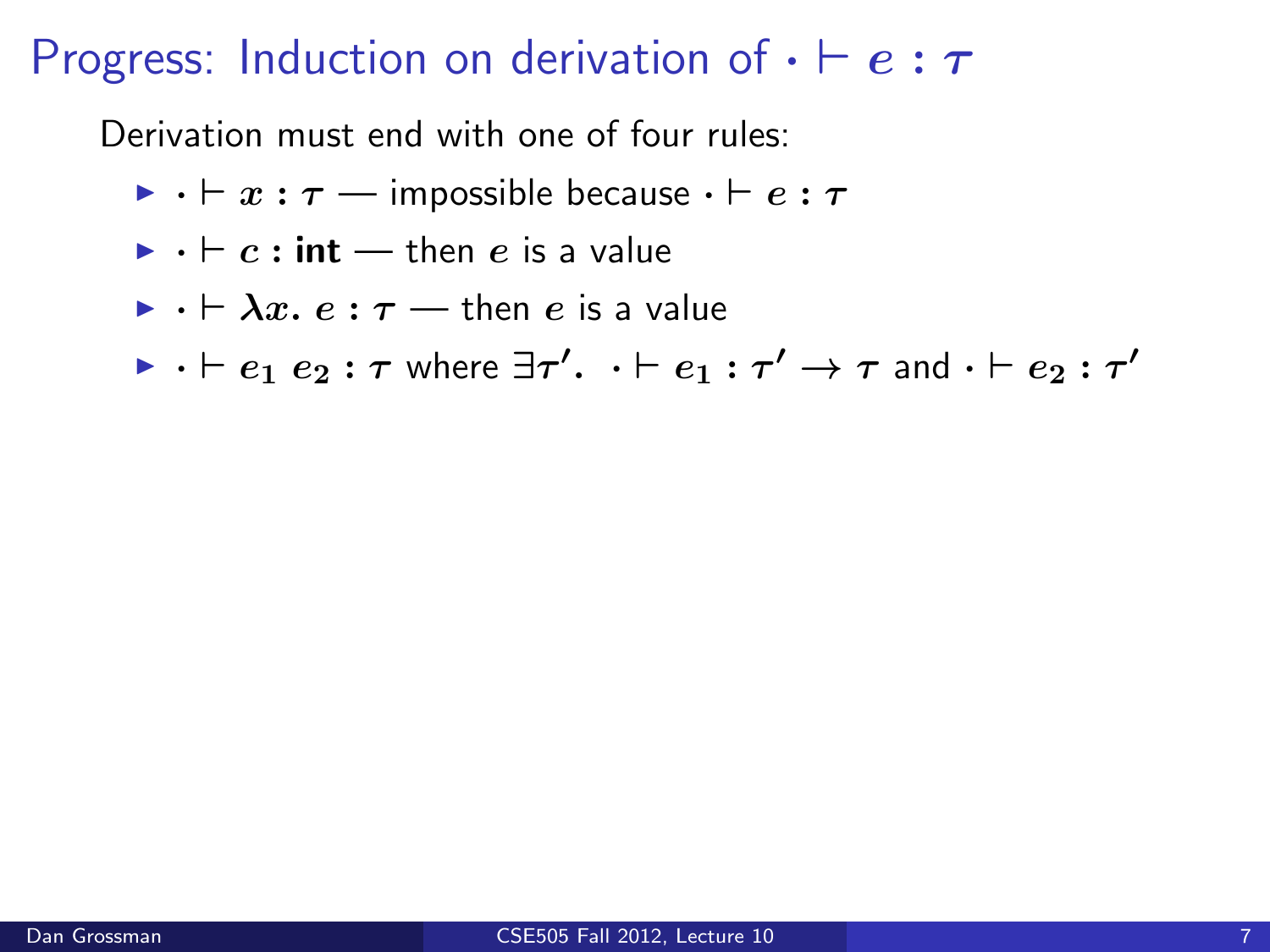- $\triangleright$   $\cdot \vdash x : \tau$  impossible because  $\cdot \vdash e : \tau$
- $\blacktriangleright$   $\cdot \vdash c : \mathsf{int} \rightarrow \mathsf{then} \; e$  is a value
- $\triangleright$   $\cdot \vdash \lambda x$ .  $e : \tau \rightarrow$  then  $e$  is a value
- $\blacktriangleright$   $\cdot \vdash e_1 \ e_2 : \tau$  where  $\exists \tau' \cdot \ldots \vdash e_1 : \tau' \rightarrow \tau$  and  $\cdot \vdash e_2 : \tau'$ By induction  $e_1$  is some  $v_1$  or can become some  $e'_1$ .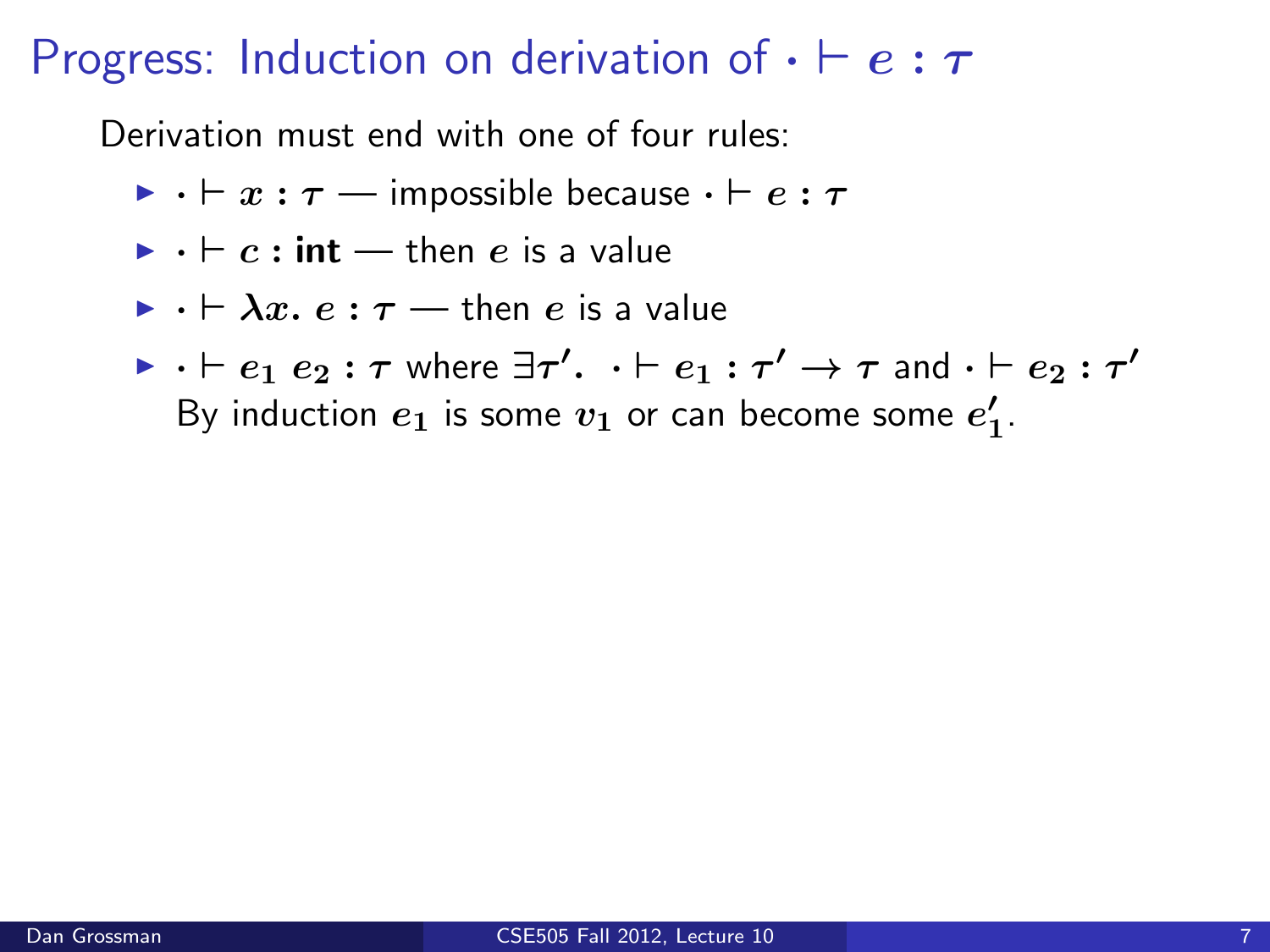- $\triangleright$   $\cdot \vdash x : \tau$  impossible because  $\cdot \vdash e : \tau$
- $\blacktriangleright$   $\cdot \vdash c : \mathsf{int} \rightarrow \mathsf{then} \; e$  is a value
- $\triangleright$   $\cdot \vdash \lambda x$ .  $e : \tau \rightarrow$  then  $e$  is a value
- $\blacktriangleright$   $\cdot \vdash e_1 \ e_2 : \tau$  where  $\exists \tau' \cdot \ldots \vdash e_1 : \tau' \rightarrow \tau$  and  $\cdot \vdash e_2 : \tau'$ By induction  $e_1$  is some  $v_1$  or can become some  $e'_1$ . If it can become  $e'_1$ , then  $e_1 e_2 \rightarrow e'_1 e_2$ .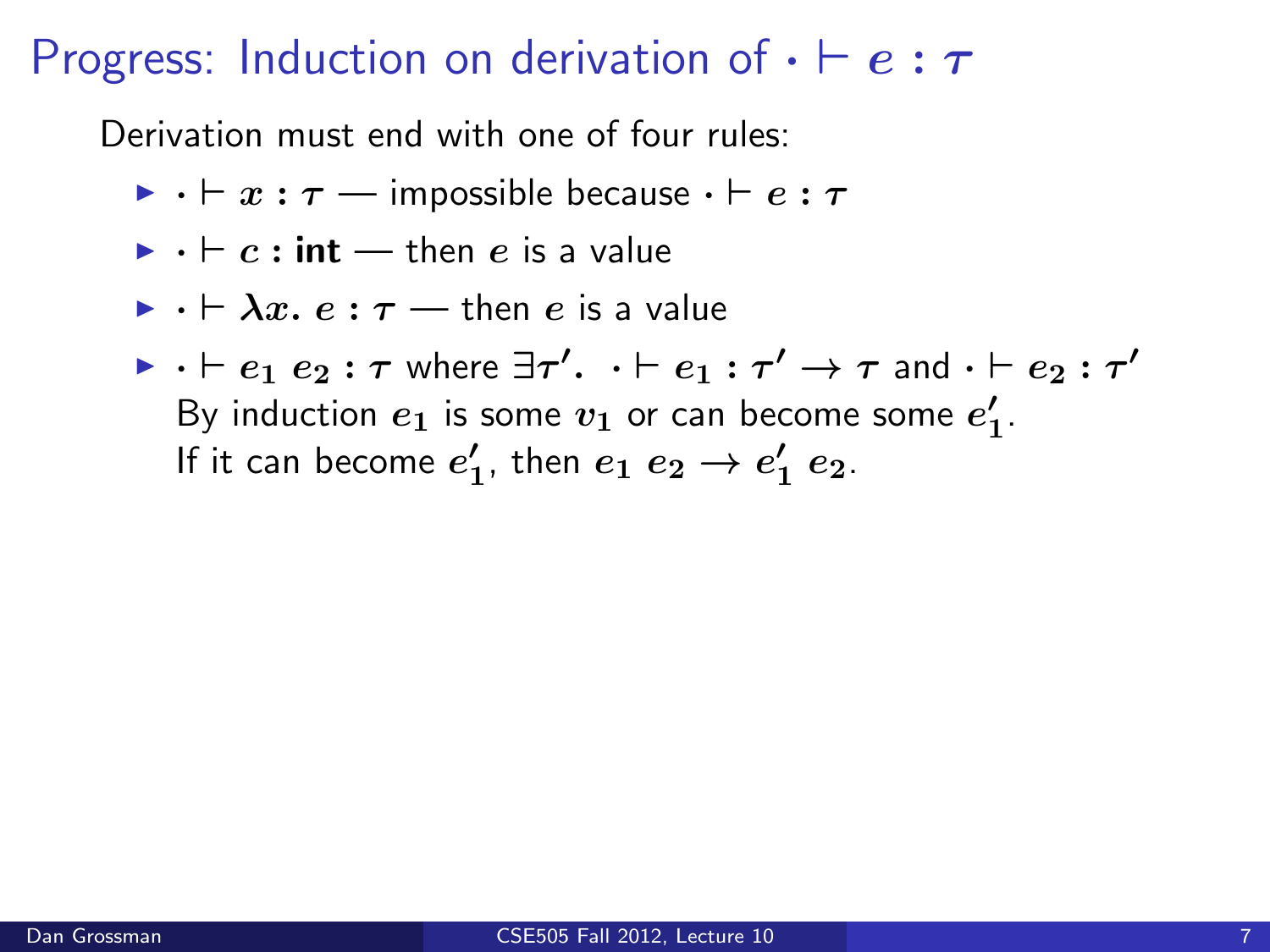- $\triangleright$   $\cdot \vdash x : \tau$  impossible because  $\cdot \vdash e : \tau$
- $\blacktriangleright$   $\cdot \vdash c : \mathsf{int} \rightarrow \mathsf{then} \; e$  is a value
- $\triangleright$   $\cdot \vdash \lambda x. e : \tau \rightarrow$  then e is a value
- $\blacktriangleright$   $\cdot \vdash e_1 \ e_2 : \tau$  where  $\exists \tau' \cdot \ldots \vdash e_1 : \tau' \rightarrow \tau$  and  $\cdot \vdash e_2 : \tau'$ By induction  $e_1$  is some  $v_1$  or can become some  $e'_1$ . If it can become  $e'_1$ , then  $e_1 e_2 \rightarrow e'_1 e_2$ . Else by induction  $e_2$  is some  $v_2$  or can become some  $e_2'$ .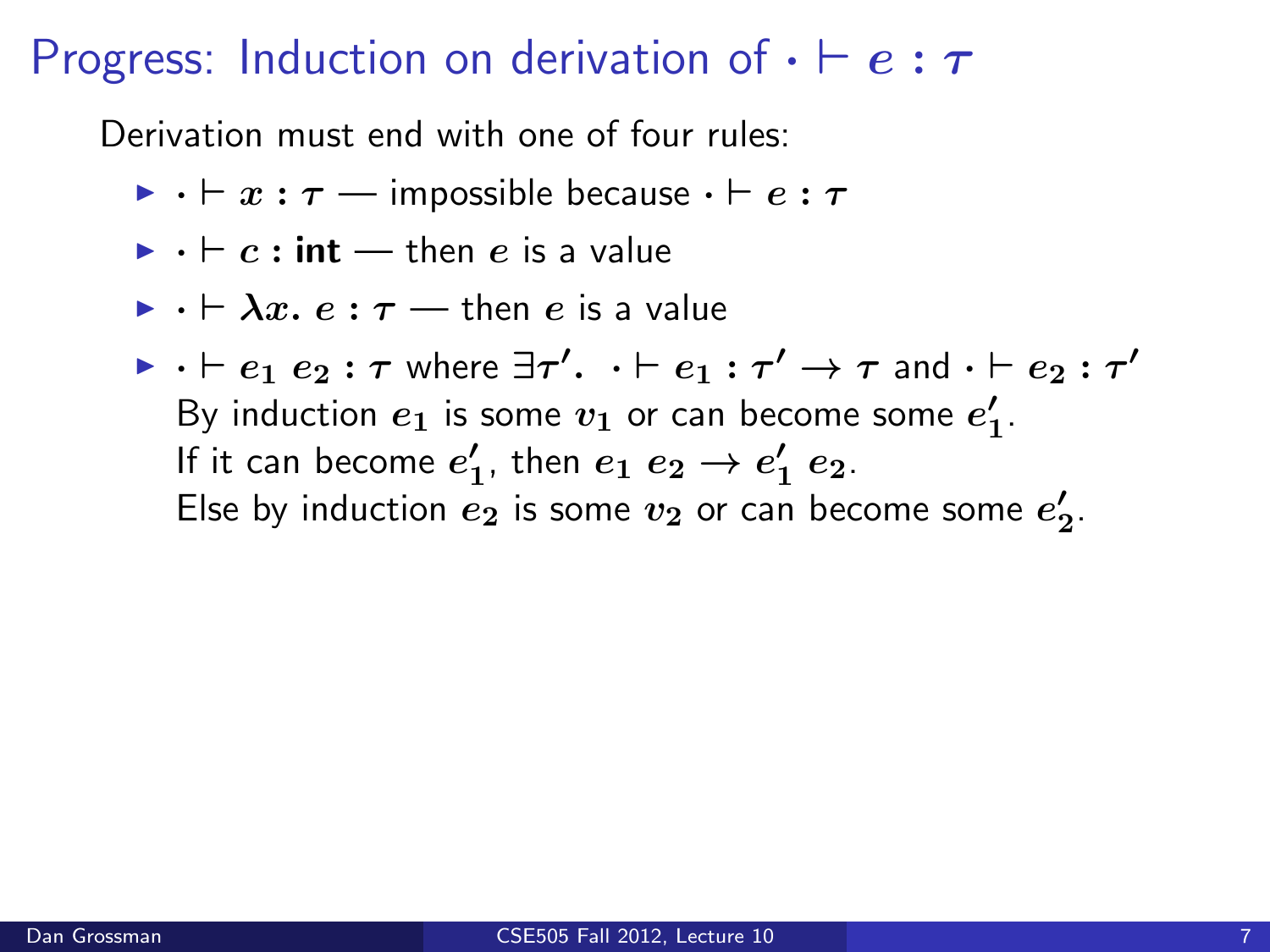- $\triangleright$   $\cdot \vdash x : \tau$  impossible because  $\cdot \vdash e : \tau$
- $\blacktriangleright$   $\cdot \vdash c : \mathsf{int} \rightarrow \mathsf{then} \; e$  is a value
- $\triangleright$   $\cdot \vdash \lambda x$ .  $e : \tau \rightarrow$  then  $e$  is a value
- $\blacktriangleright$   $\cdot \vdash e_1 \ e_2 : \tau$  where  $\exists \tau' \cdot \ldots \vdash e_1 : \tau' \rightarrow \tau$  and  $\cdot \vdash e_2 : \tau'$ By induction  $e_1$  is some  $v_1$  or can become some  $e'_1$ . If it can become  $e'_1$ , then  $e_1 e_2 \rightarrow e'_1 e_2$ . Else by induction  $e_2$  is some  $v_2$  or can become some  $e_2'$ . If it becomes  $e_2'$ , then  $v_1 e_2 \rightarrow v_1 e_2'$ .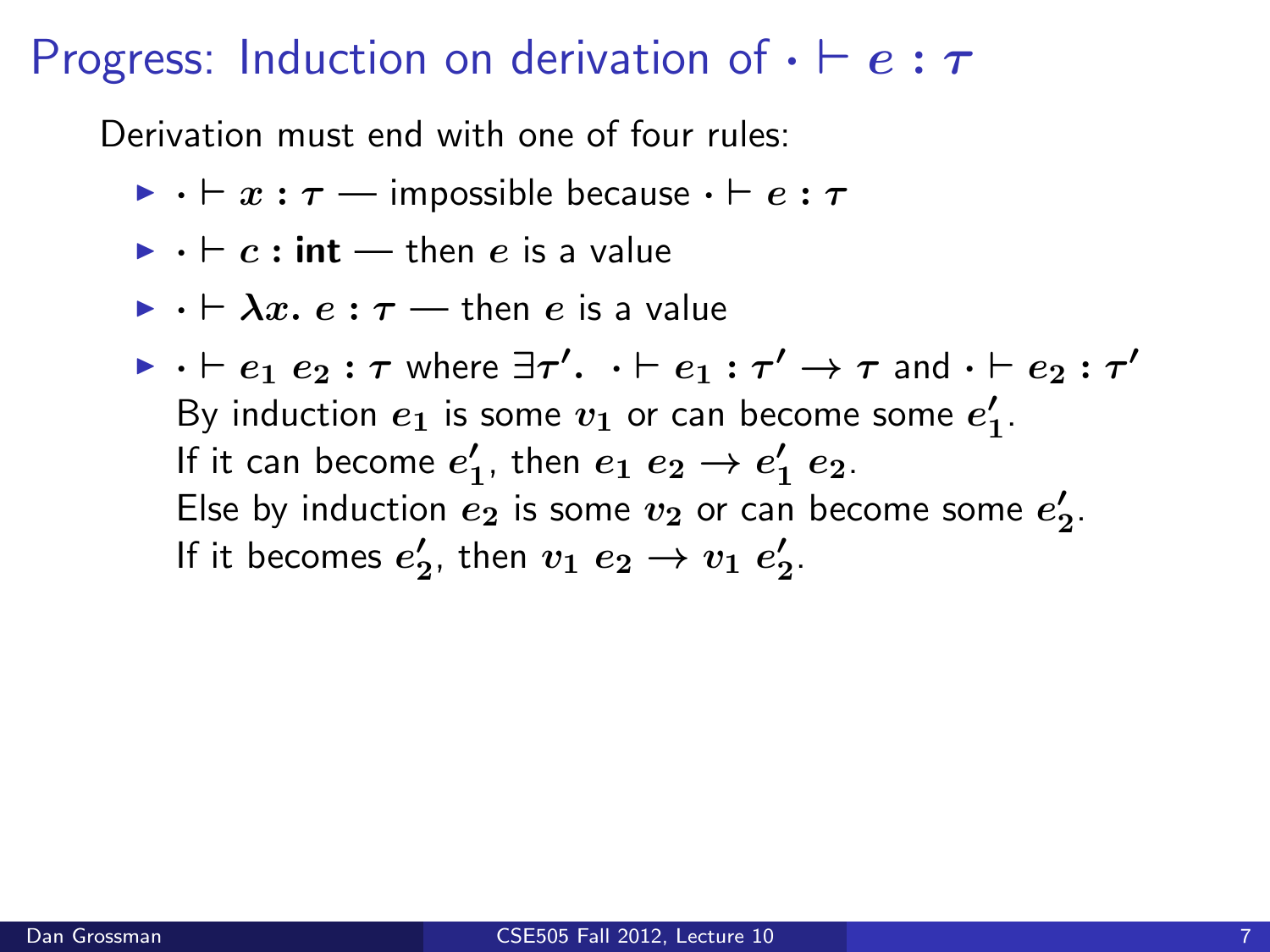- $\triangleright$   $\cdot \vdash x : \tau$  impossible because  $\cdot \vdash e : \tau$
- $\blacktriangleright$   $\cdot \vdash c : \mathsf{int} \rightarrow \mathsf{then} \; e$  is a value
- $\triangleright$   $\cdot \vdash \lambda x$ .  $e : \tau \rightarrow$  then  $e$  is a value
- $\blacktriangleright$   $\cdot \vdash e_1 \ e_2 : \tau$  where  $\exists \tau' \cdot \ldots \vdash e_1 : \tau' \rightarrow \tau$  and  $\cdot \vdash e_2 : \tau'$ By induction  $e_1$  is some  $v_1$  or can become some  $e'_1$ . If it can become  $e'_1$ , then  $e_1 e_2 \rightarrow e'_1 e_2$ . Else by induction  $e_2$  is some  $v_2$  or can become some  $e_2'$ . If it becomes  $e_2'$ , then  $v_1 e_2 \rightarrow v_1 e_2'$ . Else *e* is  $v_1$   $v_2$ .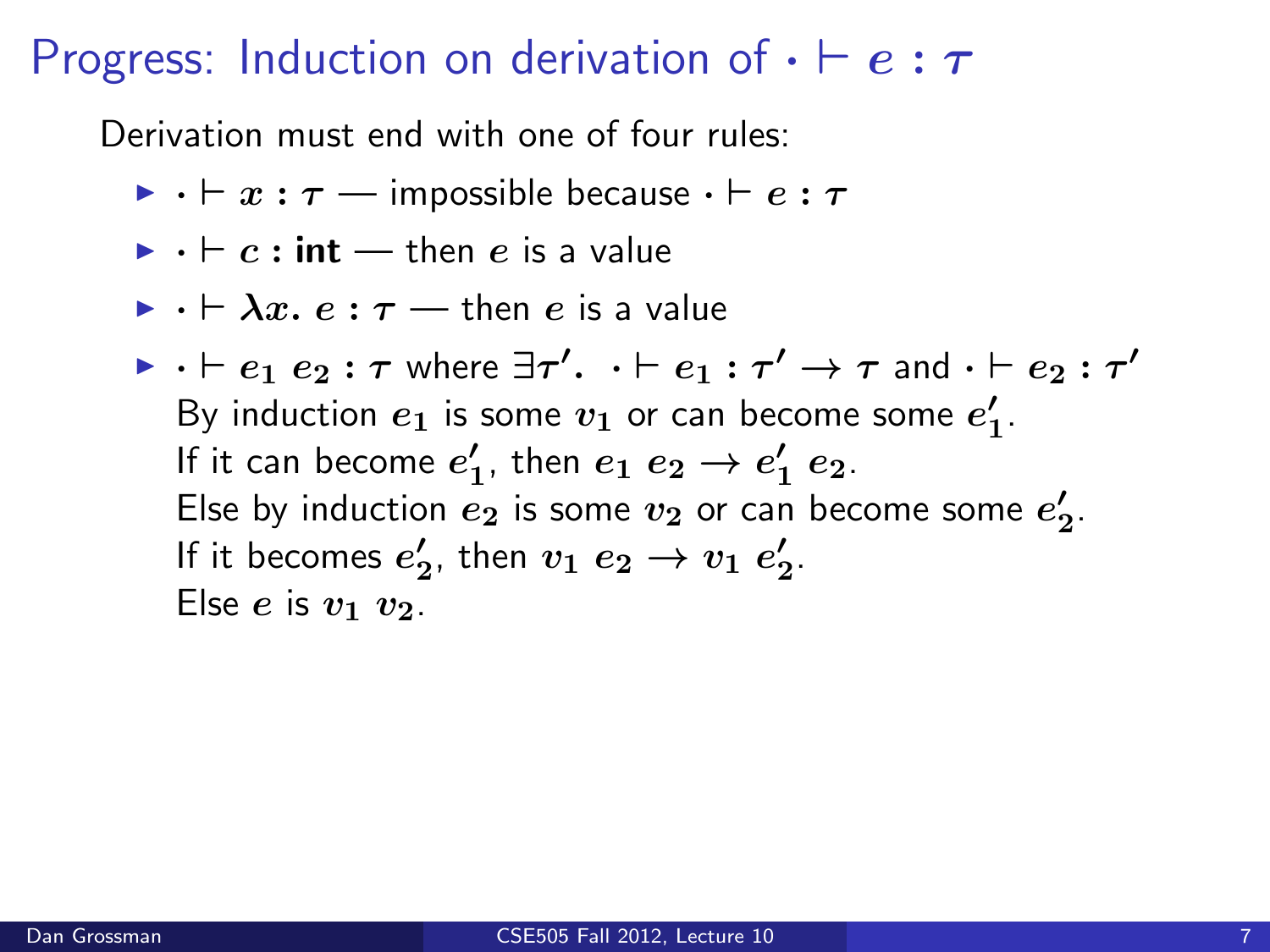Derivation must end with one of four rules:

- $\triangleright$   $\cdot \vdash x : \tau$  impossible because  $\cdot \vdash e : \tau$
- $\blacktriangleright$   $\cdot \vdash c : \mathsf{int} \rightarrow \mathsf{then} \; e$  is a value
- $\triangleright$   $\cdot \vdash \lambda x$ .  $e : \tau \rightarrow$  then  $e$  is a value
- $\blacktriangleright$   $\cdot \vdash e_1 \ e_2 : \tau$  where  $\exists \tau' \cdot \ldots \vdash e_1 : \tau' \rightarrow \tau$  and  $\cdot \vdash e_2 : \tau'$ By induction  $e_1$  is some  $v_1$  or can become some  $e'_1$ . If it can become  $e'_1$ , then  $e_1 e_2 \rightarrow e'_1 e_2$ . Else by induction  $e_2$  is some  $v_2$  or can become some  $e_2'$ . If it becomes  $e_2'$ , then  $v_1 e_2 \rightarrow v_1 e_2'$ . Else *e* is  $v_1$   $v_2$ .

 $\cdot \vdash v_1 : \tau' \to \tau$  and Canonical Forms ensures  $v_1$  has the form  $\lambda x. e'.$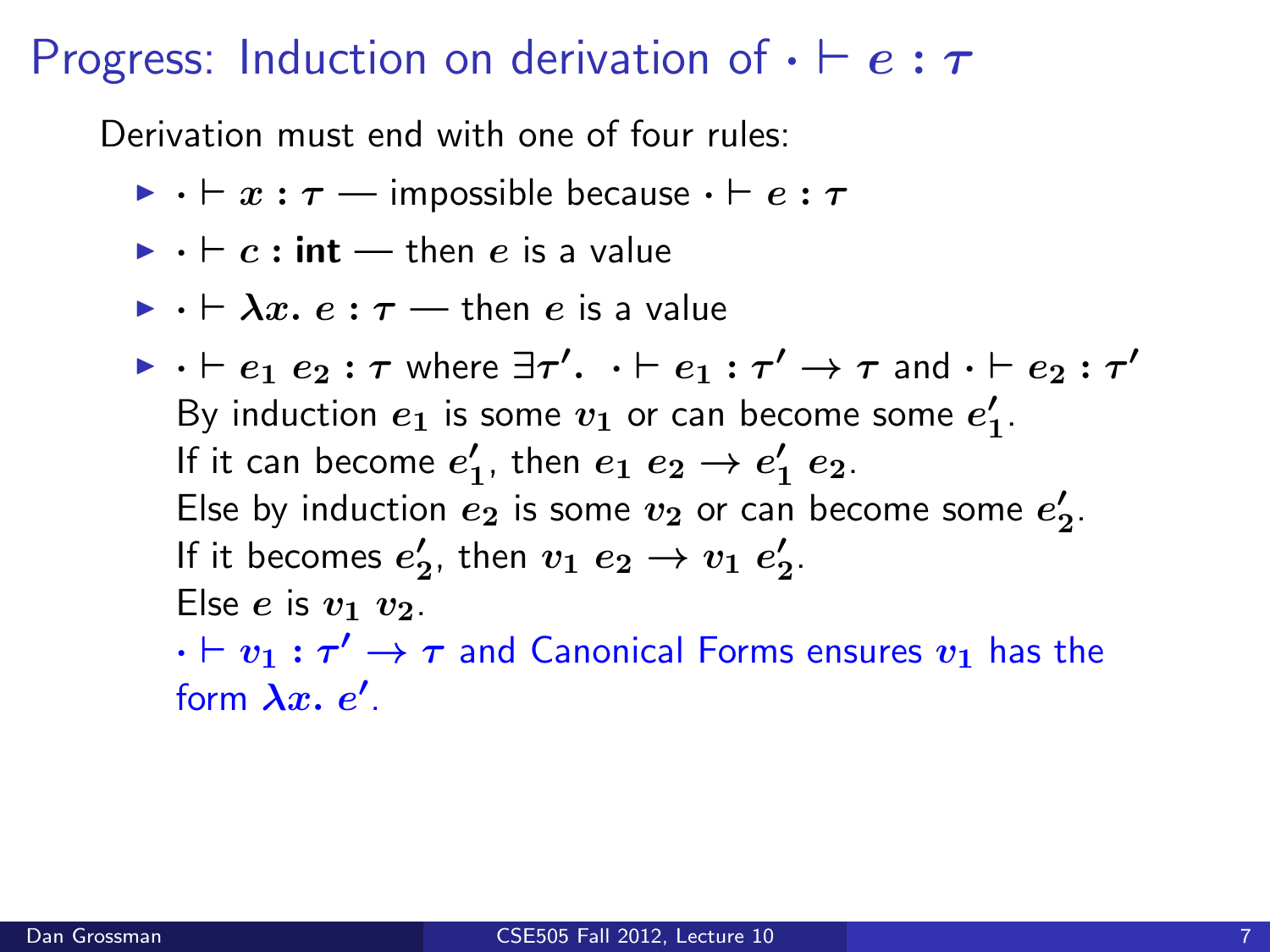- $\triangleright$   $\cdot \vdash x : \tau$  impossible because  $\cdot \vdash e : \tau$
- $\blacktriangleright$   $\cdot \vdash c : \mathsf{int} \longrightarrow \mathsf{then} \; e$  is a value
- $\triangleright$   $\cdot \vdash \lambda x$ .  $e : \tau \rightarrow$  then e is a value

\n- $$
\cdot \vdash e_1 \ e_2 : \tau
$$
 where  $\exists \tau' \cdot \cdot \vdash e_1 : \tau' \rightarrow \tau$  and  $\cdot \vdash e_2 : \tau'$ . By induction  $e_1$  is some  $v_1$  or can become some  $e'_1$ . If it can become  $e'_1$ , then  $e_1 \ e_2 \rightarrow e'_1 \ e_2$ . Else by induction  $e_2$  is some  $v_2$  or can become some  $e'_2$ . If it becomes  $e'_2$ , then  $v_1 \ e_2 \rightarrow v_1 \ e'_2$ . Else  $e$  is  $v_1 \ v_2$ .  $\cdot \vdash v_1 : \tau' \rightarrow \tau$  and Canonical Forms ensures  $v_1$  has the form  $\lambda x$ .  $e'$ .
\n

So 
$$
v_1 v_2 \rightarrow e'[v_2/x]
$$
.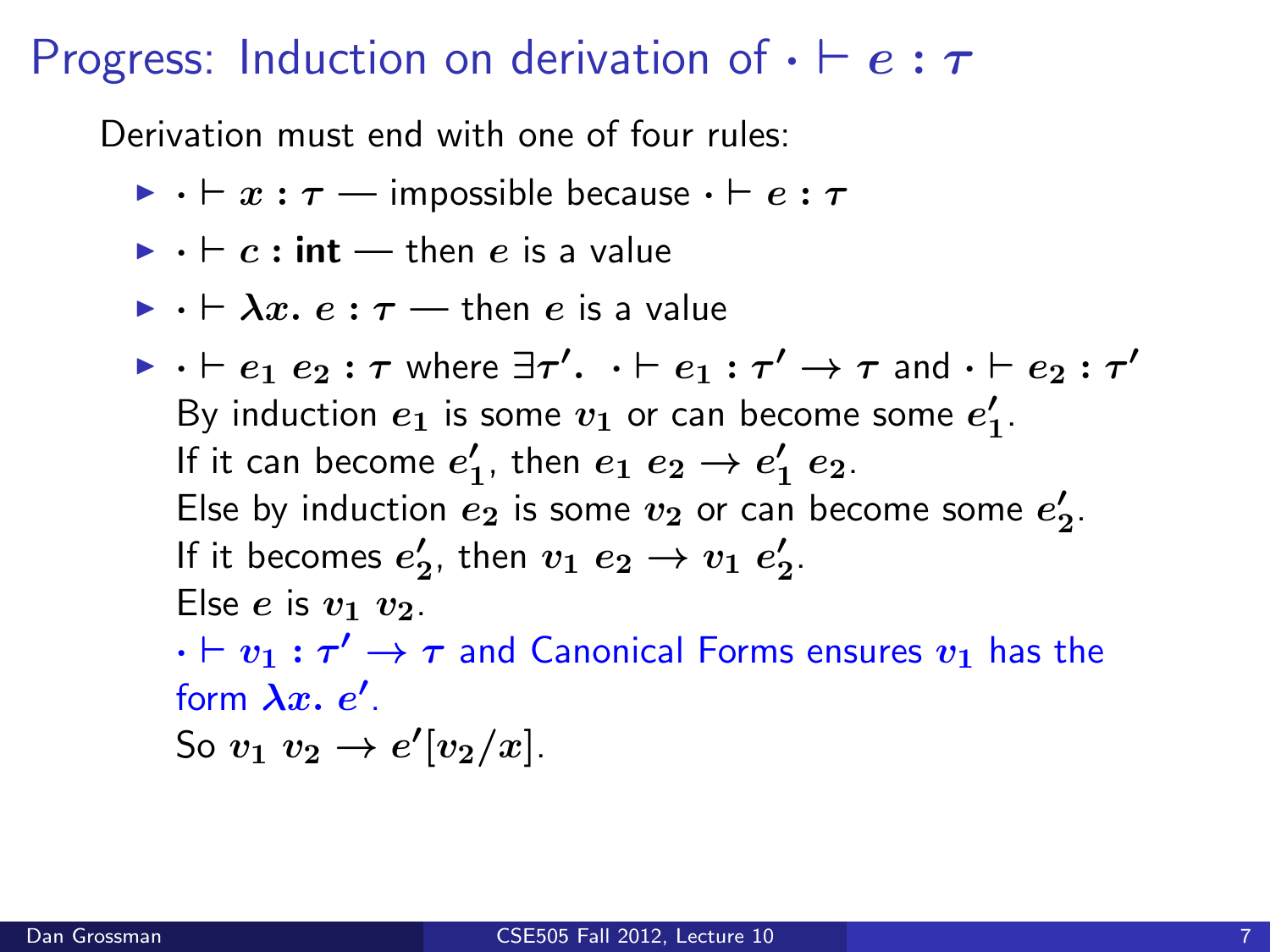Derivation must end with one of four rules:

 $\triangleright$   $\cdot \vdash x : \tau$  — impossible because  $\cdot \vdash e : \tau$ 

$$
\blacktriangleright \cdot \vdash c : \mathsf{int} \rightharpoonup \mathsf{then} \ e \ \mathsf{is} \ \mathsf{a} \ \mathsf{value}
$$

$$
\blacktriangleright \cdot \vdash \lambda x.\ e:\tau \rightharpoonup \text{then } e \text{ is a value}
$$

\n- ▶ 
$$
\cdot \vdash e_1 \cdot e_2 : \tau
$$
 where  $\exists \tau' \cdot \cdot \vdash e_1 : \tau' \rightarrow \tau$  and  $\cdot \vdash e_2 : \tau'$ . By induction  $e_1$  is some  $v_1$  or can become some  $e'_1$ . If it can become  $e'_1$ , then  $e_1 \cdot e_2 \rightarrow e'_1 \cdot e_2$ . Else by induction  $e_2$  is some  $v_2$  or can become some  $e'_2$ . If it becomes  $e'_2$ , then  $v_1 \cdot e_2 \rightarrow v_1 \cdot e'_2$ . Else  $e$  is  $v_1 \cdot v_2$ .  $\cdot \vdash v_1 : \tau' \rightarrow \tau$  and Canonical Forms ensures  $v_1$  has the form  $\lambda x$ .  $e'$ . So  $v_1 \cdot v_2 \rightarrow e'[v_2/x]$ .
\n

Note: If we add  $+$ , we need the other part of Canonical Forms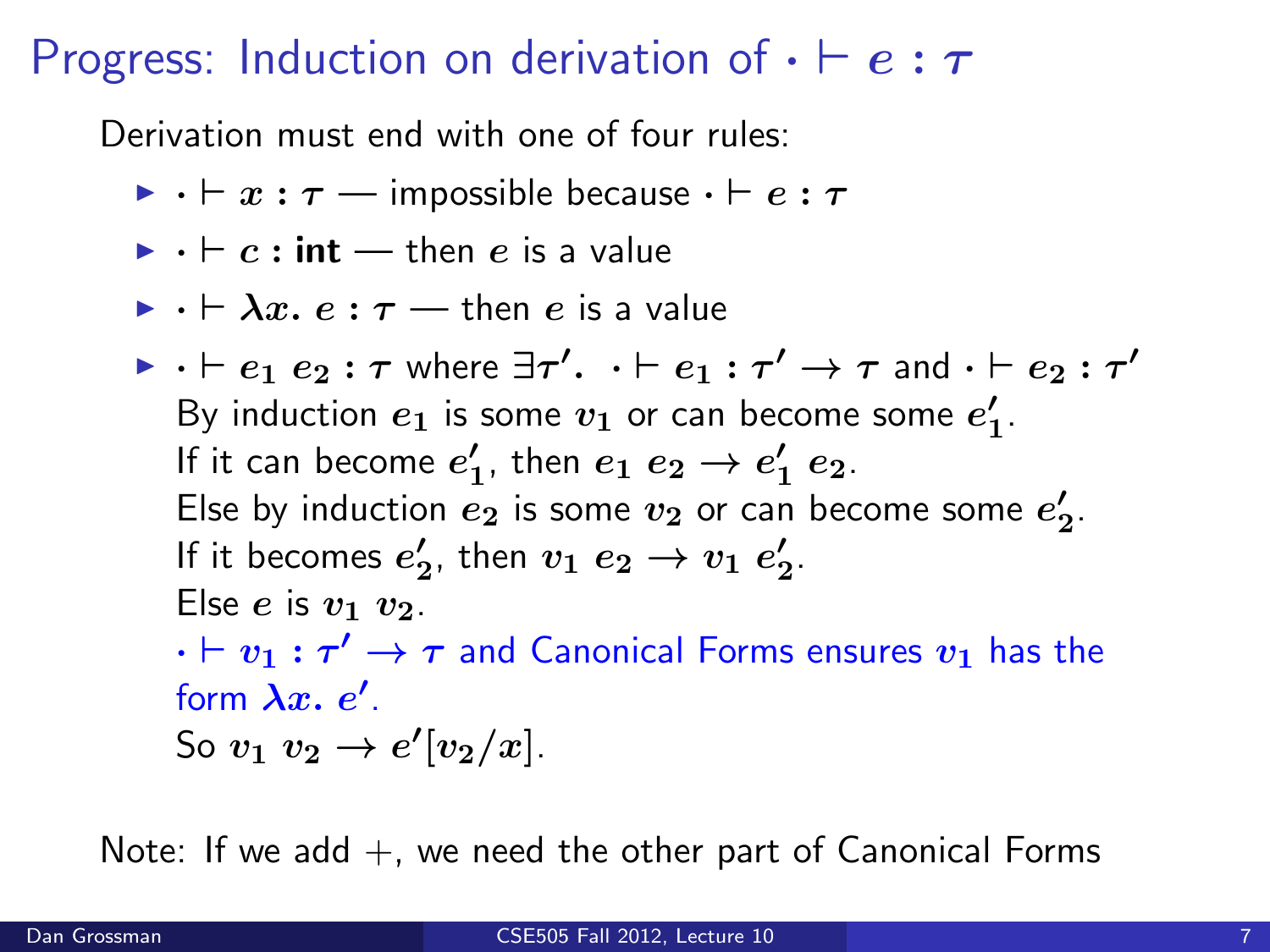Lemma: If  $\cdot \vdash e : \tau$  and  $e \rightarrow e'$ , then  $\cdot \vdash e' : \tau$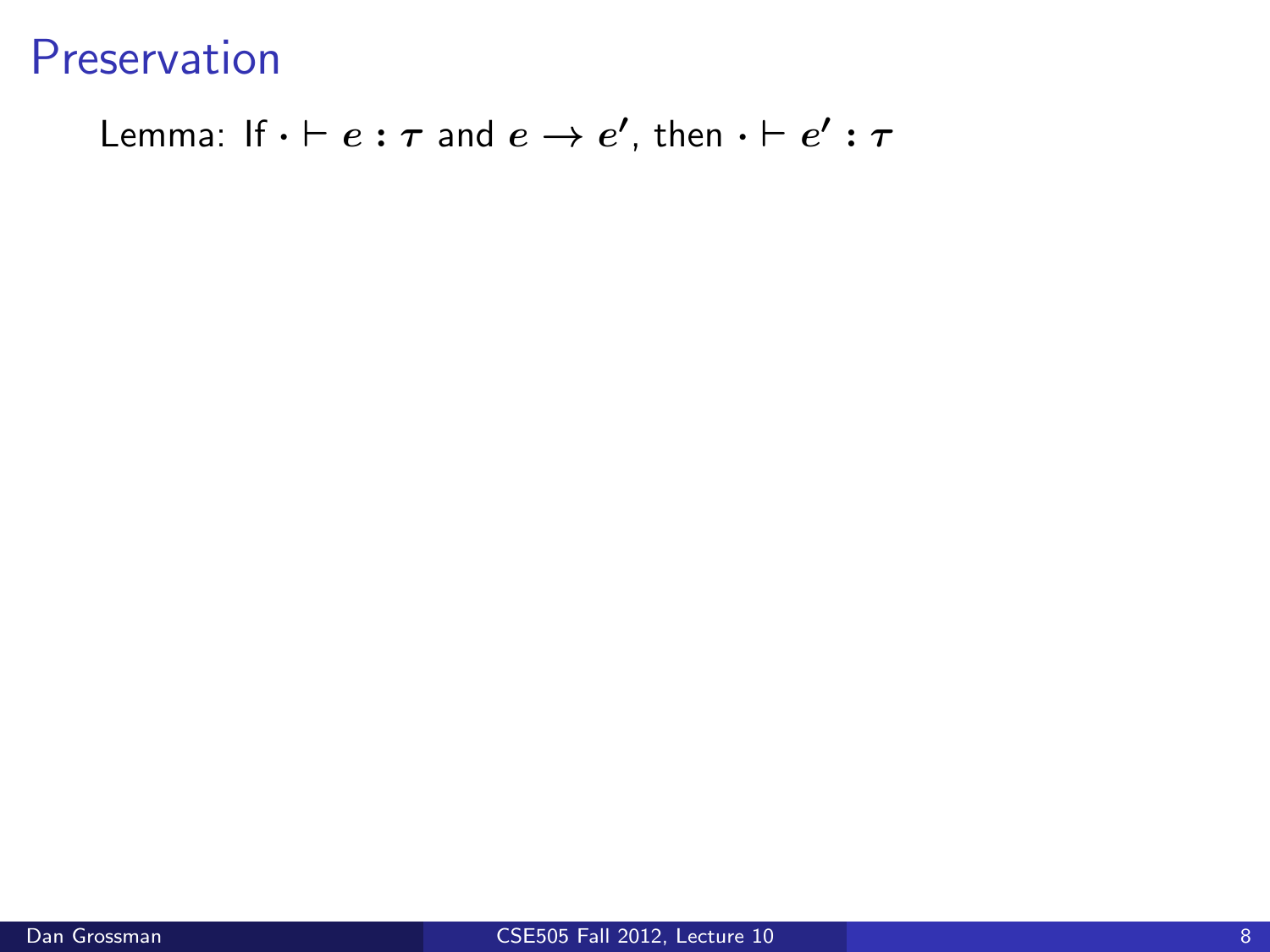Lemma: If  $\cdot \vdash e : \tau$  and  $e \rightarrow e'$ , then  $\cdot \vdash e' : \tau$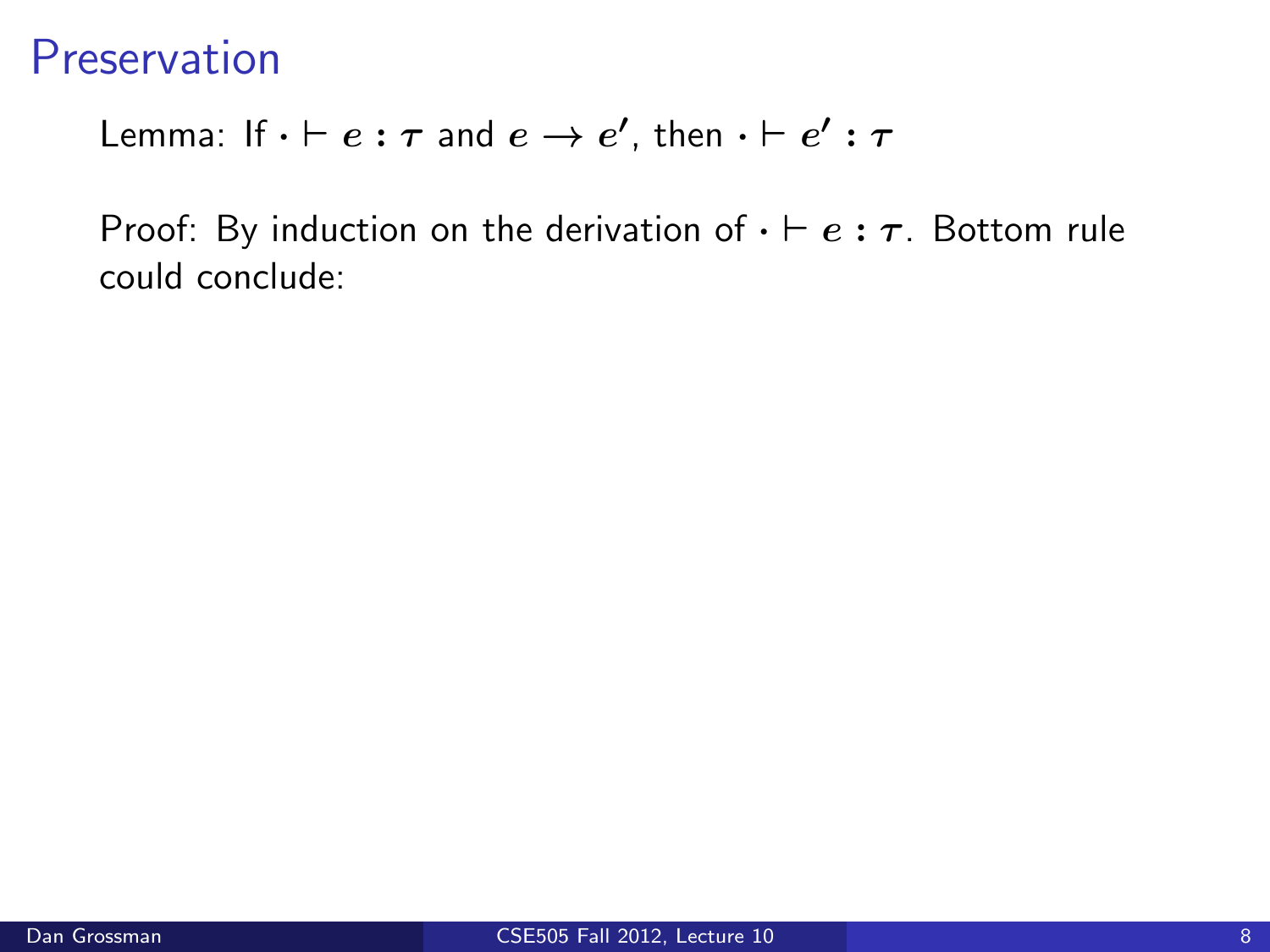Lemma: If  $\cdot \vdash e : \tau$  and  $e \rightarrow e'$ , then  $\cdot \vdash e' : \tau$ 

Proof: By induction on the derivation of  $\cdot \vdash e : \tau$ . Bottom rule could conclude:

 $\triangleright$   $\cdot \vdash x : \tau$  — actually, it can't;  $\cdot(x)$  is undefined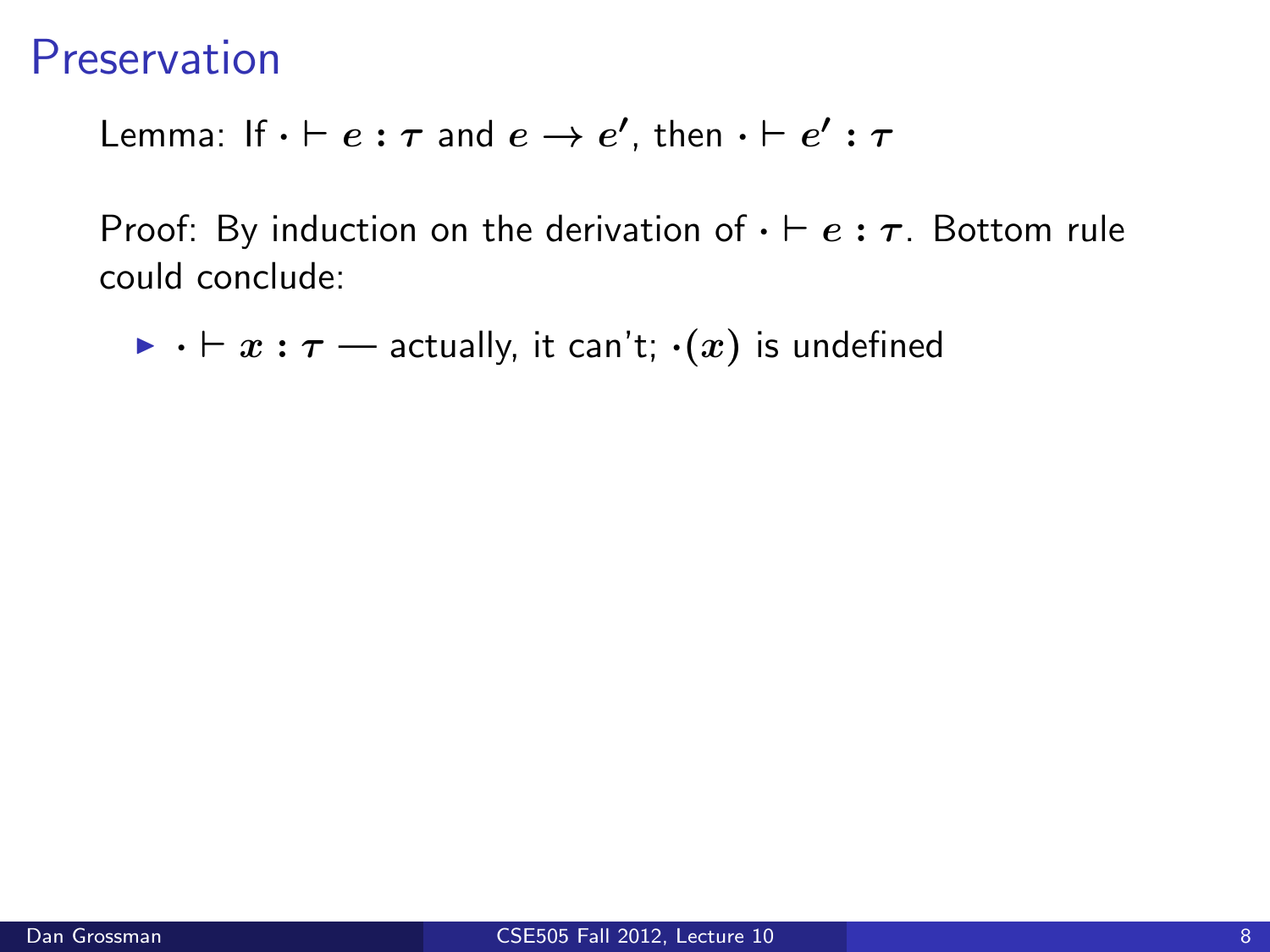Lemma: If  $\cdot \vdash e : \tau$  and  $e \rightarrow e'$ , then  $\cdot \vdash e' : \tau$ 

- $\triangleright \cdot \vdash x : \tau \longrightarrow$  actually, it can't;  $\cdot(x)$  is undefined
- $\blacktriangleright\cdot\vdash c:\mathsf{int} \longrightarrow \mathsf{then}\; e \rightarrow e'$  is impossible, so lemma holds vacuously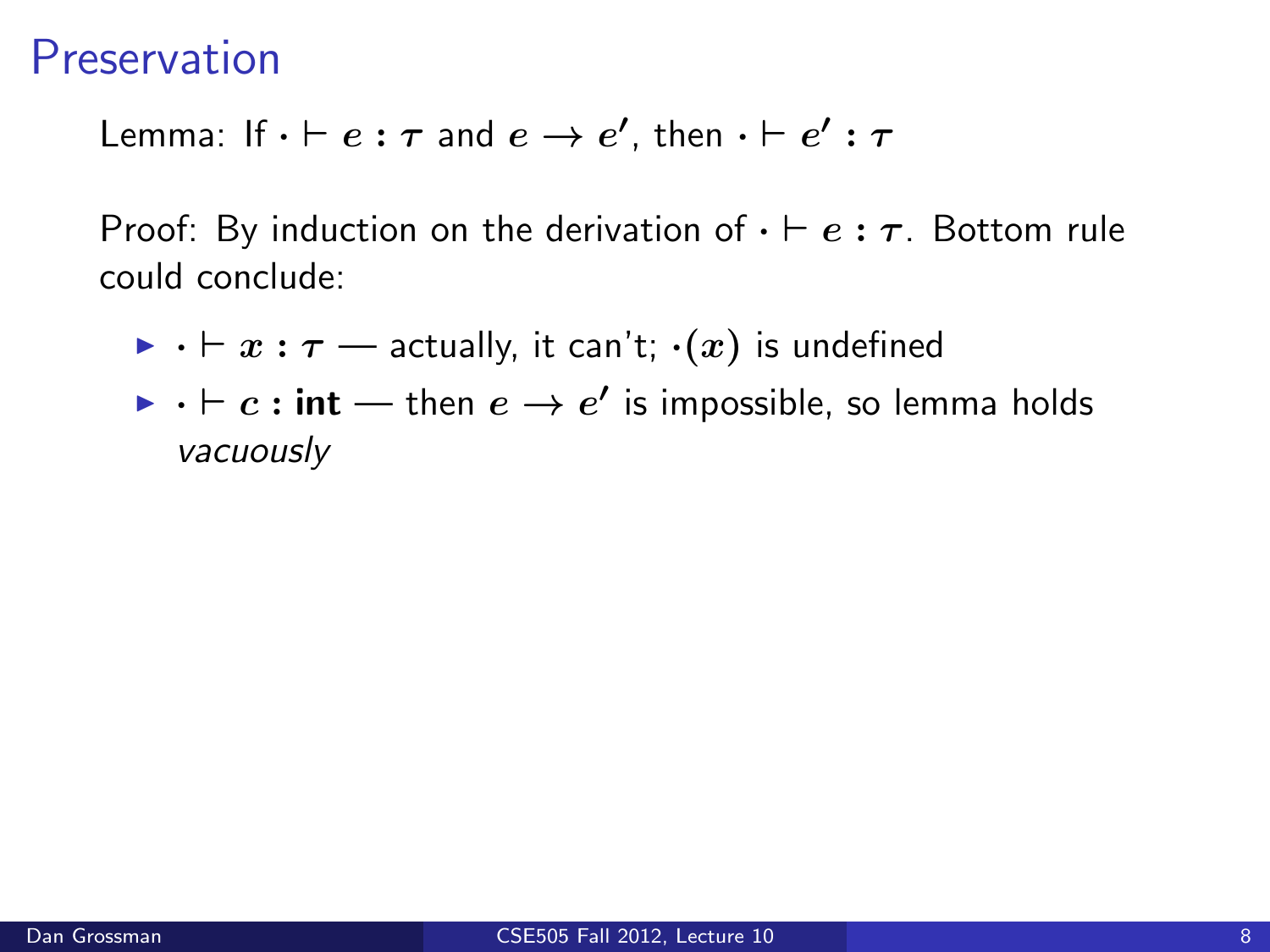Lemma: If  $\cdot \vdash e : \tau$  and  $e \rightarrow e'$ , then  $\cdot \vdash e' : \tau$ 

- $\triangleright$   $\cdot \vdash x : \tau$  actually, it can't;  $\cdot(x)$  is undefined
- $\blacktriangleright\cdot\vdash c:\mathsf{int} \longrightarrow \mathsf{then}\; e \rightarrow e'$  is impossible, so lemma holds vacuously
- $\blacktriangleright\cdot\vdash\lambda x.\ e:\tau$  then  $e\to e'$  is impossible, so lemma holds vacuously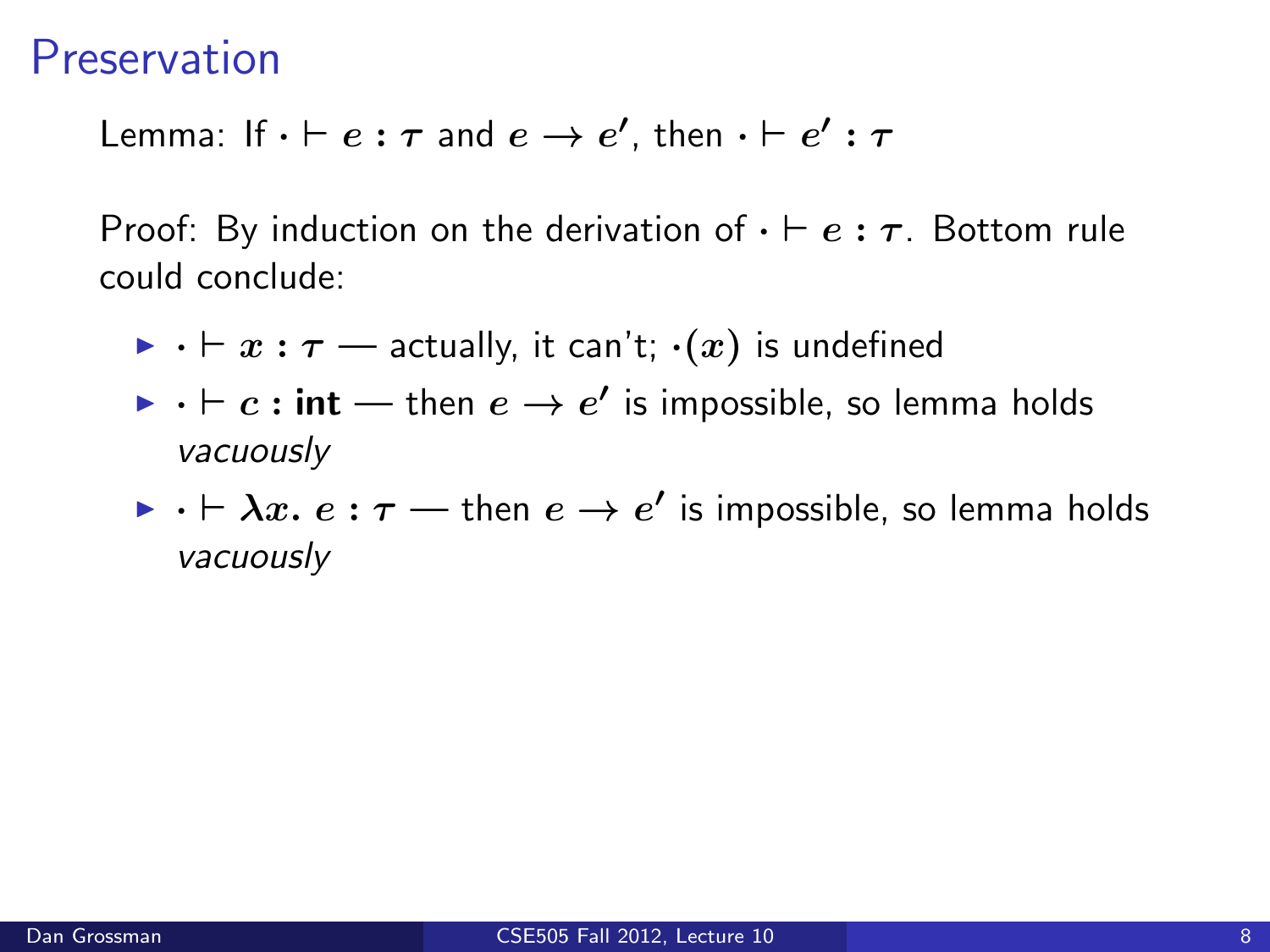Lemma: If  $\cdot \vdash e : \tau$  and  $e \rightarrow e'$ , then  $\cdot \vdash e' : \tau$ 

- $\triangleright \cdot \vdash x : \tau \longrightarrow$  actually, it can't;  $\cdot(x)$  is undefined
- $\blacktriangleright\cdot\vdash c:\mathsf{int} \longrightarrow \mathsf{then}\; e \rightarrow e'$  is impossible, so lemma holds vacuously
- $\blacktriangleright\cdot\vdash\lambda x.\ e:\tau$  then  $e\to e'$  is impossible, so lemma holds vacuously
- $\blacktriangleright$   $\cdot \vdash e_1 \ e_2 : \tau$  where  $\exists \tau' \cdot \ldots \vdash e_1 : \tau' \rightarrow \tau$  and  $\cdot \vdash e_2 : \tau'$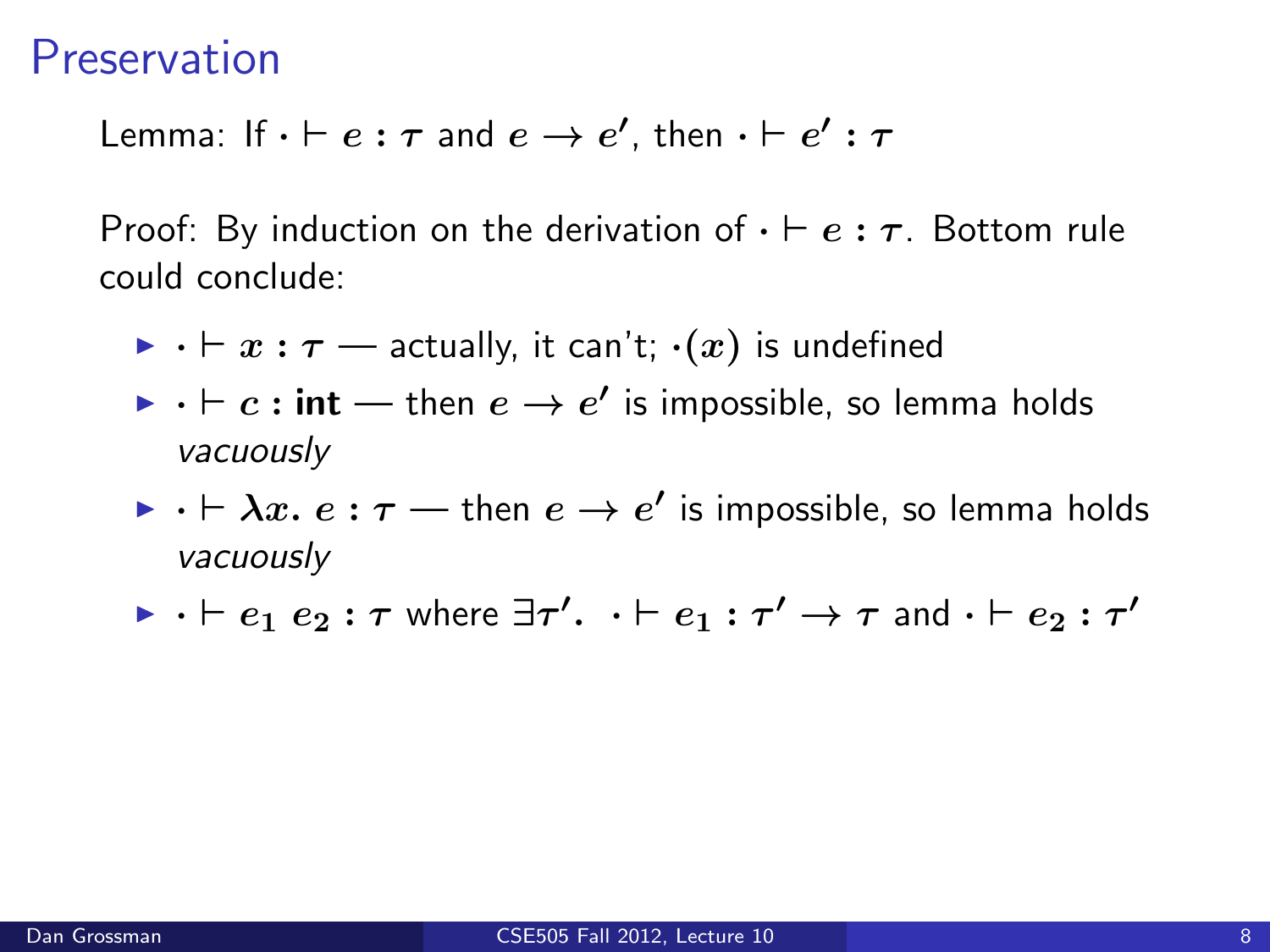Lemma: If  $\cdot \vdash e : \tau$  and  $e \rightarrow e'$ , then  $\cdot \vdash e' : \tau$ 

- $\triangleright \cdot \vdash x : \tau \longrightarrow$  actually, it can't;  $\cdot(x)$  is undefined
- $\blacktriangleright\cdot\vdash c:\mathsf{int} \longrightarrow \mathsf{then}\; e \rightarrow e'$  is impossible, so lemma holds vacuously
- $\blacktriangleright\cdot\vdash\lambda x.\ e:\tau$  then  $e\to e'$  is impossible, so lemma holds vacuously
- $\blacktriangleright$   $\cdot \vdash e_1 \ e_2 : \tau$  where  $\exists \tau' \cdot \ldots \vdash e_1 : \tau' \rightarrow \tau$  and  $\cdot \vdash e_2 : \tau'$ There are 3 ways  $e_1 e_2 \rightarrow e'$  could be derived. Subcase for each ...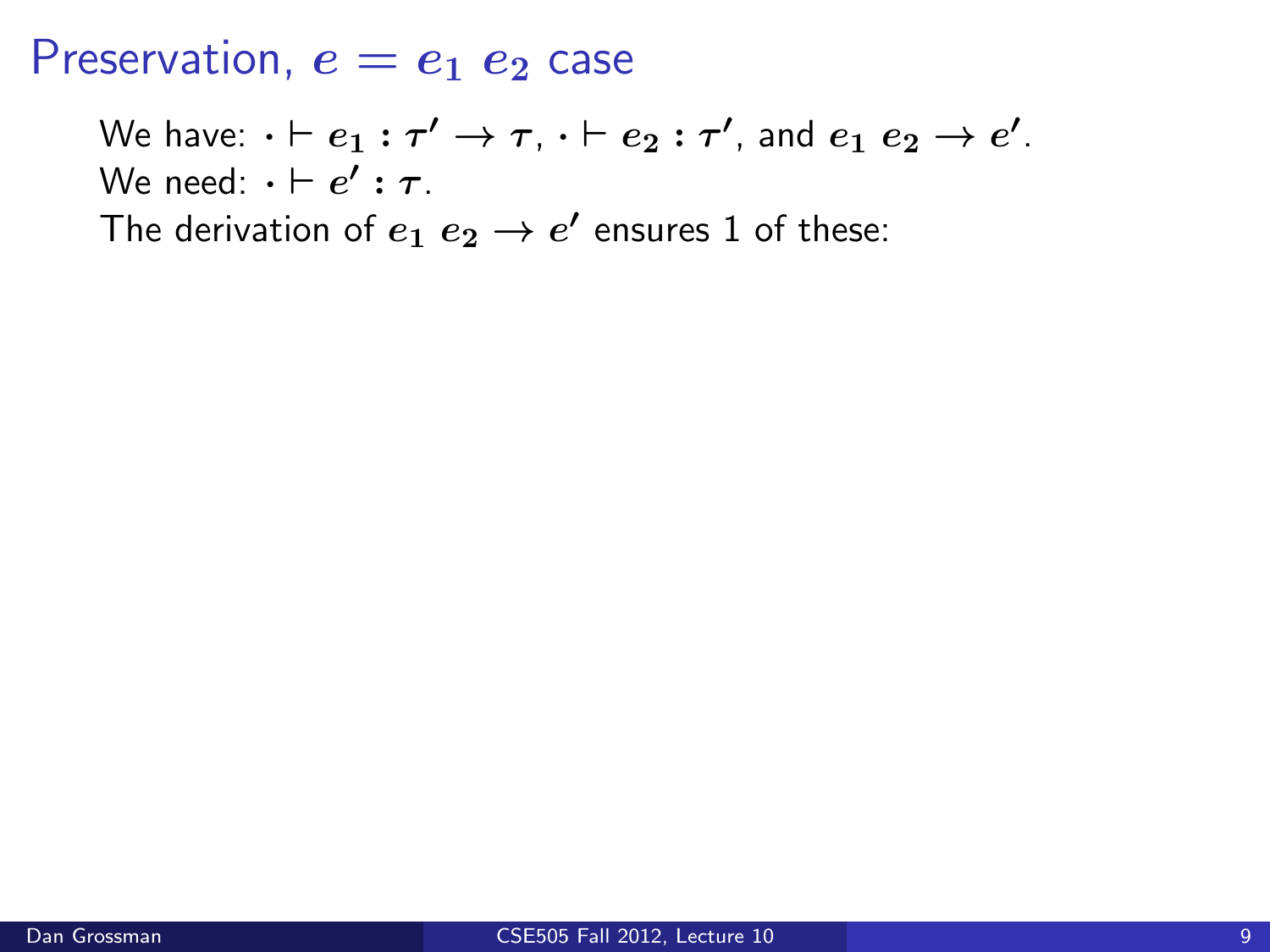$$
\blacktriangleright e' \text{ is } e'_1 \ e_2 \text{ and } e_1 \to e'_1:
$$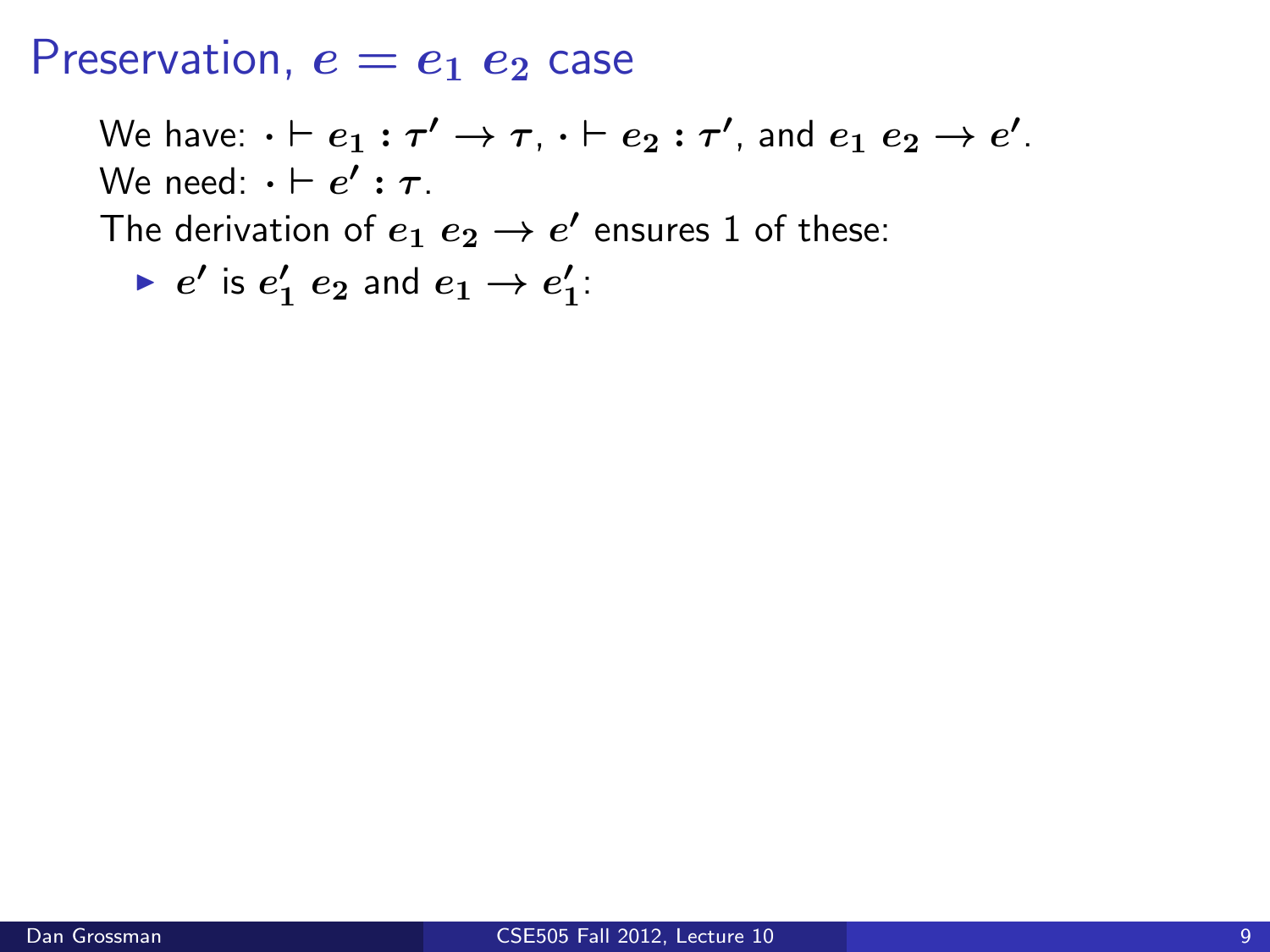\n- $$
e'
$$
 is  $e'_1 e_2$  and  $e_1 \rightarrow e'_1$ :
\n- So with  $\cdot \vdash e_1 : \tau' \rightarrow \tau$  and induction,  $\cdot \vdash e'_1 : \tau' \rightarrow \tau$ .
\n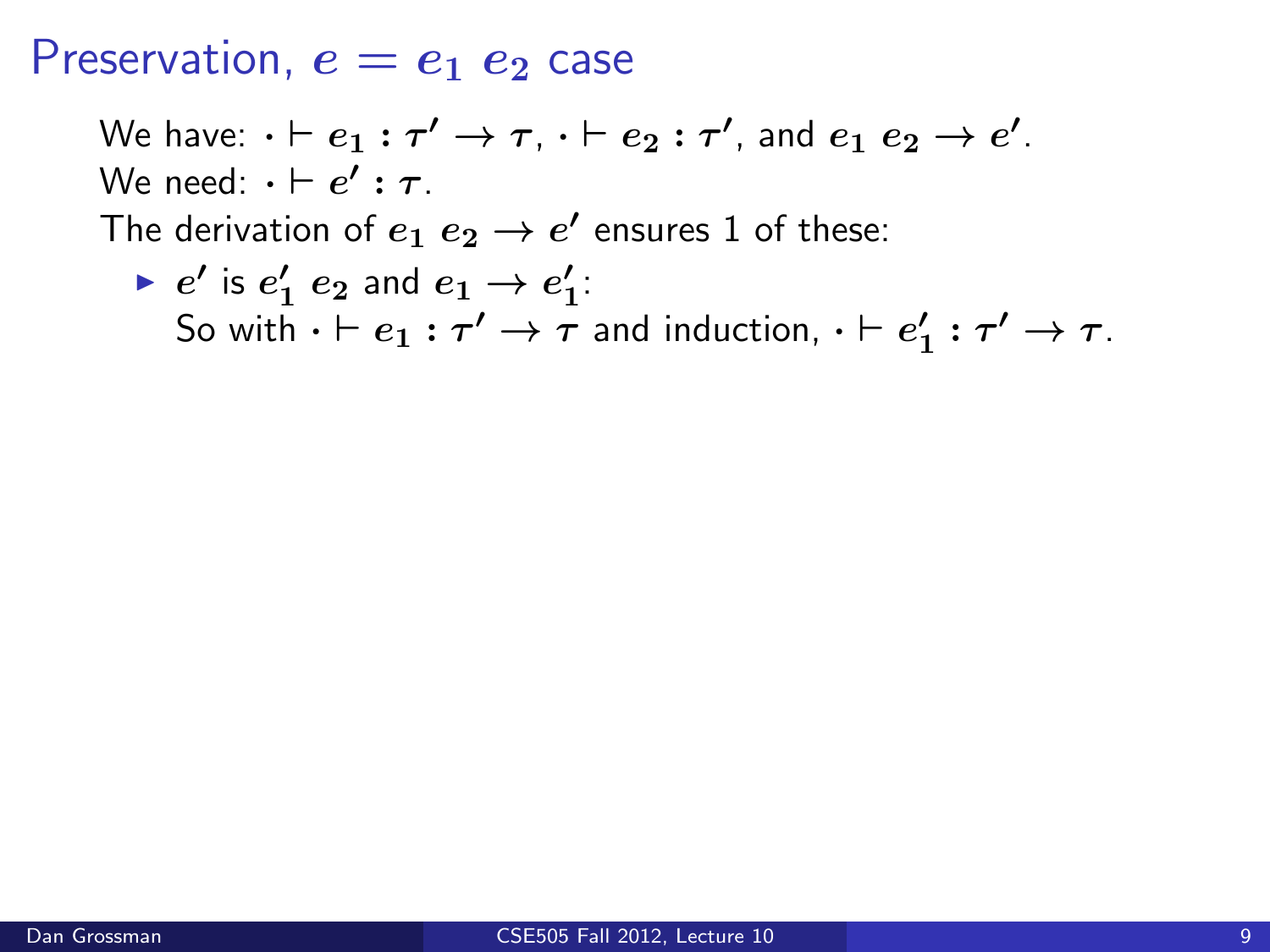\n- $$
e'
$$
 is  $e'_1 e_2$  and  $e_1 \rightarrow e'_1$ :
\n- So with  $\cdot \vdash e_1 : \tau' \rightarrow \tau$  and induction,  $\cdot \vdash e'_1 : \tau' \rightarrow \tau$ .
\n- So with  $\cdot \vdash e_2 : \tau'$  we can derive  $\cdot \vdash e'_1 e_2 : \tau$ .
\n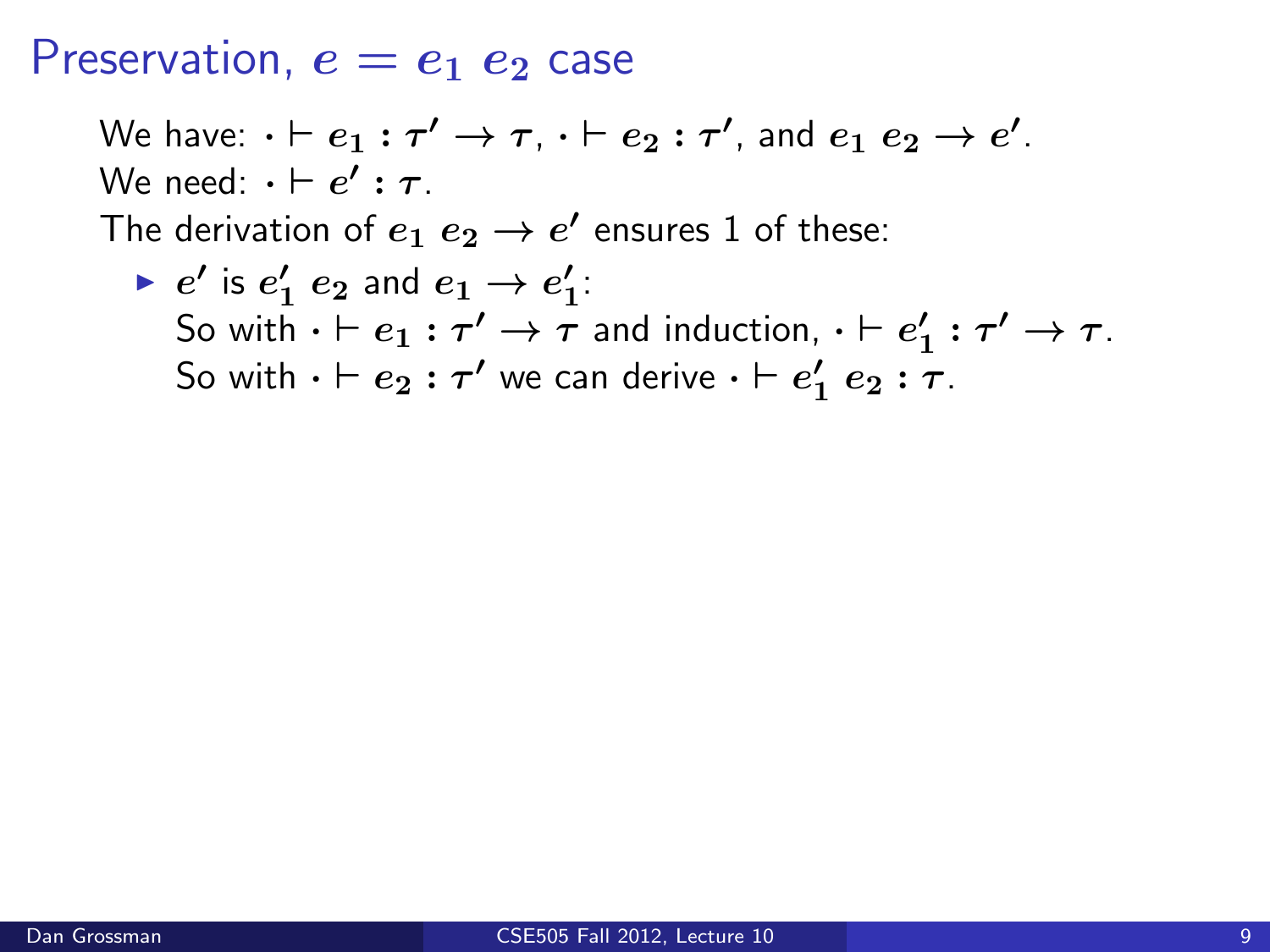We have:  $\cdot \vdash e_1 : \tau' \to \tau, \, \cdot \vdash e_2 : \tau',$  and  $e_1 \; e_2 \to e'.$ We need:  $\cdot \vdash e' : \tau$ . The derivation of  $e_1$   $e_2 \rightarrow e'$  ensures 1 of these:  $\blacktriangleright$   $e'$  is  $e'_1$   $e_2$  and  $e_1 \rightarrow e'_1$ : So with  $\cdot \vdash e_1 : \tau' \to \tau$  and induction,  $\cdot \vdash e'_1 : \tau' \to \tau$ . So with  $\cdot \vdash e_2 : \tau'$  we can derive  $\cdot \vdash e'_1 \; e_2 : \tau$ .  $\blacktriangleright$   $e'$  is  $e_1$   $e'_2$  and  $e_2 \rightarrow e'_2$ : So with  $\cdot \vdash e_2 : \tau'$  and induction,  $\cdot \vdash e'_2 : \tau'.$ 

So with  $\cdot \vdash e_1 : \tau' \to \tau$  we can derive  $\cdot \vdash e_1 \; e'_2 : \tau$ .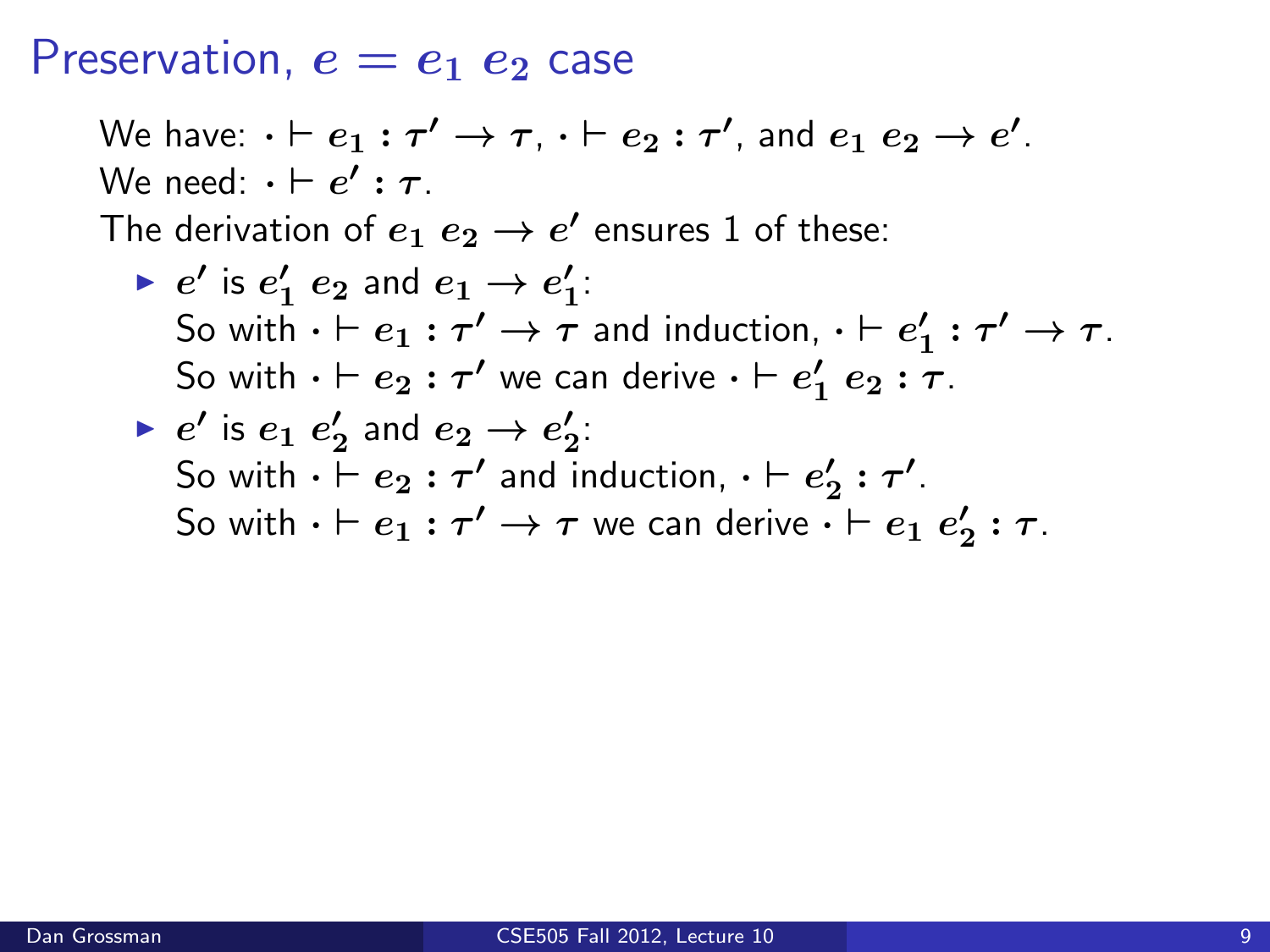\n- $$
e'
$$
 is  $e'_1 e_2$  and  $e_1 \rightarrow e'_1$ :
\n- So with  $\cdot \vdash e_1 : \tau' \rightarrow \tau$  and induction,  $\cdot \vdash e'_1 : \tau' \rightarrow \tau$ .
\n- So with  $\cdot \vdash e_2 : \tau'$  we can derive  $\cdot \vdash e'_1 e_2 : \tau$ .
\n

\n- $$
e'
$$
 is  $e_1 e'_2$  and  $e_2 \rightarrow e'_2$ :
\n- So with  $\cdot \vdash e_2 : \tau'$  and induction,  $\cdot \vdash e'_2 : \tau'$ .
\n- So with  $\cdot \vdash e_1 : \tau' \rightarrow \tau$  we can derive  $\cdot \vdash e_1 e'_2 : \tau$ .
\n

• 
$$
e_1
$$
 is some  $\lambda x$ .  $e_3$  and  $e_2$  is some v and e' is  $e_3[v/x]$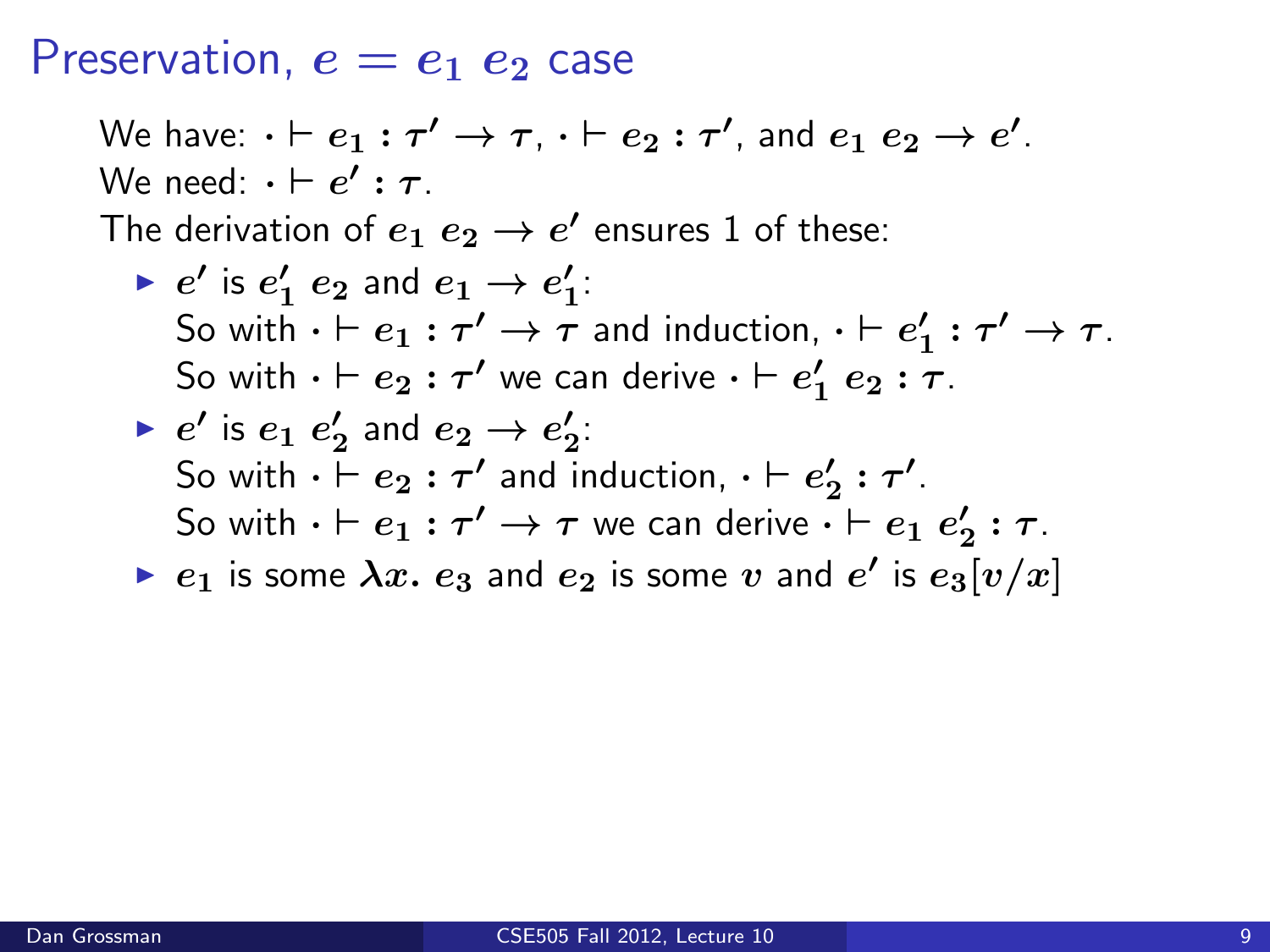We have:  $\cdot \vdash e_1 : \tau' \to \tau, \, \cdot \vdash e_2 : \tau',$  and  $e_1 \; e_2 \to e'.$ We need:  $\cdot \vdash e' : \tau$ . The derivation of  $e_1$   $e_2 \rightarrow e'$  ensures 1 of these:  $\blacktriangleright$   $e'$  is  $e'_1$   $e_2$  and  $e_1 \rightarrow e'_1$ : So with  $\cdot \vdash e_1 : \tau' \to \tau$  and induction,  $\cdot \vdash e'_1 : \tau' \to \tau$ . So with  $\cdot \vdash e_2 : \tau'$  we can derive  $\cdot \vdash e'_1 \; e_2 : \tau$ .  $\blacktriangleright$   $e'$  is  $e_1$   $e'_2$  and  $e_2 \rightarrow e'_2$ : So with  $\cdot \vdash e_2 : \tau'$  and induction,  $\cdot \vdash e'_2 : \tau'.$ So with  $\cdot \vdash e_1 : \tau' \to \tau$  we can derive  $\cdot \vdash e_1 \; e'_2 : \tau$ .

 $\blacktriangleright$   $e_1$  is some  $\lambda x.$   $e_3$  and  $e_2$  is some  $v$  and  $e'$  is  $e_3[v/x]$ Inverting  $\cdot \vdash \lambda x.\ e_3 : \tau' \to \tau$  gives  $\cdot, x{:}\tau' \vdash e_3 : \tau$ .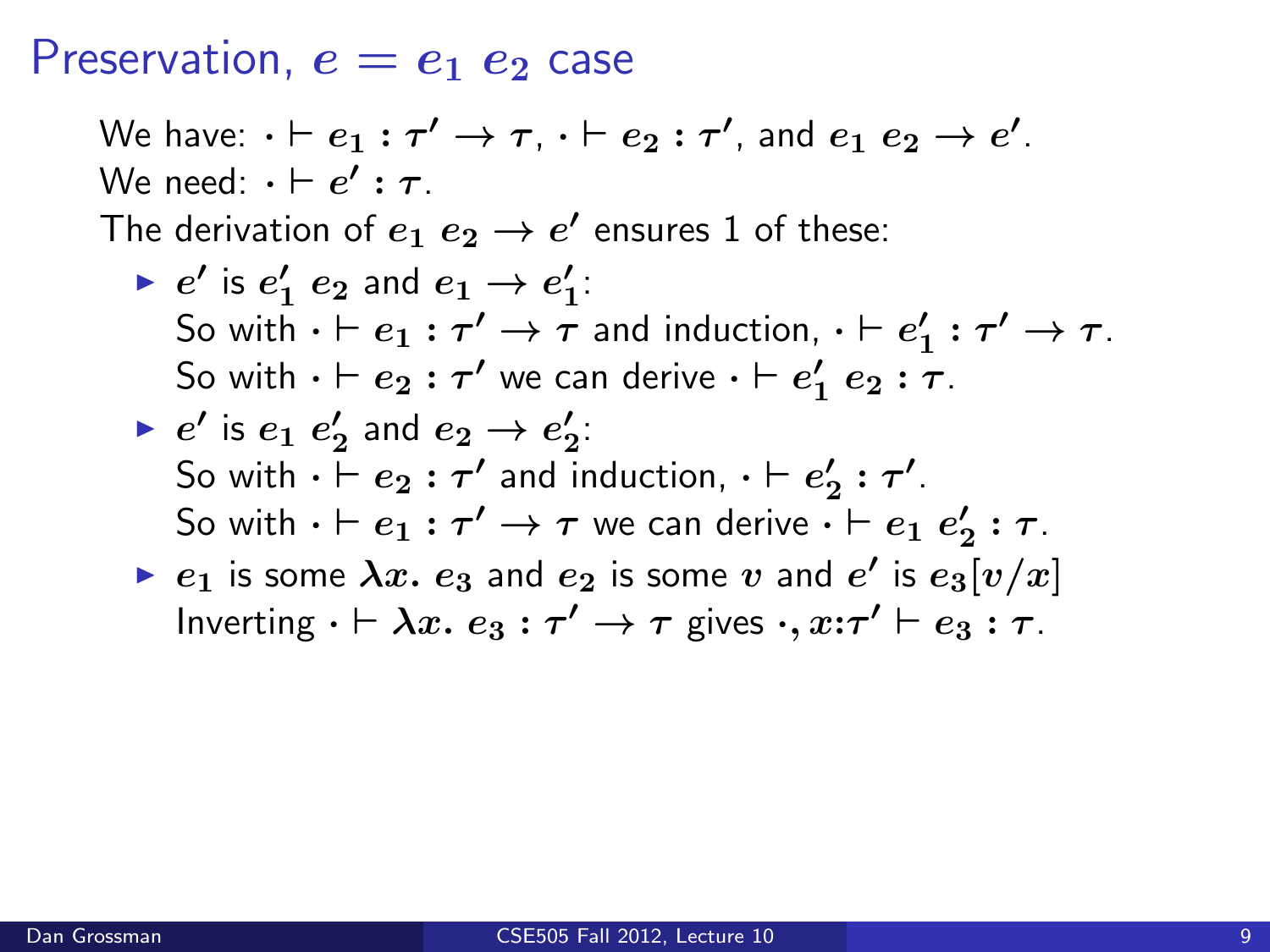We have:  $\cdot \vdash e_1 : \tau' \to \tau, \, \cdot \vdash e_2 : \tau',$  and  $e_1 \; e_2 \to e'.$ We need:  $\cdot \vdash e' : \tau$ . The derivation of  $e_1$   $e_2 \rightarrow e'$  ensures 1 of these:  $\blacktriangleright$   $e'$  is  $e'_1$   $e_2$  and  $e_1 \rightarrow e'_1$ : So with  $\cdot \vdash e_1 : \tau' \to \tau$  and induction,  $\cdot \vdash e'_1 : \tau' \to \tau$ . So with  $\cdot \vdash e_2 : \tau'$  we can derive  $\cdot \vdash e'_1 \; e_2 : \tau$ .  $\blacktriangleright$   $e'$  is  $e_1$   $e'_2$  and  $e_2 \rightarrow e'_2$ : So with  $\cdot \vdash e_2 : \tau'$  and induction,  $\cdot \vdash e'_2 : \tau'.$ So with  $\cdot \vdash e_1 : \tau' \to \tau$  we can derive  $\cdot \vdash e_1 \; e'_2 : \tau$ .  $\blacktriangleright$   $e_1$  is some  $\lambda x.$   $e_3$  and  $e_2$  is some  $v$  and  $e'$  is  $e_3[v/x]$ Inverting  $\cdot \vdash \lambda x.\ e_3 : \tau' \to \tau$  gives  $\cdot, x{:}\tau' \vdash e_3 : \tau$ . So it would suffice to know: If  $\cdot, x \mathpunct{:}\tau' \vdash e_3 : \tau$  and  $\cdot \vdash e_2 : \tau',$  then  $\cdot \vdash e_3 [e_2/x] : \tau.$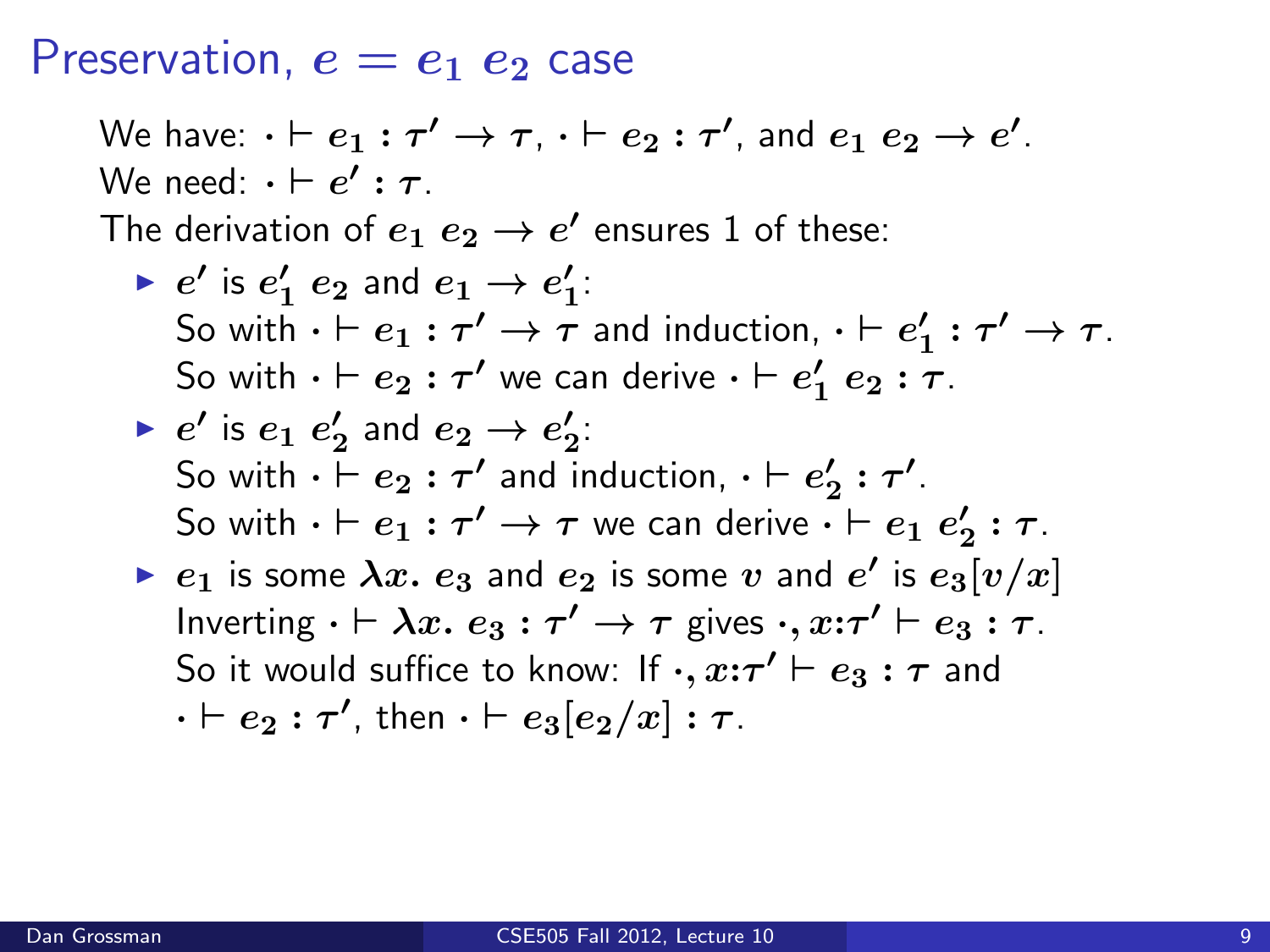We have:  $\cdot \vdash e_1 : \tau' \to \tau, \, \cdot \vdash e_2 : \tau',$  and  $e_1 \; e_2 \to e'.$ We need:  $\cdot \vdash e' : \tau$ . The derivation of  $e_1$   $e_2 \rightarrow e'$  ensures 1 of these:  $\blacktriangleright$   $e'$  is  $e'_1$   $e_2$  and  $e_1 \rightarrow e'_1$ : So with  $\cdot \vdash e_1 : \tau' \to \tau$  and induction,  $\cdot \vdash e'_1 : \tau' \to \tau$ . So with  $\cdot \vdash e_2 : \tau'$  we can derive  $\cdot \vdash e'_1 \; e_2 : \tau$ .  $\blacktriangleright$   $e'$  is  $e_1$   $e'_2$  and  $e_2 \rightarrow e'_2$ : So with  $\cdot \vdash e_2 : \tau'$  and induction,  $\cdot \vdash e'_2 : \tau'.$ So with  $\cdot \vdash e_1 : \tau' \to \tau$  we can derive  $\cdot \vdash e_1 \; e'_2 : \tau$ .  $\blacktriangleright$   $e_1$  is some  $\lambda x.$   $e_3$  and  $e_2$  is some  $v$  and  $e'$  is  $e_3[v/x]$ Inverting  $\cdot \vdash \lambda x.\ e_3 : \tau' \to \tau$  gives  $\cdot, x{:}\tau' \vdash e_3 : \tau$ . So it would suffice to know: If  $\cdot, x \mathpunct{:}\tau' \vdash e_3 : \tau$  and  $\cdot \vdash e_2 : \tau',$  then  $\cdot \vdash e_3 [e_2/x] : \tau.$ 

That's true but we need to prove it via a Substitution Lemma.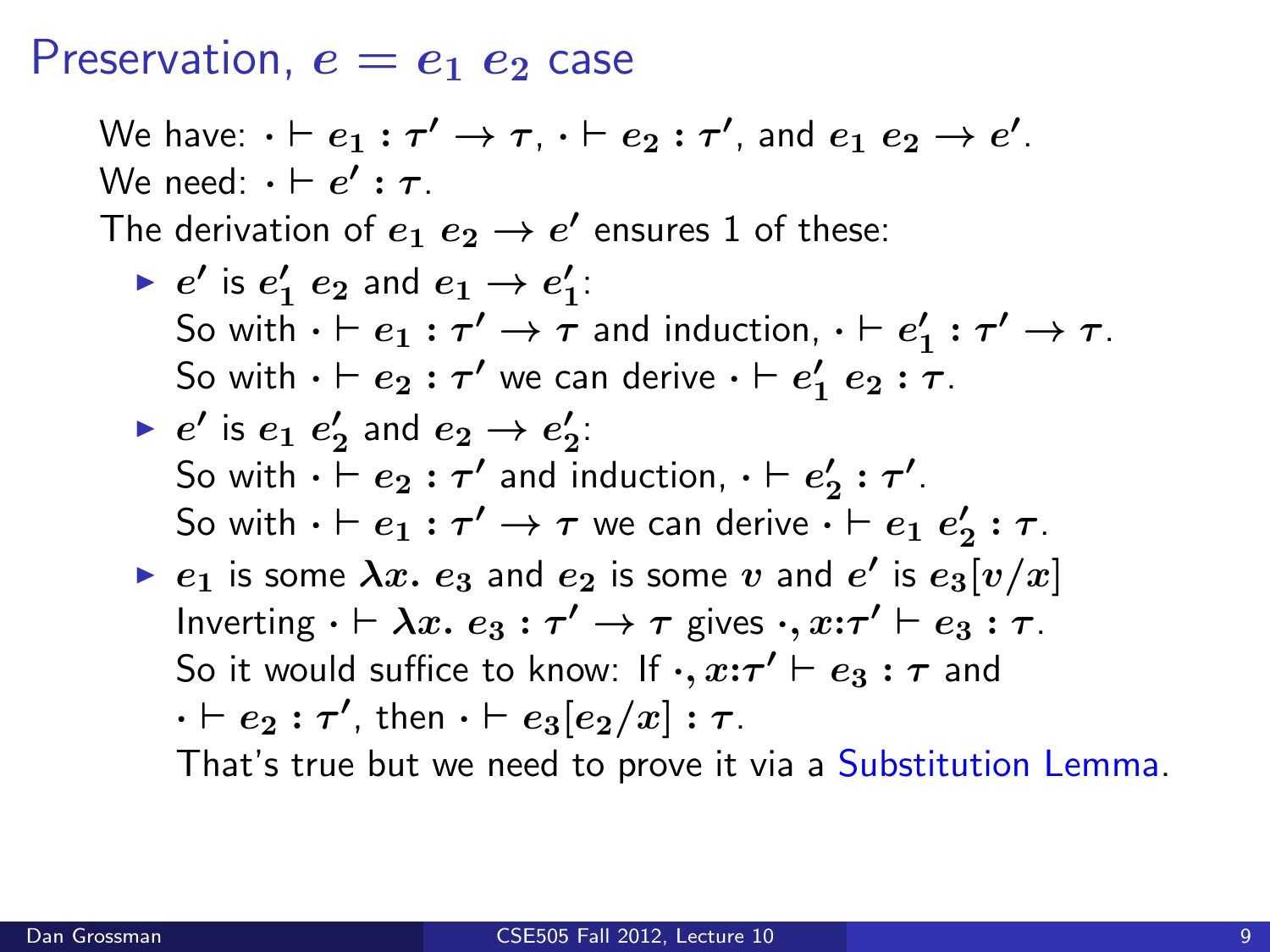We have:  $\cdot \vdash e_1 : \tau' \to \tau, \, \cdot \vdash e_2 : \tau',$  and  $e_1 \; e_2 \to e'.$ We need:  $\cdot \vdash e' : \tau$ . The derivation of  $e_1$   $e_2 \rightarrow e'$  ensures 1 of these:  $\blacktriangleright$   $e'$  is  $e'_1$   $e_2$  and  $e_1 \rightarrow e'_1$ : So with  $\cdot \vdash e_1 : \tau' \to \tau$  and induction,  $\cdot \vdash e'_1 : \tau' \to \tau$ . So with  $\cdot \vdash e_2 : \tau'$  we can derive  $\cdot \vdash e'_1 \; e_2 : \tau$ .  $\blacktriangleright$   $e'$  is  $e_1$   $e'_2$  and  $e_2 \rightarrow e'_2$ : So with  $\cdot \vdash e_2 : \tau'$  and induction,  $\cdot \vdash e'_2 : \tau'.$ So with  $\cdot \vdash e_1 : \tau' \to \tau$  we can derive  $\cdot \vdash e_1 \; e'_2 : \tau$ .  $\blacktriangleright$   $e_1$  is some  $\lambda x.$   $e_3$  and  $e_2$  is some  $v$  and  $e'$  is  $e_3[v/x]$ Inverting  $\cdot \vdash \lambda x.\ e_3 : \tau' \to \tau$  gives  $\cdot, x{:}\tau' \vdash e_3 : \tau$ . So it would suffice to know: If  $\cdot, x \mathpunct{:}\tau' \vdash e_3 : \tau$  and  $\cdot \vdash e_2 : \tau',$  then  $\cdot \vdash e_3 [e_2/x] : \tau.$ 

That's true but we need to prove it via a Substitution Lemma.

Lemma (Substitution): If  $\Gamma, x \mathpunct{:}\tau' \vdash e_1 : \tau$  and  $\Gamma \vdash e_2 : \tau'$ , then  $\Gamma \vdash e_1[e_2/x] : \tau$  .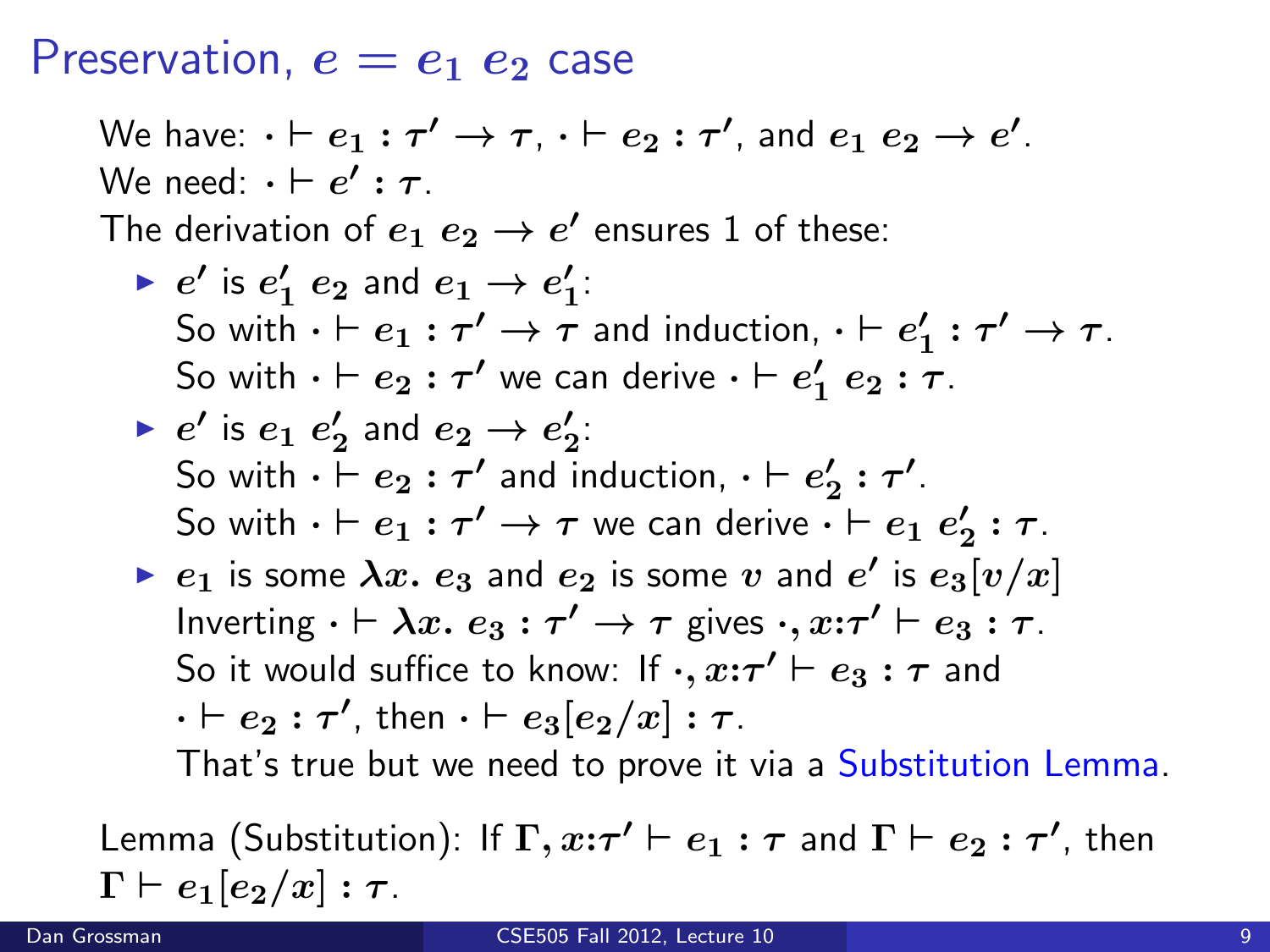## Where are we

Almost done with Preservation, but in the case where  $(\lambda x. e_3) e_2 \rightarrow e_3[e_2/x]$ , need:

If  $\cdot, x{:}\tau' \vdash e_3 : \tau$  and  $\cdot \vdash e_2 : \tau'$ , then  $\cdot \vdash e_3[e_2/x] : \tau$ .

- Intuitive: Replace assumption that  $x : \tau'$  with an expression that has type  $\tau'$
- But we need an inductive proof because  $e_3$  can be arbitrarily big and substitution is a subtle thing

Prove this lemma: If  $\Gamma, x \mathpunct{:}\tau' \vdash e_1 : \tau$  and  $\Gamma \vdash e_2 : \tau'$ , then  $\Gamma \vdash e_1[e_2/x] : \tau$ .

- **F** "Renaming"  $e_3$  to  $e_1$  in our "helper lemma" (no big deal)
- **I** Strengthened induction hypothesis to work for any  $\Gamma$ 
	- $\blacktriangleright$  Else the proof will fail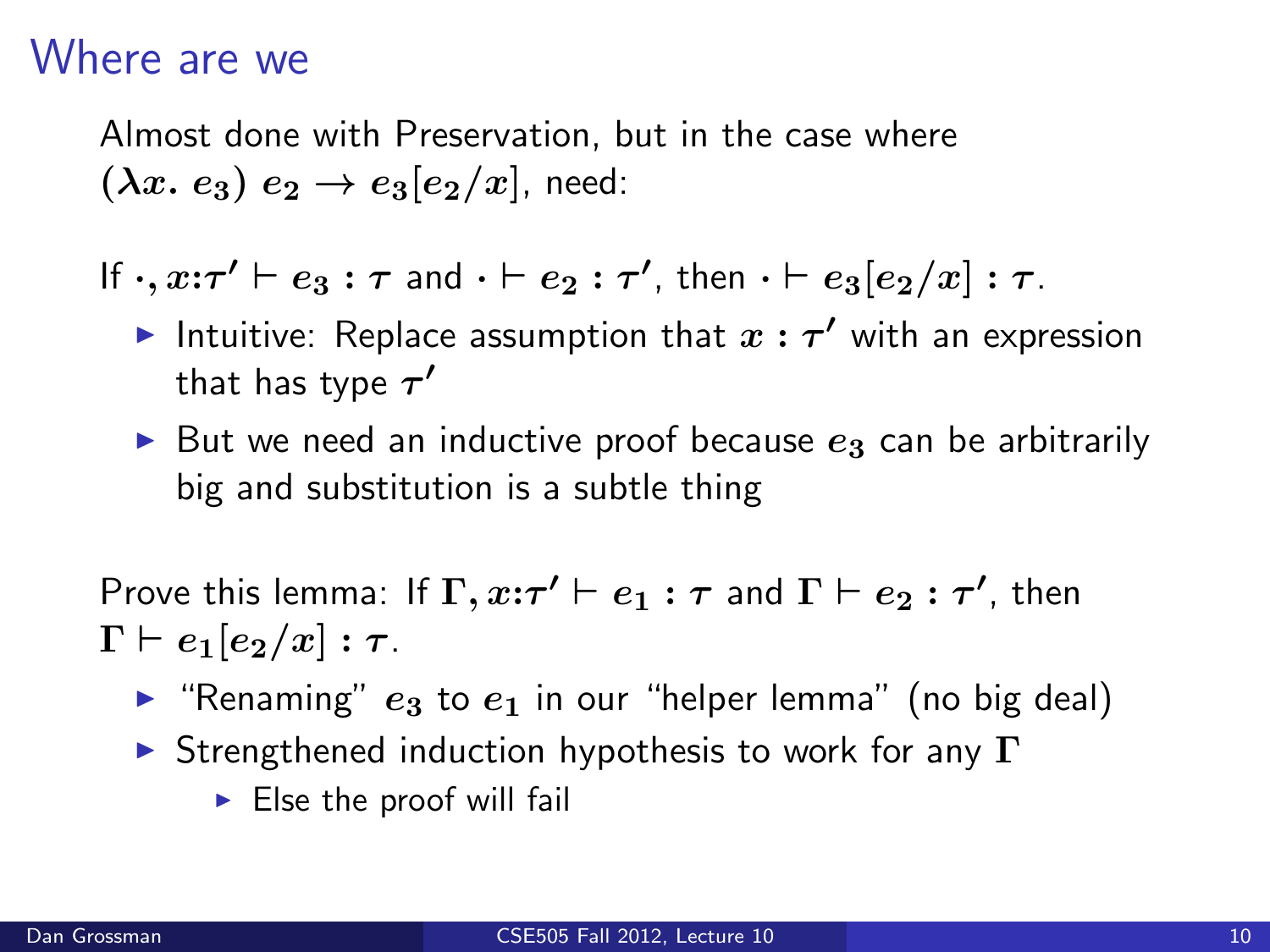If  $\Gamma, x \mathpunct{:}\tau' \vdash e_1 : \tau$  and  $\Gamma \vdash e_2 : \tau'$ , then  $\Gamma \vdash e_1 [e_2 / x] : \tau$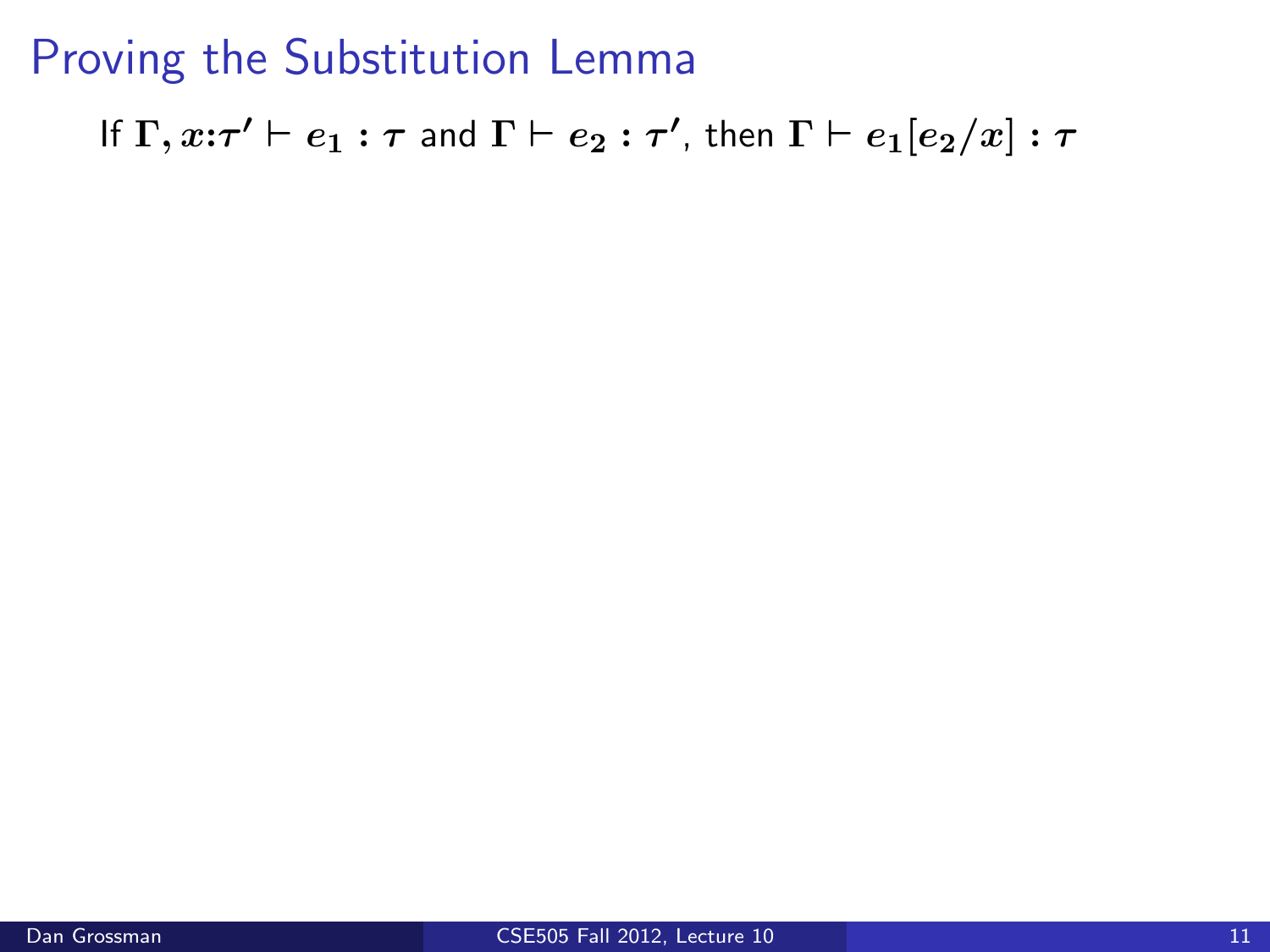If  $\Gamma, x \mathpunct{:}\tau' \vdash e_1 : \tau$  and  $\Gamma \vdash e_2 : \tau'$ , then  $\Gamma \vdash e_1 [e_2 / x] : \tau$ Proof: By induction on derivation of  $\Gamma, x:\tau' \vdash e_1 : \tau$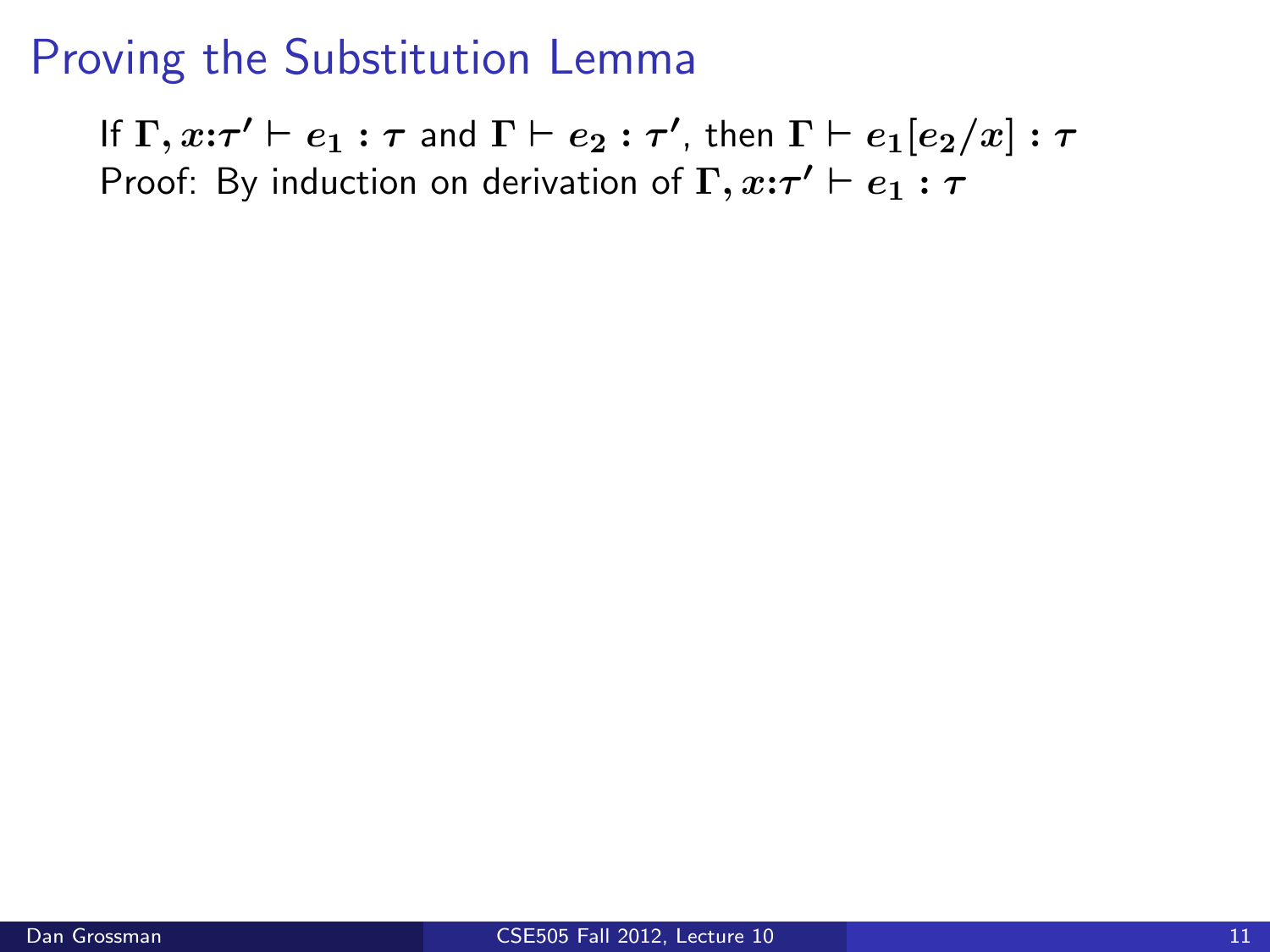If  $\Gamma, x \mathpunct{:}\tau' \vdash e_1 : \tau$  and  $\Gamma \vdash e_2 : \tau'$ , then  $\Gamma \vdash e_1 [e_2 / x] : \tau$ Proof: By induction on derivation of  $\Gamma, x:\tau' \vdash e_1 : \tau$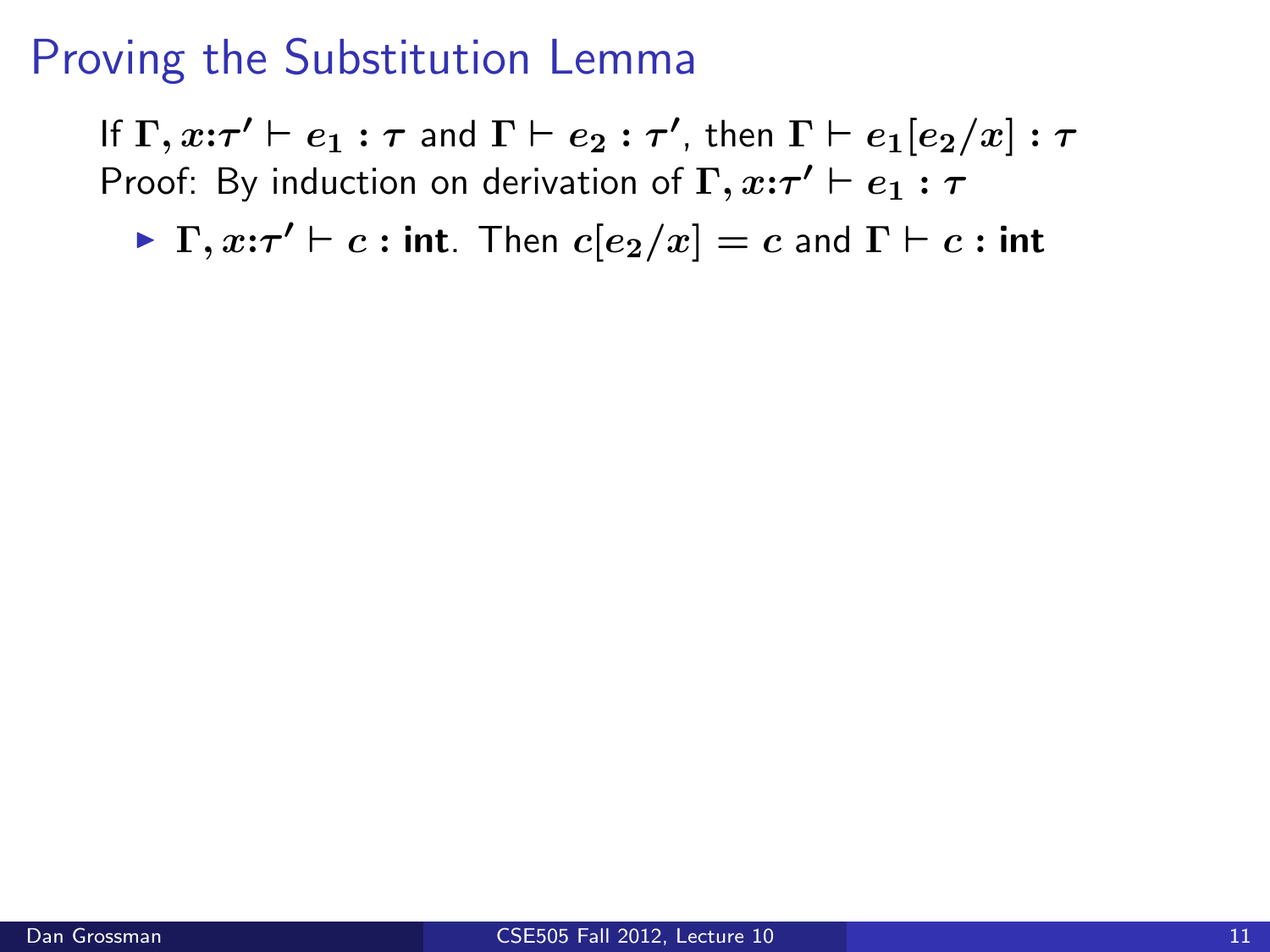If  $\Gamma, x \mathpunct{:}\tau' \vdash e_1 : \tau$  and  $\Gamma \vdash e_2 : \tau'$ , then  $\Gamma \vdash e_1 [e_2 / x] : \tau$ Proof: By induction on derivation of  $\Gamma, x:\tau' \vdash e_1 : \tau$ 

$$
\blacktriangleright \Gamma, x{:}\tau' \vdash y : (\Gamma, x{:}\tau')(y).
$$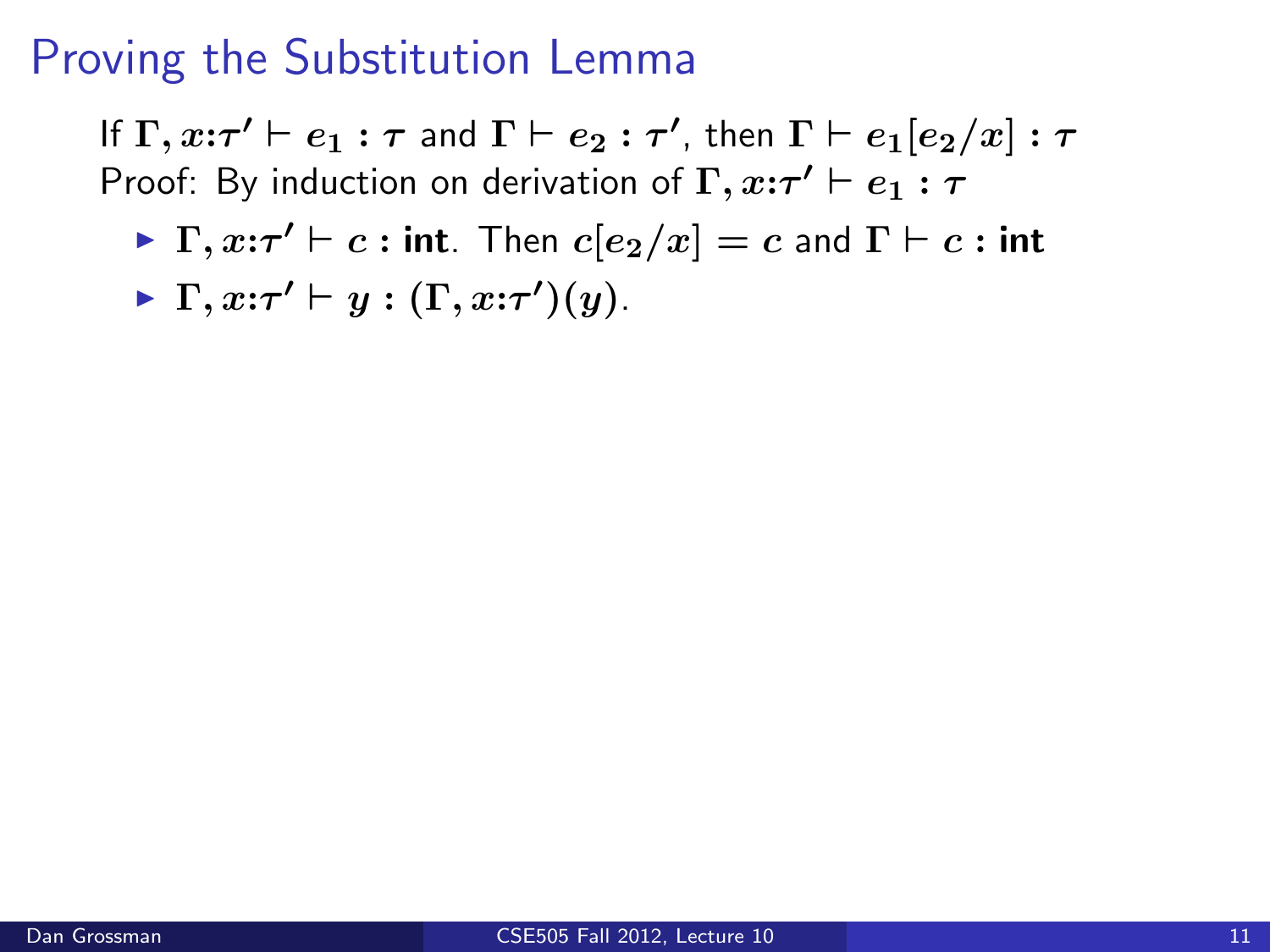If  $\Gamma, x \mathpunct{:}\tau' \vdash e_1 : \tau$  and  $\Gamma \vdash e_2 : \tau'$ , then  $\Gamma \vdash e_1 [e_2 / x] : \tau$ Proof: By induction on derivation of  $\Gamma, x:\tau' \vdash e_1 : \tau$ 

• 
$$
\Gamma, x:\tau' \vdash y : (\Gamma, x:\tau')(y)
$$
.  
Either  $y = x$  or  $y \neq x$ .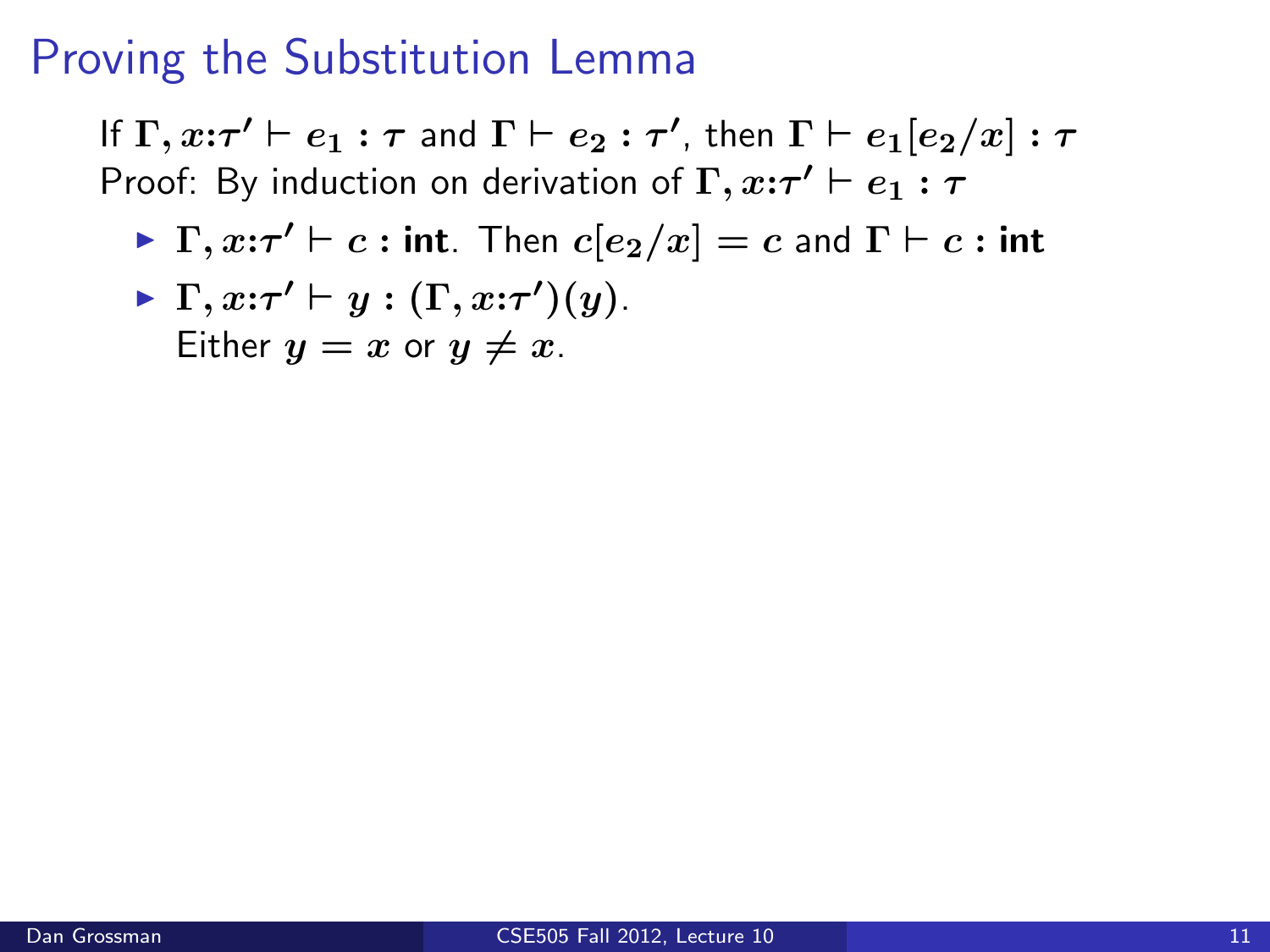If  $\Gamma, x \mathpunct{:}\tau' \vdash e_1 : \tau$  and  $\Gamma \vdash e_2 : \tau'$ , then  $\Gamma \vdash e_1 [e_2 / x] : \tau$ Proof: By induction on derivation of  $\Gamma, x:\tau' \vdash e_1 : \tau$ 

\n- $$
\Gamma, x:\tau' \vdash y : (\Gamma, x:\tau')(y)
$$
.
\n- Either  $y = x$  or  $y \neq x$ .
\n- If  $y = x$ , then  $(\Gamma, x:\tau')(x)$  is  $\tau'$  (i.e.,  $\tau = \tau'$ ) and  $x[e_2/x]$  is  $e_2$ . So  $\Gamma \vdash e_2 : \tau'$  satisfies the lemma.
\n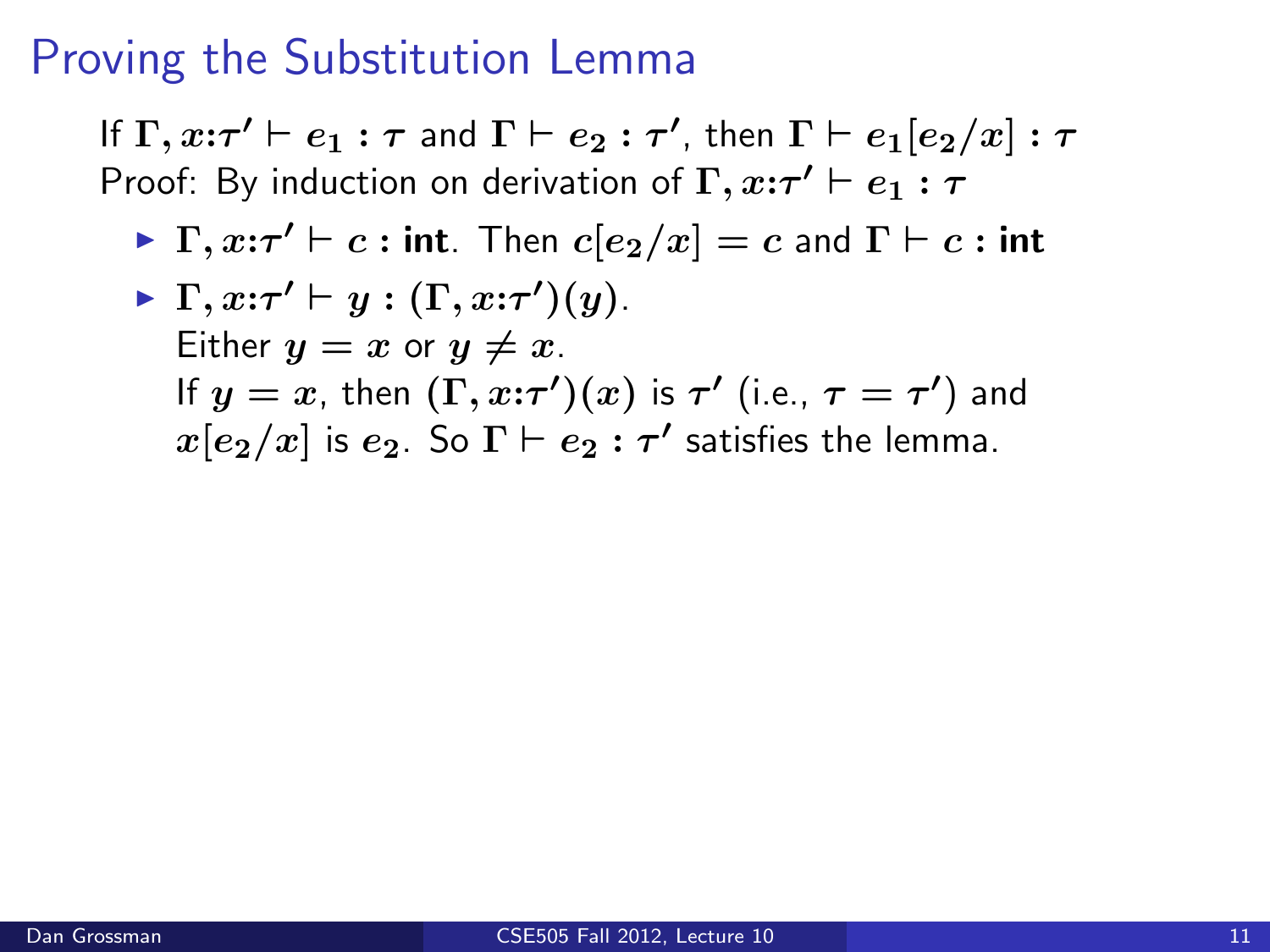If  $\Gamma, x \mathpunct{:}\tau' \vdash e_1 : \tau$  and  $\Gamma \vdash e_2 : \tau'$ , then  $\Gamma \vdash e_1 [e_2 / x] : \tau$ Proof: By induction on derivation of  $\Gamma, x:\tau' \vdash e_1 : \tau$ 

\n- $$
\Gamma, x:\tau' \vdash y : (\Gamma, x:\tau')(y)
$$
.
\n- Either  $y = x$  or  $y \neq x$ .
\n- If  $y = x$ , then  $(\Gamma, x:\tau')(x)$  is  $\tau'$  (i.e.,  $\tau = \tau'$ ) and  $x[e_2/x]$  is  $e_2$ . So  $\Gamma \vdash e_2 : \tau'$  satisfies the lemma.
\n- If  $y \neq x$ , then  $(\Gamma, x:\tau')(y)$  is  $\Gamma(y)$  and  $y[e_2/x]$  is  $y$ . So we can derive  $\Gamma \vdash y : \Gamma(y)$ .
\n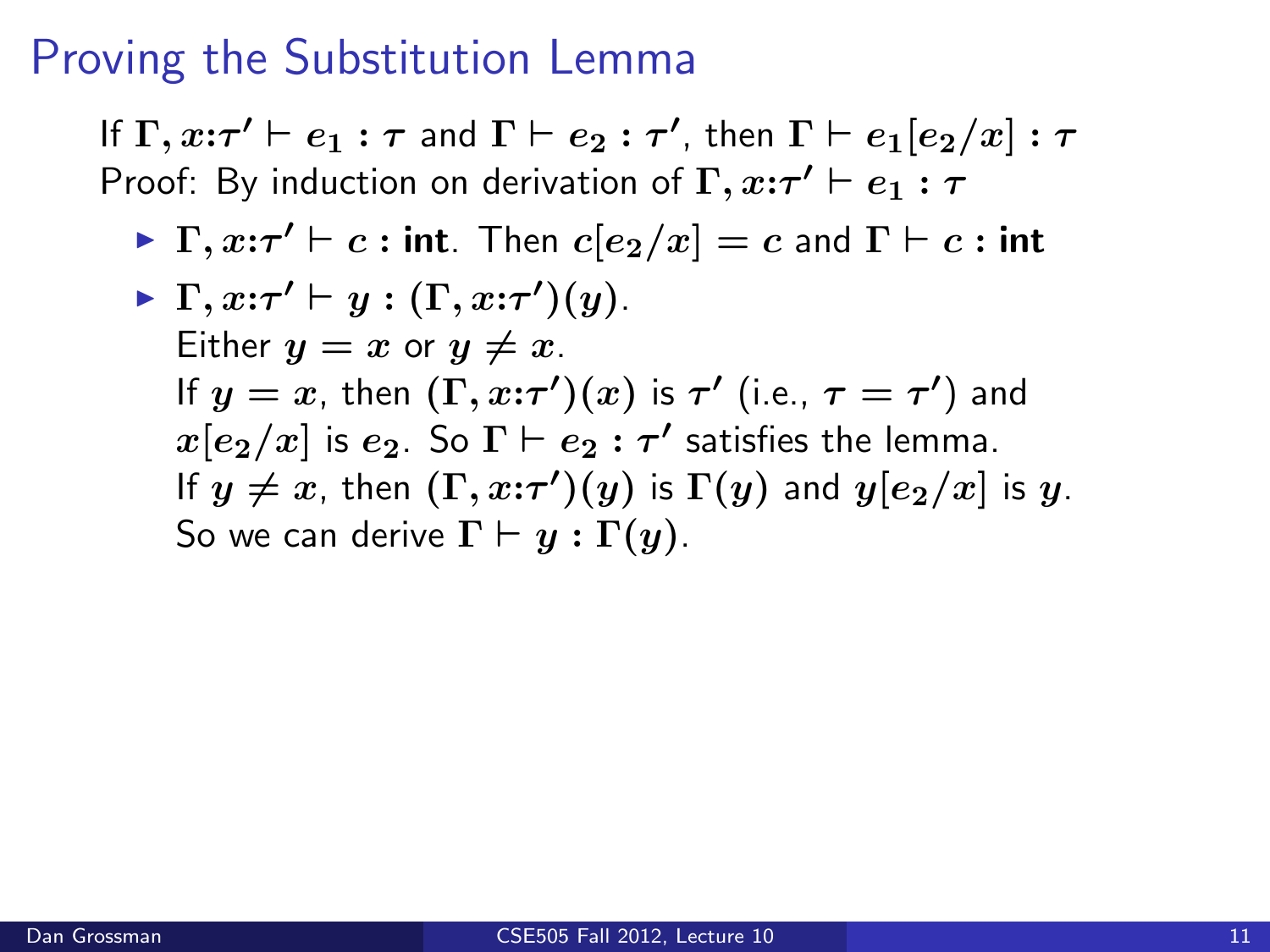If  $\Gamma, x \mathpunct{:}\tau' \vdash e_1 : \tau$  and  $\Gamma \vdash e_2 : \tau'$ , then  $\Gamma \vdash e_1 [e_2 / x] : \tau$ Proof: By induction on derivation of  $\Gamma, x:\tau' \vdash e_1 : \tau$ 

\n- $$
\Gamma, x:\tau' \vdash y : (\Gamma, x:\tau')(y)
$$
.
\n- Either  $y = x$  or  $y \neq x$ .
\n- If  $y = x$ , then  $(\Gamma, x:\tau')(x)$  is  $\tau'$  (i.e.,  $\tau = \tau'$ ) and  $x[e_2/x]$  is  $e_2$ . So  $\Gamma \vdash e_2 : \tau'$  satisfies the lemma.
\n- If  $y \neq x$ , then  $(\Gamma, x:\tau')(y)$  is  $\Gamma(y)$  and  $y[e_2/x]$  is  $y$ . So we can derive  $\Gamma \vdash y : \Gamma(y)$ .
\n- $\Gamma, x:\tau' \vdash e_a e_b : \tau$ .
\n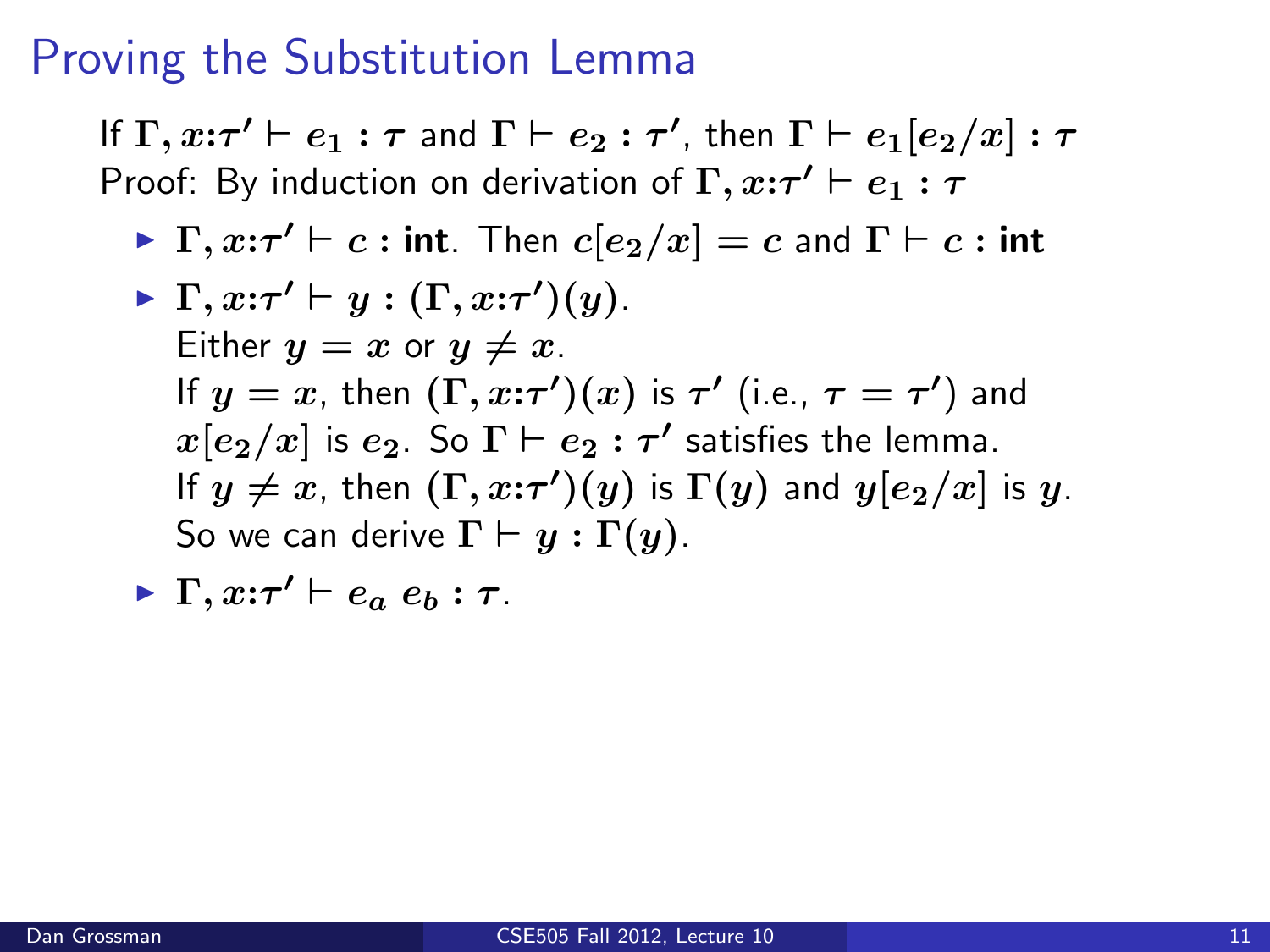If  $\Gamma, x \mathpunct{:}\tau' \vdash e_1 : \tau$  and  $\Gamma \vdash e_2 : \tau'$ , then  $\Gamma \vdash e_1 [e_2 / x] : \tau$ Proof: By induction on derivation of  $\Gamma, x:\tau' \vdash e_1 : \tau$ 

\n- $$
\Gamma, x:\tau' \vdash y : (\Gamma, x:\tau')(y)
$$
.
\n- Either  $y = x$  or  $y \neq x$ .
\n- If  $y = x$ , then  $(\Gamma, x:\tau')(x)$  is  $\tau'$  (i.e.,  $\tau = \tau'$ ) and  $x[e_2/x]$  is  $e_2$ . So  $\Gamma \vdash e_2 : \tau'$  satisfies the lemma.
\n- If  $y \neq x$ , then  $(\Gamma, x:\tau')(y)$  is  $\Gamma(y)$  and  $y[e_2/x]$  is  $y$ . So we can derive  $\Gamma \vdash y : \Gamma(y)$ .
\n

$$
\triangleright \Gamma, x:\tau' \vdash e_a \ e_b : \tau.
$$
  
Then  $\exists \tau_a, \tau_b$  where  $\Gamma, x:\tau' \vdash e_a : \tau_a$  and  $\Gamma, x:\tau' \vdash e_b : \tau_b$ .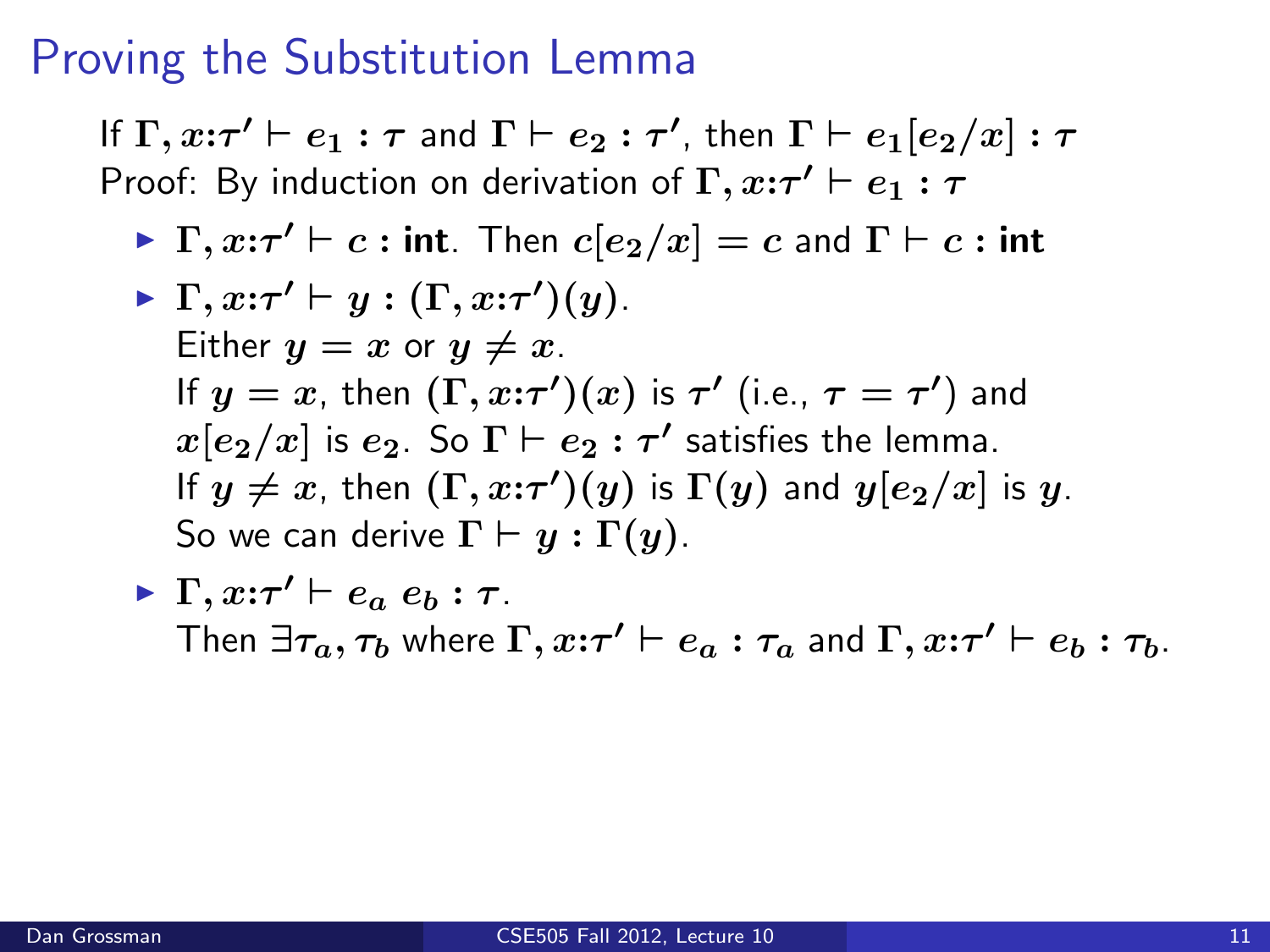If  $\Gamma, x \mathpunct{:}\tau' \vdash e_1 : \tau$  and  $\Gamma \vdash e_2 : \tau'$ , then  $\Gamma \vdash e_1 [e_2 / x] : \tau$ Proof: By induction on derivation of  $\Gamma, x:\tau' \vdash e_1 : \tau$ 

\n- $$
\Gamma, x:\tau' \vdash y : (\Gamma, x:\tau')(y)
$$
.
\n- Either  $y = x$  or  $y \neq x$ .
\n- If  $y = x$ , then  $(\Gamma, x:\tau')(x)$  is  $\tau'$  (i.e.,  $\tau = \tau'$ ) and  $x[e_2/x]$  is  $e_2$ . So  $\Gamma \vdash e_2 : \tau'$  satisfies the lemma.
\n- If  $y \neq x$ , then  $(\Gamma, x:\tau')(y)$  is  $\Gamma(y)$  and  $y[e_2/x]$  is  $y$ . So we can derive  $\Gamma \vdash y : \Gamma(y)$ .
\n

\n- $$
\Gamma
$$
,  $x:\tau' \vdash e_a \ e_b : \tau$ . Then  $\exists \tau_a, \tau_b$  where  $\Gamma$ ,  $x:\tau' \vdash e_a : \tau_a$  and  $\Gamma$ ,  $x:\tau' \vdash e_b : \tau_b$ . So by induction  $\Gamma \vdash e_a[e_2/x] : \tau_a$  and  $\Gamma \vdash e_b[e_2/x] : \tau_b$ .
\n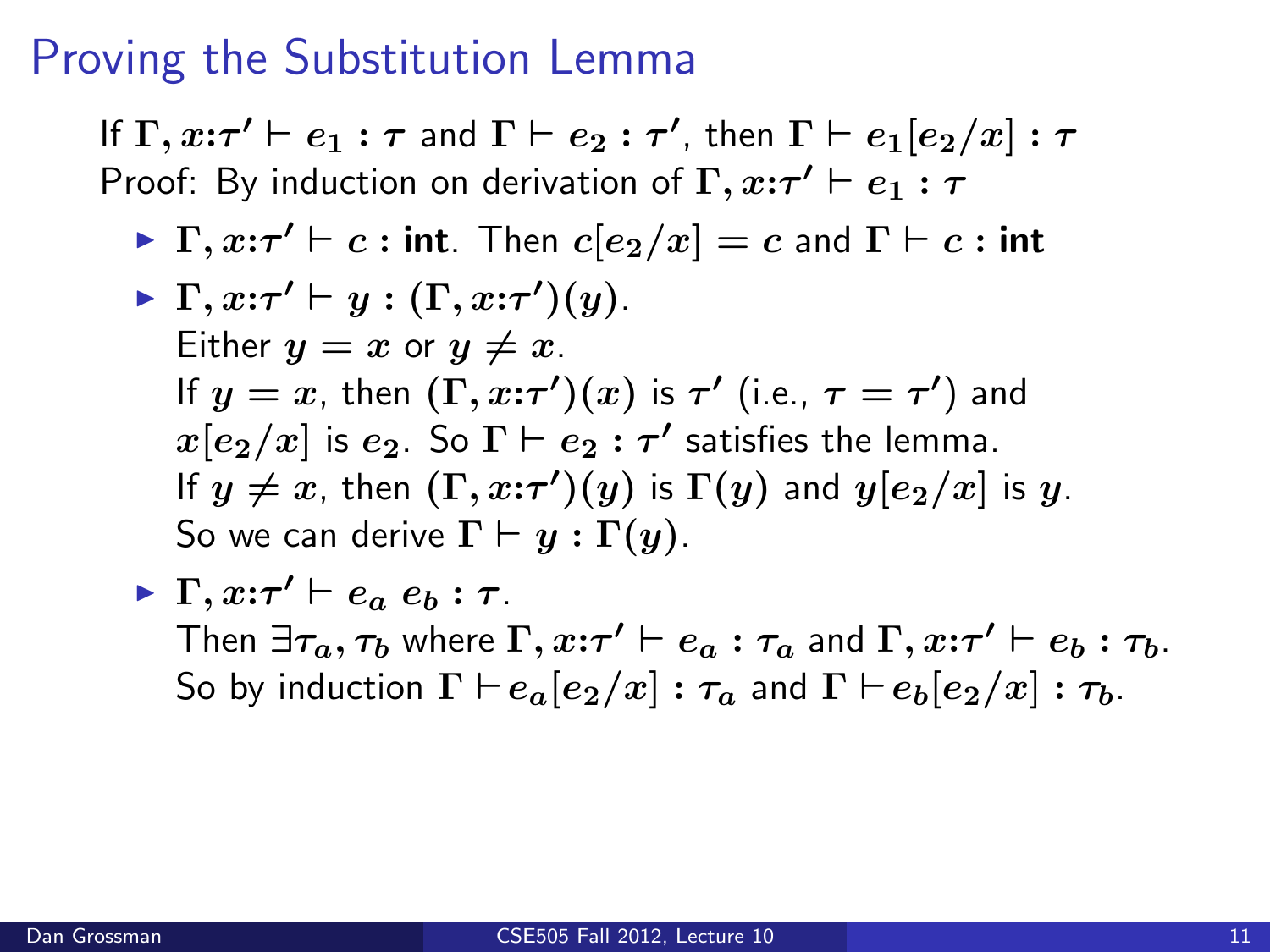If  $\Gamma, x \mathpunct{:}\tau' \vdash e_1 : \tau$  and  $\Gamma \vdash e_2 : \tau'$ , then  $\Gamma \vdash e_1 [e_2 / x] : \tau$ Proof: By induction on derivation of  $\Gamma, x:\tau' \vdash e_1 : \tau$ 

\n- $$
\Gamma, x:\tau' \vdash y : (\Gamma, x:\tau')(y)
$$
.
\n- Either  $y = x$  or  $y \neq x$ .
\n- If  $y = x$ , then  $(\Gamma, x:\tau')(x)$  is  $\tau'$  (i.e.,  $\tau = \tau'$ ) and  $x[e_2/x]$  is  $e_2$ . So  $\Gamma \vdash e_2 : \tau'$  satisfies the lemma.
\n- If  $y \neq x$ , then  $(\Gamma, x:\tau')(y)$  is  $\Gamma(y)$  and  $y[e_2/x]$  is  $y$ . So we can derive  $\Gamma \vdash y : \Gamma(y)$ .
\n

\n- $$
\Gamma, x:\tau' \vdash e_a e_b : \tau
$$
.
\n- Then  $\exists \tau_a, \tau_b$  where  $\Gamma, x:\tau' \vdash e_a : \tau_a$  and  $\Gamma, x:\tau' \vdash e_b : \tau_b$ . So by induction  $\Gamma \vdash e_a[e_2/x] : \tau_a$  and  $\Gamma \vdash e_b[e_2/x] : \tau_b$ . So we can derive  $\Gamma \vdash e_a[e_2/x] e_b[e_2/x] : \tau$ .
\n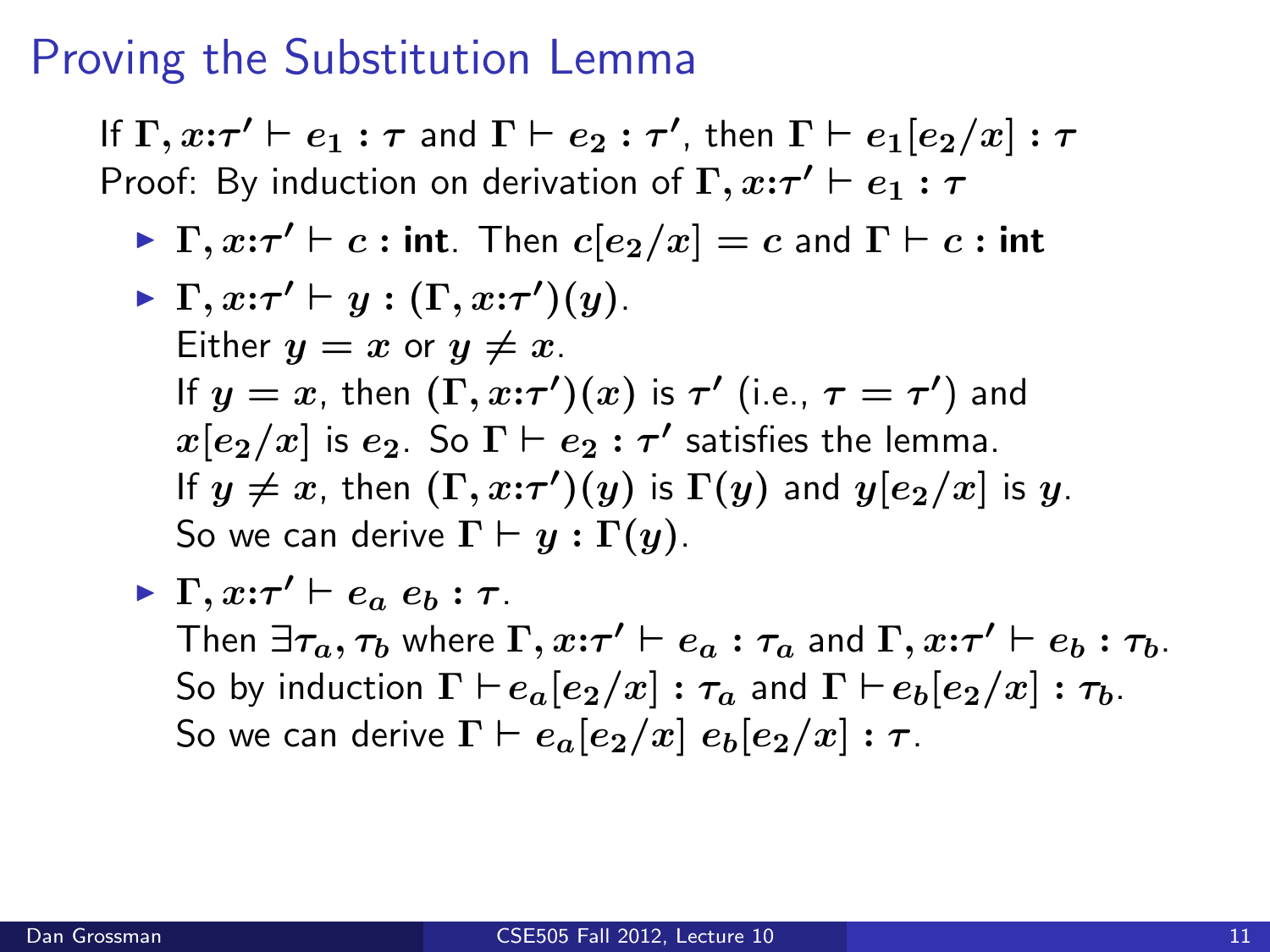If  $\Gamma, x \mathpunct{:}\tau' \vdash e_1 : \tau$  and  $\Gamma \vdash e_2 : \tau'$ , then  $\Gamma \vdash e_1 [e_2 / x] : \tau$ Proof: By induction on derivation of  $\Gamma, x:\tau' \vdash e_1 : \tau$ 

\n- $$
\Gamma, x:\tau' \vdash y : (\Gamma, x:\tau')(y)
$$
.
\n- Either  $y = x$  or  $y \neq x$ .
\n- If  $y = x$ , then  $(\Gamma, x:\tau')(x)$  is  $\tau'$  (i.e.,  $\tau = \tau'$ ) and  $x[e_2/x]$  is  $e_2$ . So  $\Gamma \vdash e_2 : \tau'$  satisfies the lemma.
\n- If  $y \neq x$ , then  $(\Gamma, x:\tau')(y)$  is  $\Gamma(y)$  and  $y[e_2/x]$  is  $y$ . So we can derive  $\Gamma \vdash y : \Gamma(y)$ .
\n

\n- $$
\Gamma
$$
,  $x:\tau' \vdash e_a e_b : \tau$ . Then  $\exists \tau_a, \tau_b$  where  $\Gamma$ ,  $x:\tau' \vdash e_a : \tau_a$  and  $\Gamma$ ,  $x:\tau' \vdash e_b : \tau_b$ . So by induction  $\Gamma \vdash e_a[e_2/x] : \tau_a$  and  $\Gamma \vdash e_b[e_2/x] : \tau_b$ . So we can derive  $\Gamma \vdash e_a[e_2/x] e_b[e_2/x] : \tau$ . And  $(e_a e_b)[e_2/x]$  is  $e_a[e_2/x] e_b[e_2/x]$ .
\n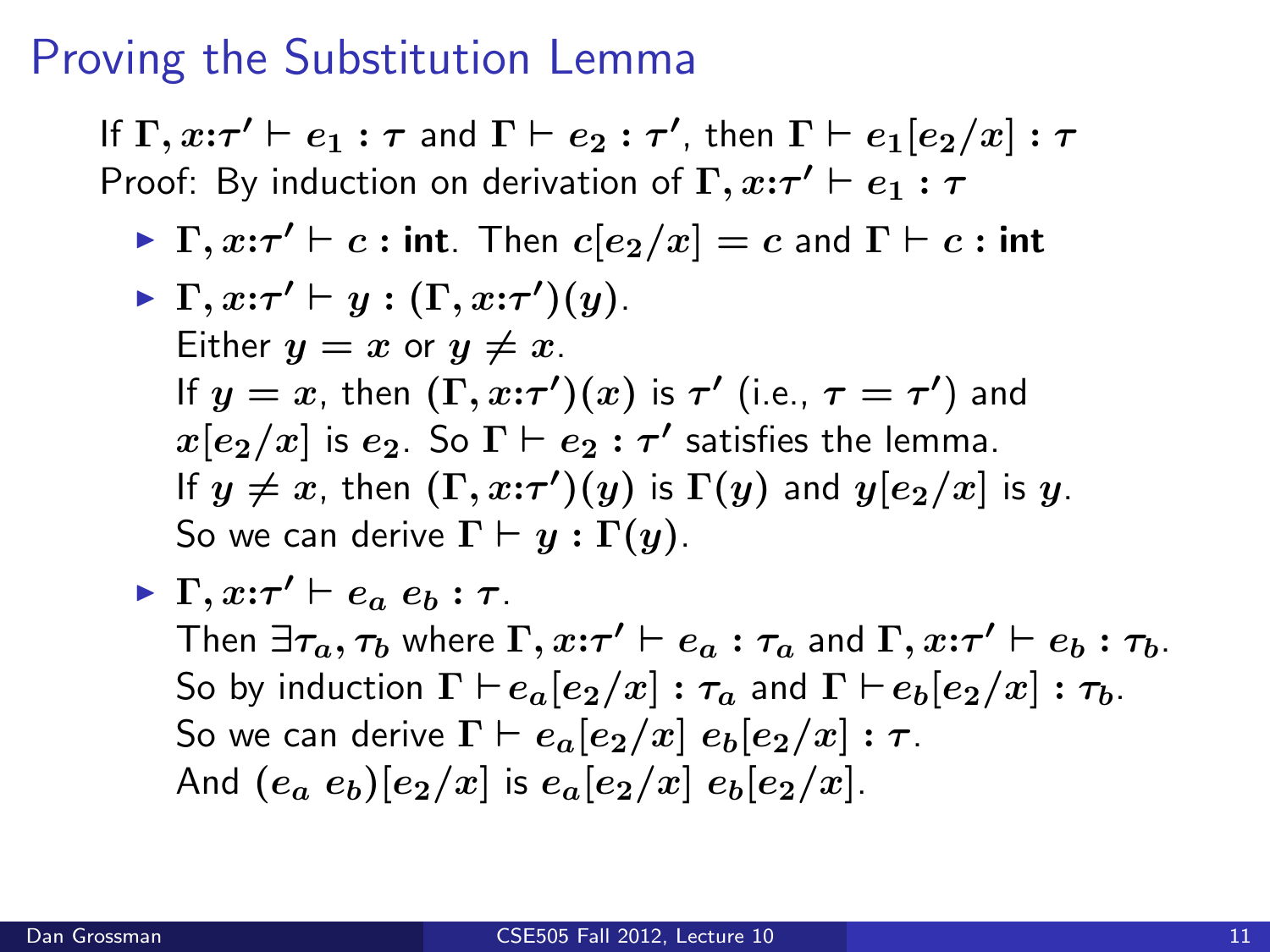If  $\Gamma, x \mathpunct{:}\tau' \vdash e_1 : \tau$  and  $\Gamma \vdash e_2 : \tau'$ , then  $\Gamma \vdash e_1 [e_2 / x] : \tau$ Proof: By induction on derivation of  $\Gamma, x:\tau' \vdash e_1 : \tau$ 

 $\blacktriangleright \Gamma, x{:}\tau' \vdash c : \mathsf{int}$ . Then  $c[e_2/x] = c$  and  $\Gamma \vdash c : \mathsf{int}$ 

\n- $$
\Gamma, x:\tau' \vdash y : (\Gamma, x:\tau')(y)
$$
.
\n- Either  $y = x$  or  $y \neq x$ .
\n- If  $y = x$ , then  $(\Gamma, x:\tau')(x)$  is  $\tau'$  (i.e.,  $\tau = \tau'$ ) and  $x[e_2/x]$  is  $e_2$ . So  $\Gamma \vdash e_2 : \tau'$  satisfies the lemma.
\n- If  $y \neq x$ , then  $(\Gamma, x:\tau')(y)$  is  $\Gamma(y)$  and  $y[e_2/x]$  is  $y$ . So we can derive  $\Gamma \vdash y : \Gamma(y)$ .
\n

\n- $$
\Gamma
$$
,  $x:\tau' \vdash e_a \ e_b : \tau$ . Then  $\exists \tau_a, \tau_b$  where  $\Gamma$ ,  $x:\tau' \vdash e_a : \tau_a$  and  $\Gamma$ ,  $x:\tau' \vdash e_b : \tau_b$ . So by induction  $\Gamma \vdash e_a[e_2/x] : \tau_a$  and  $\Gamma \vdash e_b[e_2/x] : \tau_b$ . So we can derive  $\Gamma \vdash e_a[e_2/x] \ e_b[e_2/x] : \tau$ . And  $(e_a \ e_b)[e_2/x]$  is  $e_a[e_2/x] \ e_b[e_2/x]$ .
\n

Only the (nested) function case is left ...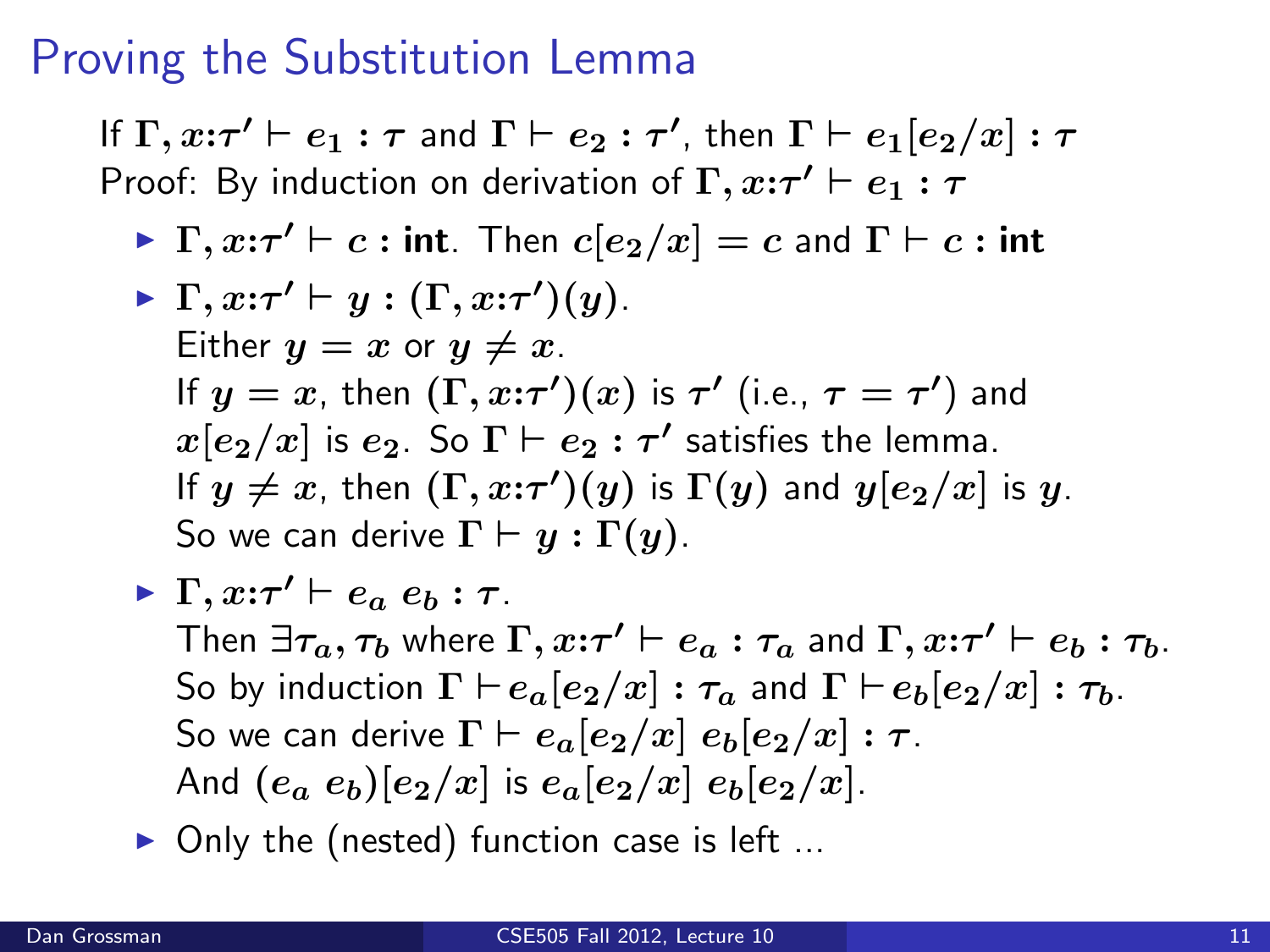If  $\Gamma, x \mathpunct{:}\tau' \vdash e_1 : \tau$  and  $\Gamma \vdash e_2 : \tau'$ , then  $\Gamma \vdash e_1 [e_2 / x] : \tau$ Proof: By induction on derivation of  $\Gamma, x:\tau' \vdash e_1 : \tau$ 

The last case uses these two technical lemmas (easy inductions):

- **Exchange:** If  $\Gamma$ ,  $x:\tau_1, y:\tau_2 \vdash e : \tau$ , then  $\Gamma$ ,  $y:\tau_2, x:\tau_1 \vdash e : \tau$
- $\triangleright$  Weakening: If  $\Gamma \vdash e : \tau$  and  $x \not\in \mathrm{Dom}(\Gamma)$ , then  $\Gamma, x : \tau' \vdash e : \tau$ .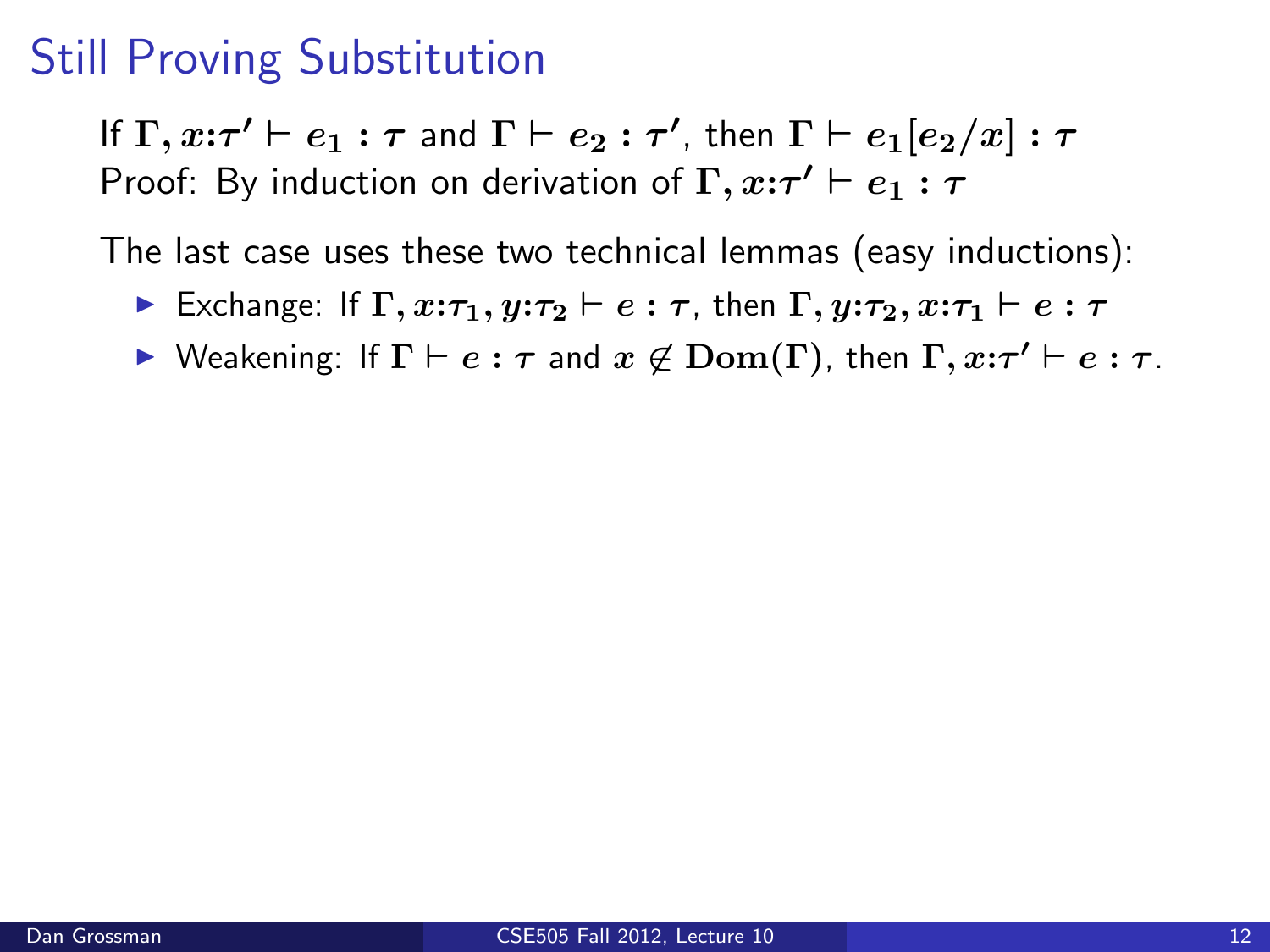If  $\Gamma, x \mathpunct{:}\tau' \vdash e_1 : \tau$  and  $\Gamma \vdash e_2 : \tau'$ , then  $\Gamma \vdash e_1 [e_2 / x] : \tau$ Proof: By induction on derivation of  $\Gamma, x:\tau' \vdash e_1 : \tau$ 

The last case uses these two technical lemmas (easy inductions):

- **Exchange:** If  $\Gamma$ ,  $x:\tau_1, y:\tau_2 \vdash e : \tau$ , then  $\Gamma$ ,  $y:\tau_2, x:\tau_1 \vdash e : \tau$
- $\triangleright$  Weakening: If  $\Gamma \vdash e : \tau$  and  $x \not\in \mathrm{Dom}(\Gamma)$ , then  $\Gamma, x : \tau' \vdash e : \tau$ .

The last case:

 $\blacktriangleright \Gamma, x \text{:}\tau' \vdash \lambda y. e_a : \tau$ . (can assume  $y \neq x$  and  $y \not\in \mathrm{Dom}(\Gamma)$ )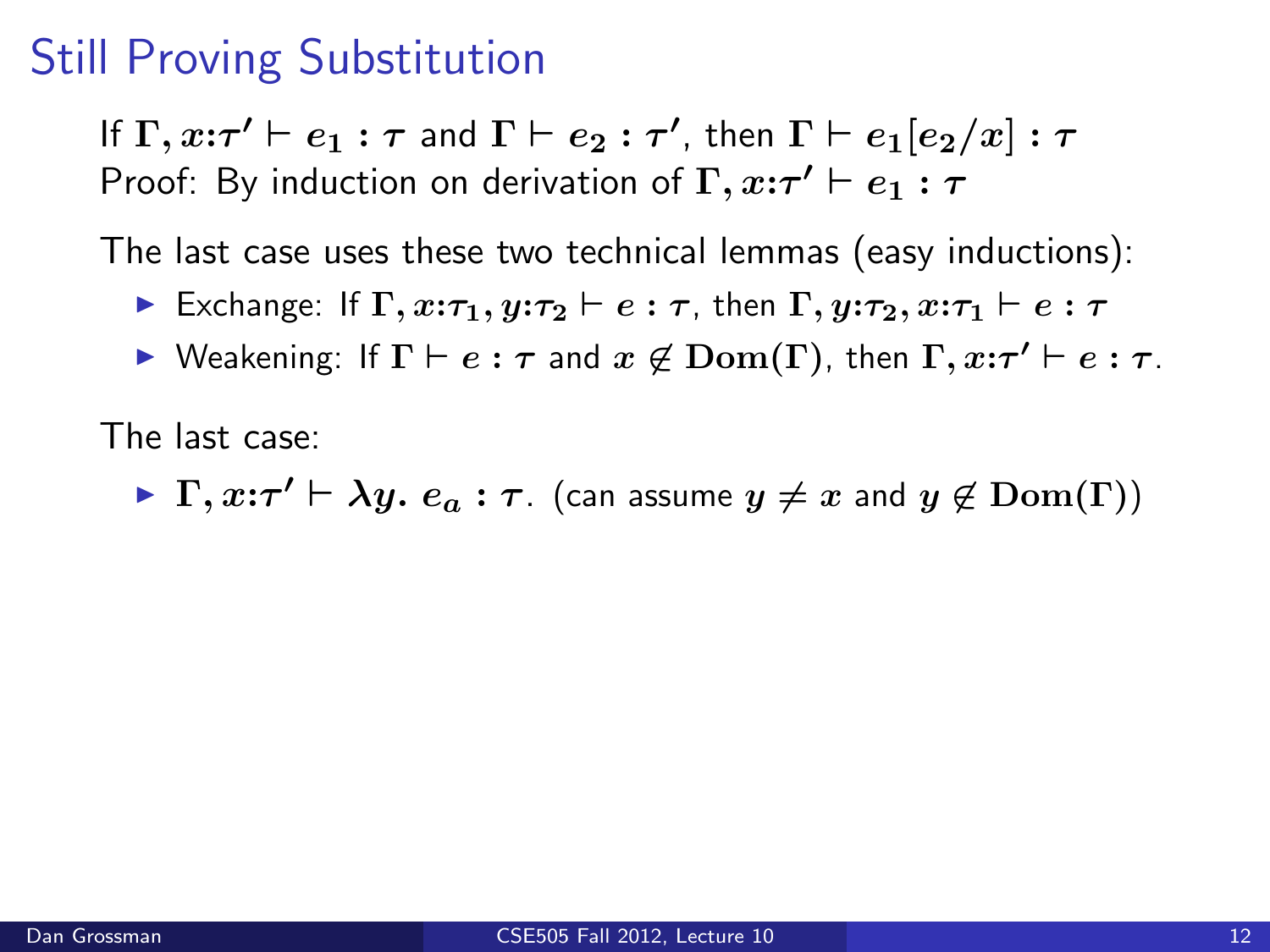If  $\Gamma, x \mathpunct{:}\tau' \vdash e_1 : \tau$  and  $\Gamma \vdash e_2 : \tau'$ , then  $\Gamma \vdash e_1 [e_2 / x] : \tau$ Proof: By induction on derivation of  $\Gamma, x:\tau' \vdash e_1 : \tau$ 

The last case uses these two technical lemmas (easy inductions):

- **Exchange:** If  $\Gamma$ ,  $x:\tau_1, y:\tau_2 \vdash e : \tau$ , then  $\Gamma$ ,  $y:\tau_2, x:\tau_1 \vdash e : \tau$
- $\triangleright$  Weakening: If  $\Gamma \vdash e : \tau$  and  $x \not\in \mathrm{Dom}(\Gamma)$ , then  $\Gamma, x : \tau' \vdash e : \tau$ .

The last case:

 $\blacktriangleright \Gamma, x \text{:}\tau' \vdash \lambda y. e_a : \tau$ . (can assume  $y \neq x$  and  $y \not\in \mathrm{Dom}(\Gamma)$ ) Then  $\exists \tau_a, \tau_b$  where  $\Gamma, x{:}\tau', y{:}\tau_a \vdash e_a : \tau_b$  and  $\tau = \tau_a \rightarrow \tau_b$ .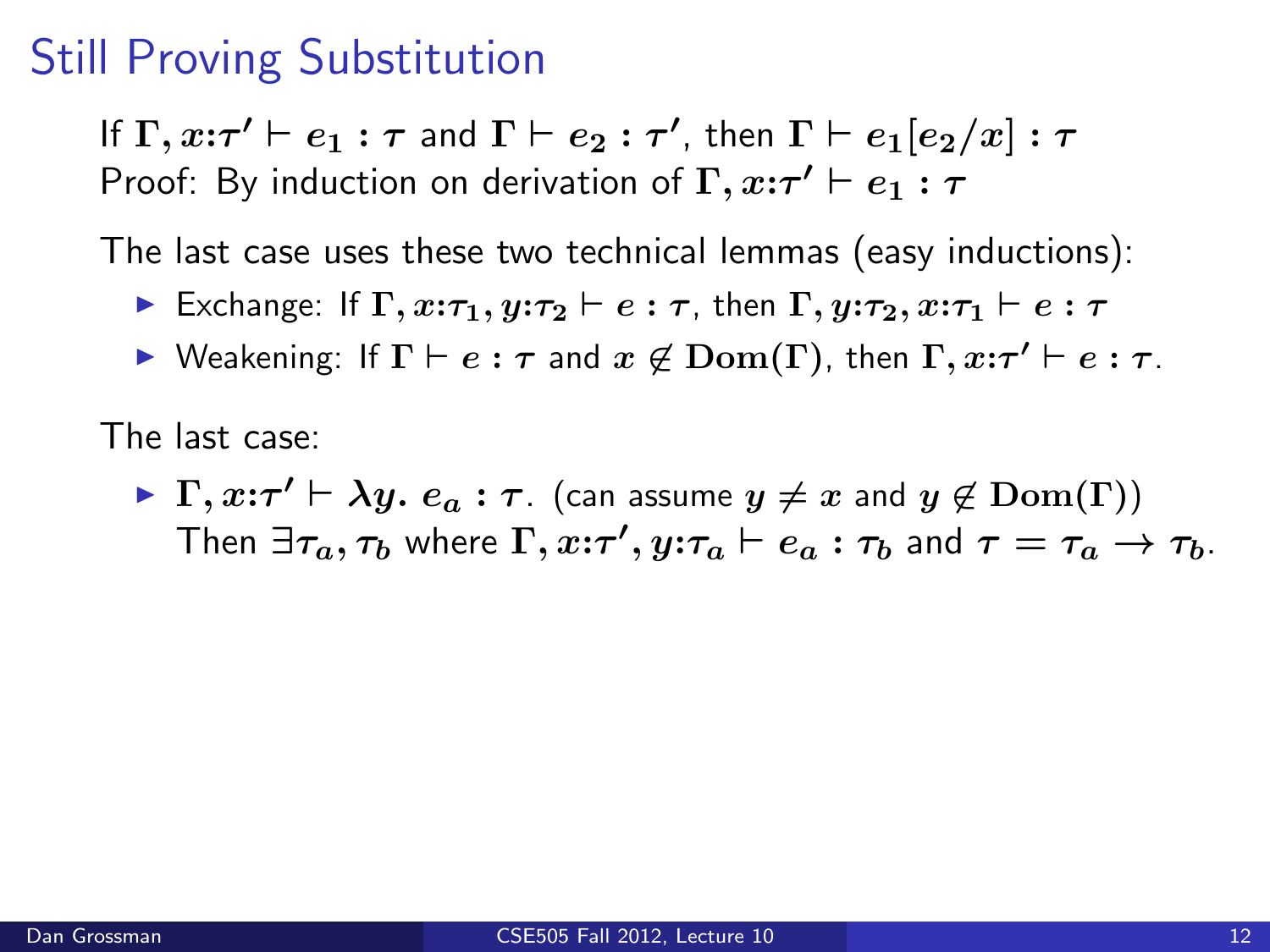If  $\Gamma, x \mathpunct{:}\tau' \vdash e_1 : \tau$  and  $\Gamma \vdash e_2 : \tau'$ , then  $\Gamma \vdash e_1 [e_2 / x] : \tau$ Proof: By induction on derivation of  $\Gamma, x:\tau' \vdash e_1 : \tau$ 

The last case uses these two technical lemmas (easy inductions):

- **Exchange:** If  $\Gamma$ ,  $x:\tau_1, y:\tau_2 \vdash e : \tau$ , then  $\Gamma$ ,  $y:\tau_2, x:\tau_1 \vdash e : \tau$
- $\triangleright$  Weakening: If  $\Gamma \vdash e : \tau$  and  $x \not\in \mathrm{Dom}(\Gamma)$ , then  $\Gamma, x : \tau' \vdash e : \tau$ .

The last case:

 $\blacktriangleright \Gamma, x \text{:}\tau' \vdash \lambda y. e_a : \tau$ . (can assume  $y \neq x$  and  $y \not\in \mathrm{Dom}(\Gamma)$ ) Then  $\exists \tau_a, \tau_b$  where  $\Gamma, x{:}\tau', y{:}\tau_a \vdash e_a : \tau_b$  and  $\tau = \tau_a \rightarrow \tau_b$ . By Exchange  $\Gamma, y:\tau_a, x:\tau' \vdash e_a : \tau_b$ .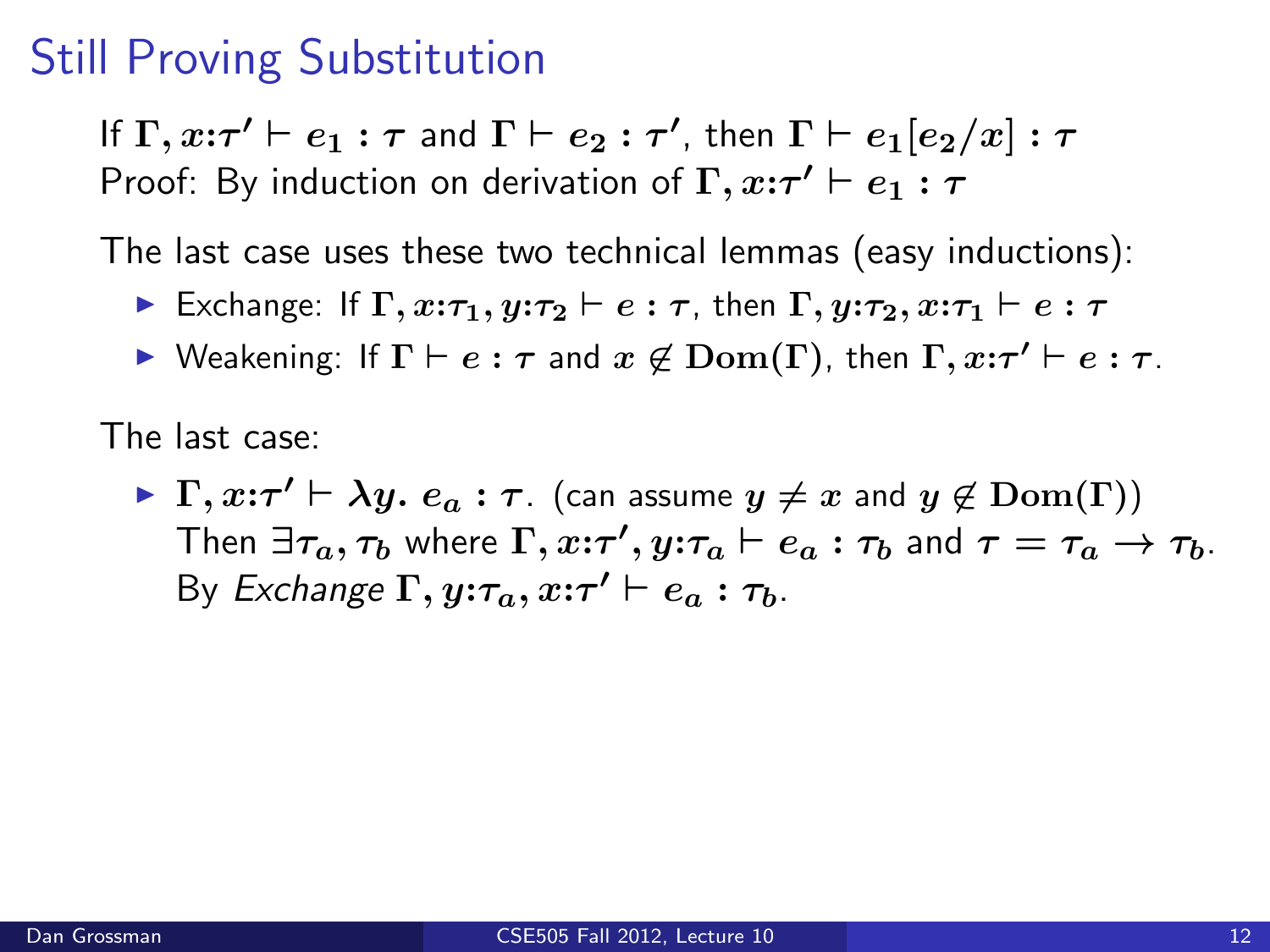If  $\Gamma, x \mathpunct{:}\tau' \vdash e_1 : \tau$  and  $\Gamma \vdash e_2 : \tau'$ , then  $\Gamma \vdash e_1 [e_2 / x] : \tau$ Proof: By induction on derivation of  $\Gamma, x:\tau' \vdash e_1 : \tau$ 

The last case uses these two technical lemmas (easy inductions):

- **Exchange:** If  $\Gamma$ ,  $x:\tau_1, y:\tau_2 \vdash e : \tau$ , then  $\Gamma$ ,  $y:\tau_2, x:\tau_1 \vdash e : \tau$
- $\triangleright$  Weakening: If  $\Gamma \vdash e : \tau$  and  $x \not\in \mathrm{Dom}(\Gamma)$ , then  $\Gamma, x : \tau' \vdash e : \tau$ .

The last case:

 $\blacktriangleright \Gamma, x \text{:}\tau' \vdash \lambda y. e_a : \tau$ . (can assume  $y \neq x$  and  $y \not\in \mathrm{Dom}(\Gamma)$ ) Then  $\exists \tau_a, \tau_b$  where  $\Gamma, x{:}\tau', y{:}\tau_a \vdash e_a : \tau_b$  and  $\tau = \tau_a \rightarrow \tau_b$ . By Exchange  $\Gamma, y:\tau_a, x:\tau' \vdash e_a : \tau_b$ . By *Weakening* and  $\Gamma \vdash e_2 : \tau'$ , we know  $\Gamma, y{:}\tau_a \vdash e_2 : \tau'.$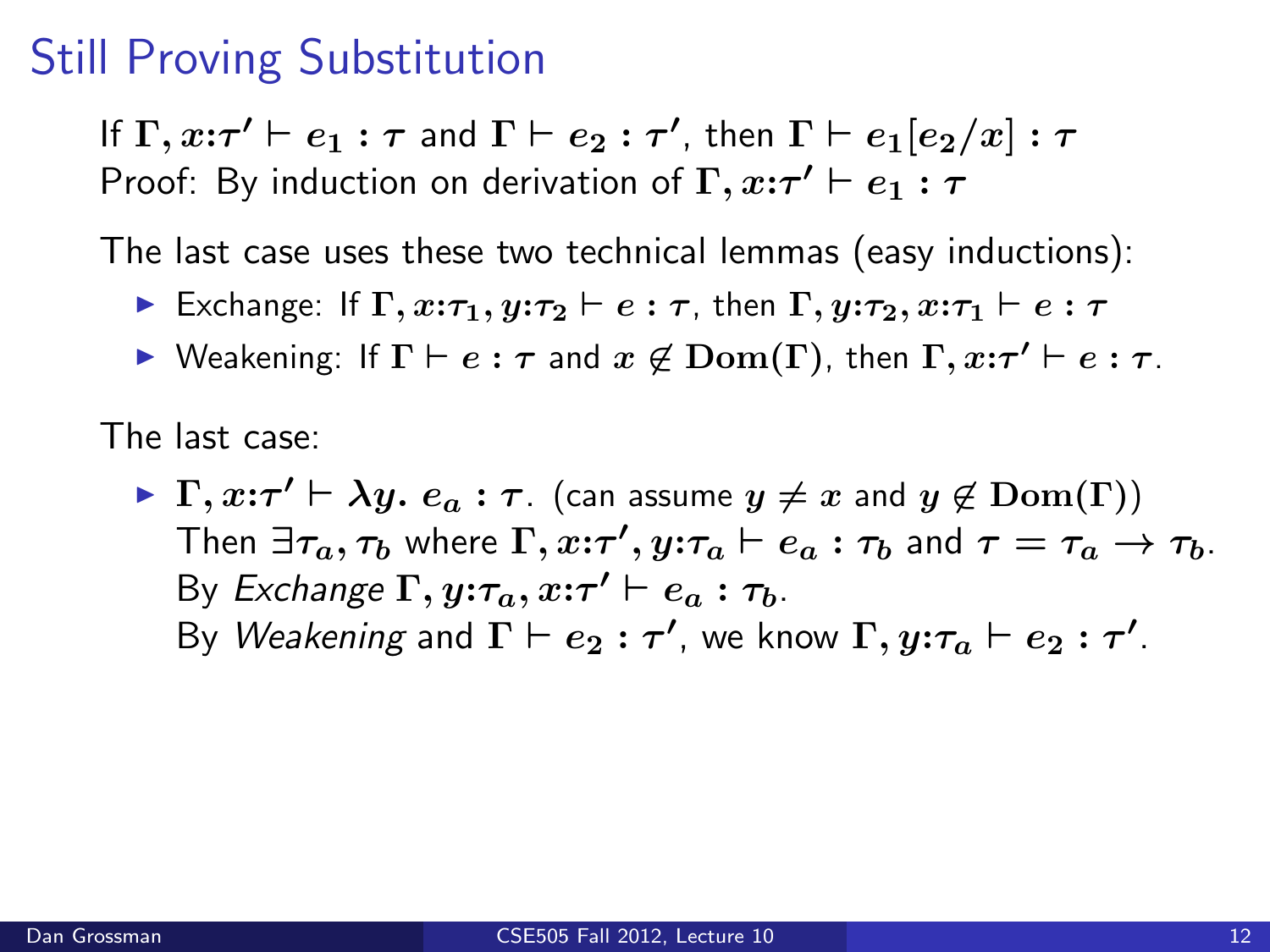If  $\Gamma, x \mathpunct{:}\tau' \vdash e_1 : \tau$  and  $\Gamma \vdash e_2 : \tau'$ , then  $\Gamma \vdash e_1 [e_2 / x] : \tau$ Proof: By induction on derivation of  $\Gamma, x:\tau' \vdash e_1 : \tau$ 

The last case uses these two technical lemmas (easy inductions):

- **Exchange:** If  $\Gamma$ ,  $x:\tau_1, y:\tau_2 \vdash e : \tau$ , then  $\Gamma$ ,  $y:\tau_2, x:\tau_1 \vdash e : \tau$
- $\triangleright$  Weakening: If  $\Gamma \vdash e : \tau$  and  $x \not\in \mathrm{Dom}(\Gamma)$ , then  $\Gamma, x : \tau' \vdash e : \tau$ .

The last case:

 $\blacktriangleright \Gamma, x \text{:}\tau' \vdash \lambda y. e_a : \tau$ . (can assume  $y \neq x$  and  $y \not\in \mathrm{Dom}(\Gamma)$ ) Then  $\exists \tau_a, \tau_b$  where  $\Gamma, x{:}\tau', y{:}\tau_a \vdash e_a : \tau_b$  and  $\tau = \tau_a \rightarrow \tau_b$ . By Exchange  $\Gamma, y:\tau_a, x:\tau' \vdash e_a : \tau_b$ . By *Weakening* and  $\Gamma \vdash e_2 : \tau'$ , we know  $\Gamma, y{:}\tau_a \vdash e_2 : \tau'.$ So by induction (using  $\Gamma$ ,  $y:\tau_a$  for  $\Gamma$ ),  $\Gamma$ ,  $y:\tau_a \vdash e_a[e_2/x] : \tau_b$ .

 $\triangleright$  (This is where we needed the stronger induction hypothesis)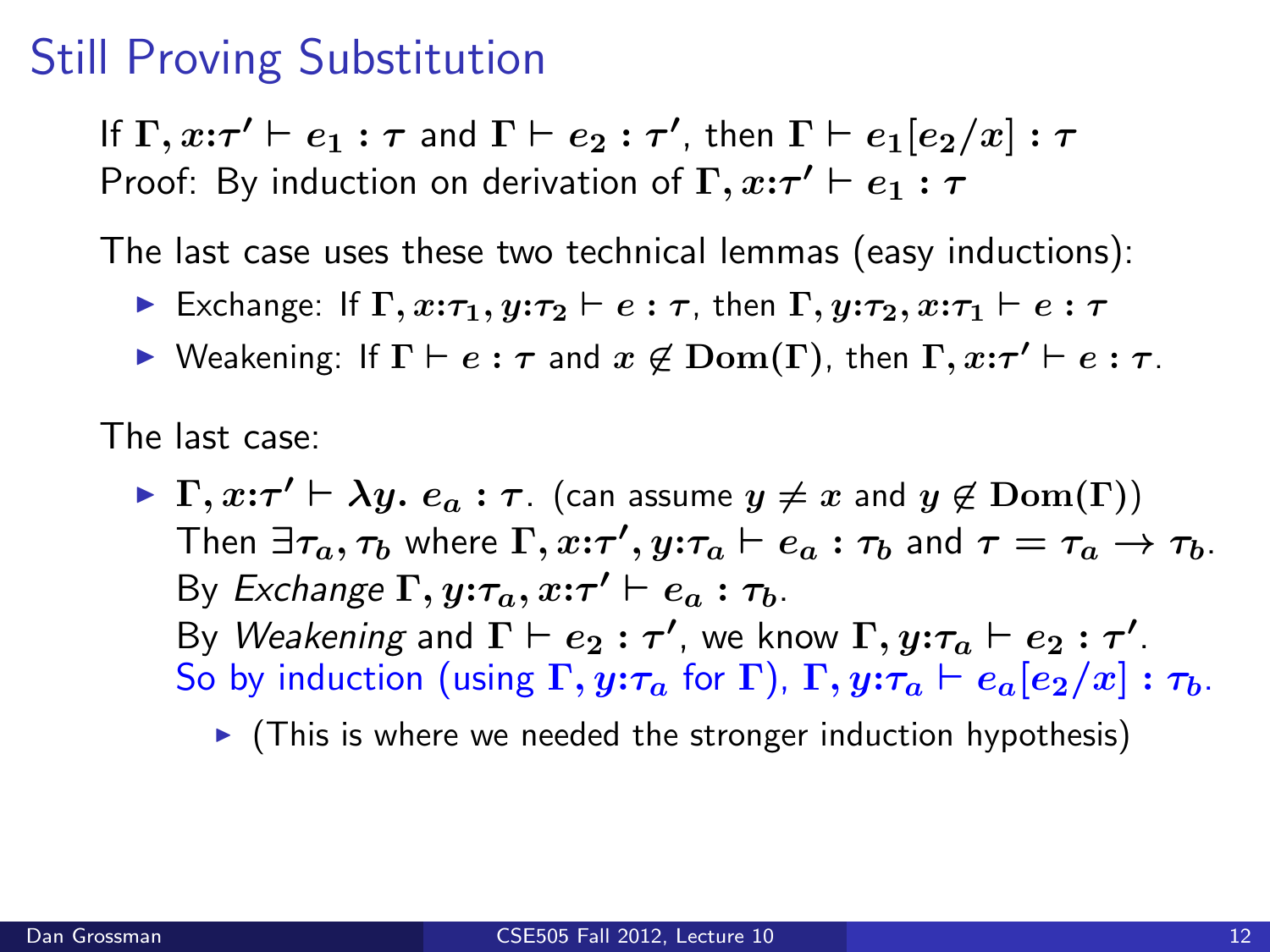If  $\Gamma, x \mathpunct{:}\tau' \vdash e_1 : \tau$  and  $\Gamma \vdash e_2 : \tau'$ , then  $\Gamma \vdash e_1 [e_2 / x] : \tau$ Proof: By induction on derivation of  $\Gamma, x:\tau' \vdash e_1 : \tau$ 

The last case uses these two technical lemmas (easy inductions):

- **Exchange:** If  $\Gamma$ ,  $x:\tau_1, y:\tau_2 \vdash e : \tau$ , then  $\Gamma$ ,  $y:\tau_2, x:\tau_1 \vdash e : \tau$
- $\triangleright$  Weakening: If  $\Gamma \vdash e : \tau$  and  $x \not\in \mathrm{Dom}(\Gamma)$ , then  $\Gamma, x : \tau' \vdash e : \tau$ .

The last case:

 $\blacktriangleright \Gamma, x \text{:}\tau' \vdash \lambda y. e_a : \tau$ . (can assume  $y \neq x$  and  $y \not\in \mathrm{Dom}(\Gamma)$ ) Then  $\exists \tau_a, \tau_b$  where  $\Gamma, x{:}\tau', y{:}\tau_a \vdash e_a : \tau_b$  and  $\tau = \tau_a \rightarrow \tau_b$ . By Exchange  $\Gamma, y:\tau_a, x:\tau' \vdash e_a : \tau_b$ . By *Weakening* and  $\Gamma \vdash e_2 : \tau'$ , we know  $\Gamma, y{:}\tau_a \vdash e_2 : \tau'.$ So by induction (using  $\Gamma$ ,  $y:\tau_a$  for  $\Gamma$ ),  $\Gamma$ ,  $y:\tau_a \vdash e_a[e_2/x] : \tau_b$ .

 $\triangleright$  (This is where we needed the stronger induction hypothesis) So we can derive  $\Gamma \vdash \lambda y$ .  $e_a[e_2/x] : \tau_a \to \tau_b$ .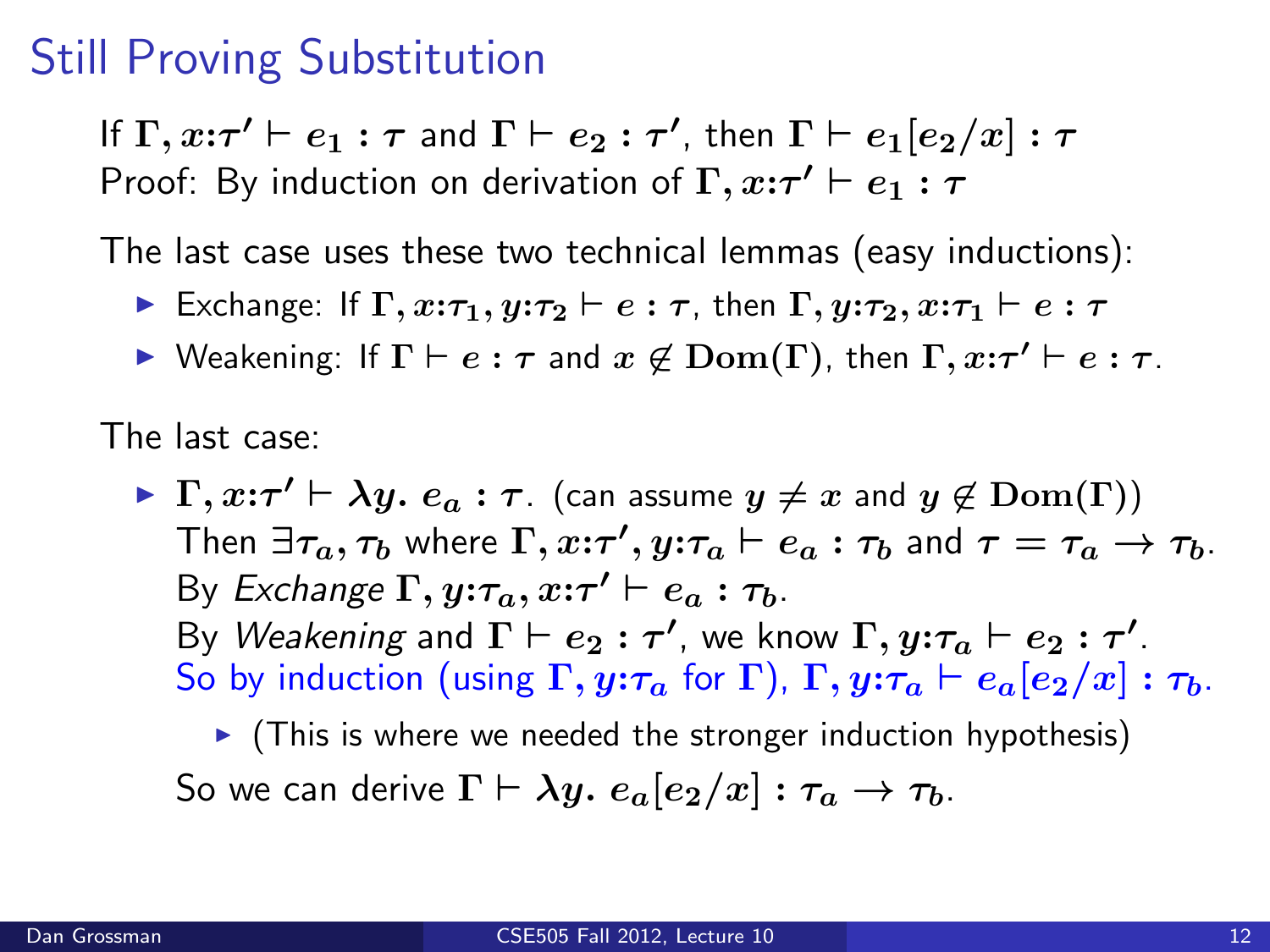If  $\Gamma, x \mathpunct{:}\tau' \vdash e_1 : \tau$  and  $\Gamma \vdash e_2 : \tau'$ , then  $\Gamma \vdash e_1 [e_2 / x] : \tau$ Proof: By induction on derivation of  $\Gamma, x:\tau' \vdash e_1 : \tau$ 

The last case uses these two technical lemmas (easy inductions):

- **Exchange:** If  $\Gamma$ ,  $x:\tau_1, y:\tau_2 \vdash e : \tau$ , then  $\Gamma$ ,  $y:\tau_2, x:\tau_1 \vdash e : \tau$
- $\triangleright$  Weakening: If  $\Gamma \vdash e : \tau$  and  $x \not\in \mathrm{Dom}(\Gamma)$ , then  $\Gamma, x : \tau' \vdash e : \tau$ .

The last case:

 $\blacktriangleright \Gamma, x \text{:}\tau' \vdash \lambda y. e_a : \tau$ . (can assume  $y \neq x$  and  $y \not\in \mathrm{Dom}(\Gamma)$ ) Then  $\exists \tau_a, \tau_b$  where  $\Gamma, x{:}\tau', y{:}\tau_a \vdash e_a : \tau_b$  and  $\tau = \tau_a \rightarrow \tau_b$ . By Exchange  $\Gamma, y:\tau_a, x:\tau' \vdash e_a : \tau_b$ . By *Weakening* and  $\Gamma \vdash e_2 : \tau'$ , we know  $\Gamma, y{:}\tau_a \vdash e_2 : \tau'.$ So by induction (using  $\Gamma$ ,  $\mathbf{y}$ : $\tau_a$  for  $\Gamma$ ),  $\Gamma$ ,  $\mathbf{y}$ : $\tau_a \vdash e_a[e_2/x]$  :  $\tau_b$ .

 $\triangleright$  (This is where we needed the stronger induction hypothesis) So we can derive  $\Gamma \vdash \lambda y$ .  $e_a[e_2/x] : \tau_a \to \tau_b$ . And  $(\lambda y. e_a)[e_2/x]$  is  $\lambda y. (e_a[e_2/x])$ .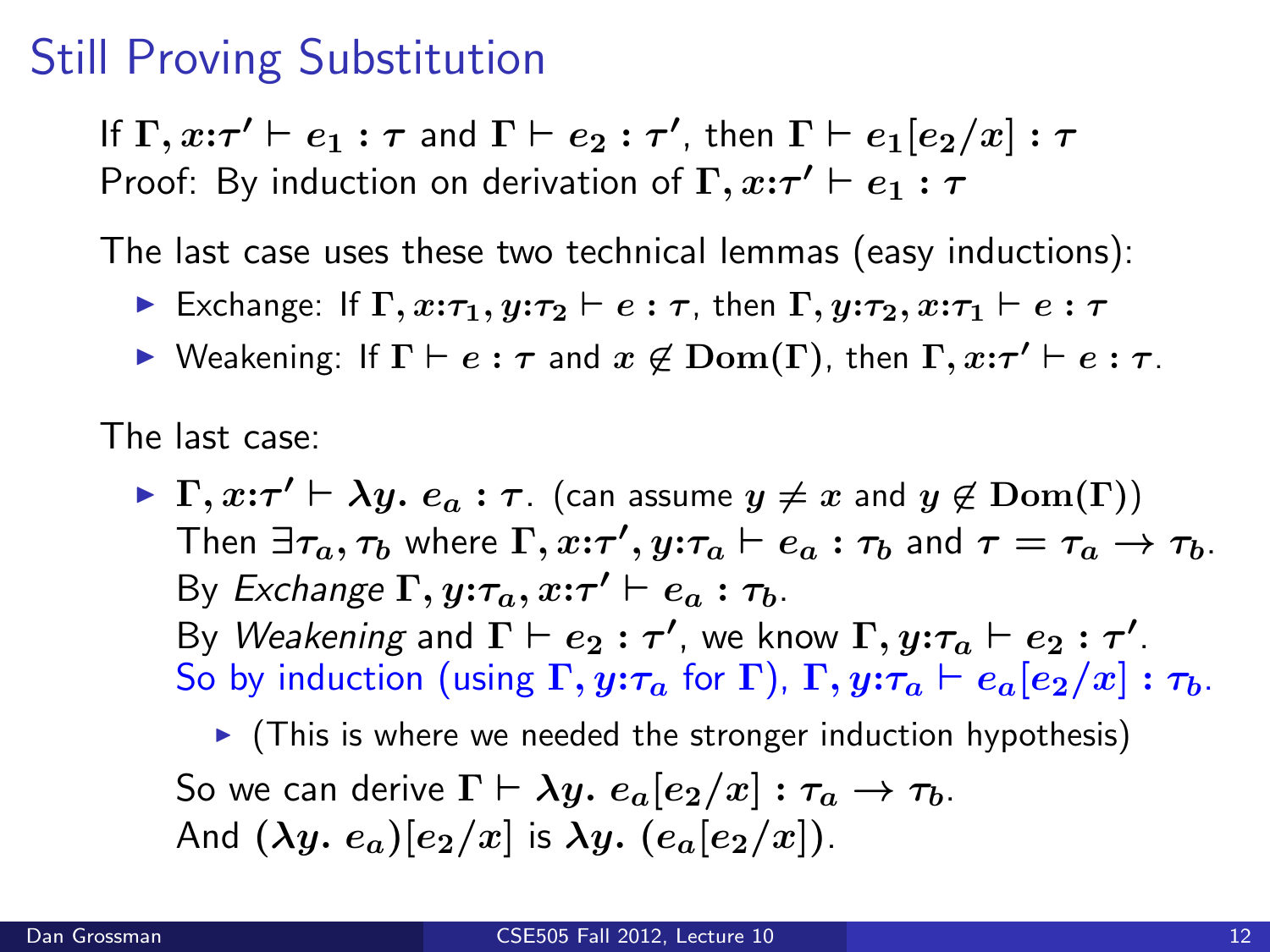# Lemma dependencies

Safety (evaluation never gets stuck)

- $\blacktriangleright$  Preservation (to stay well-typed)
	- $\triangleright$  Substitution ( $\beta$ -reduction stays well-typed)
		- $\triangleright$  Weakening (substituting under nested  $\lambda$ s well-typed)
		- $\blacktriangleright$  Exchange (technical point)
- $\triangleright$  Progress (well-typed not stuck yet)
	- $\triangleright$  Canonical Forms (primitive reductions apply where needed)

Comments:

- $\triangleright$  Substitution strengthened to open terms for the proof
- $\triangleright$  When we add heaps, Preservation will use Weakening directly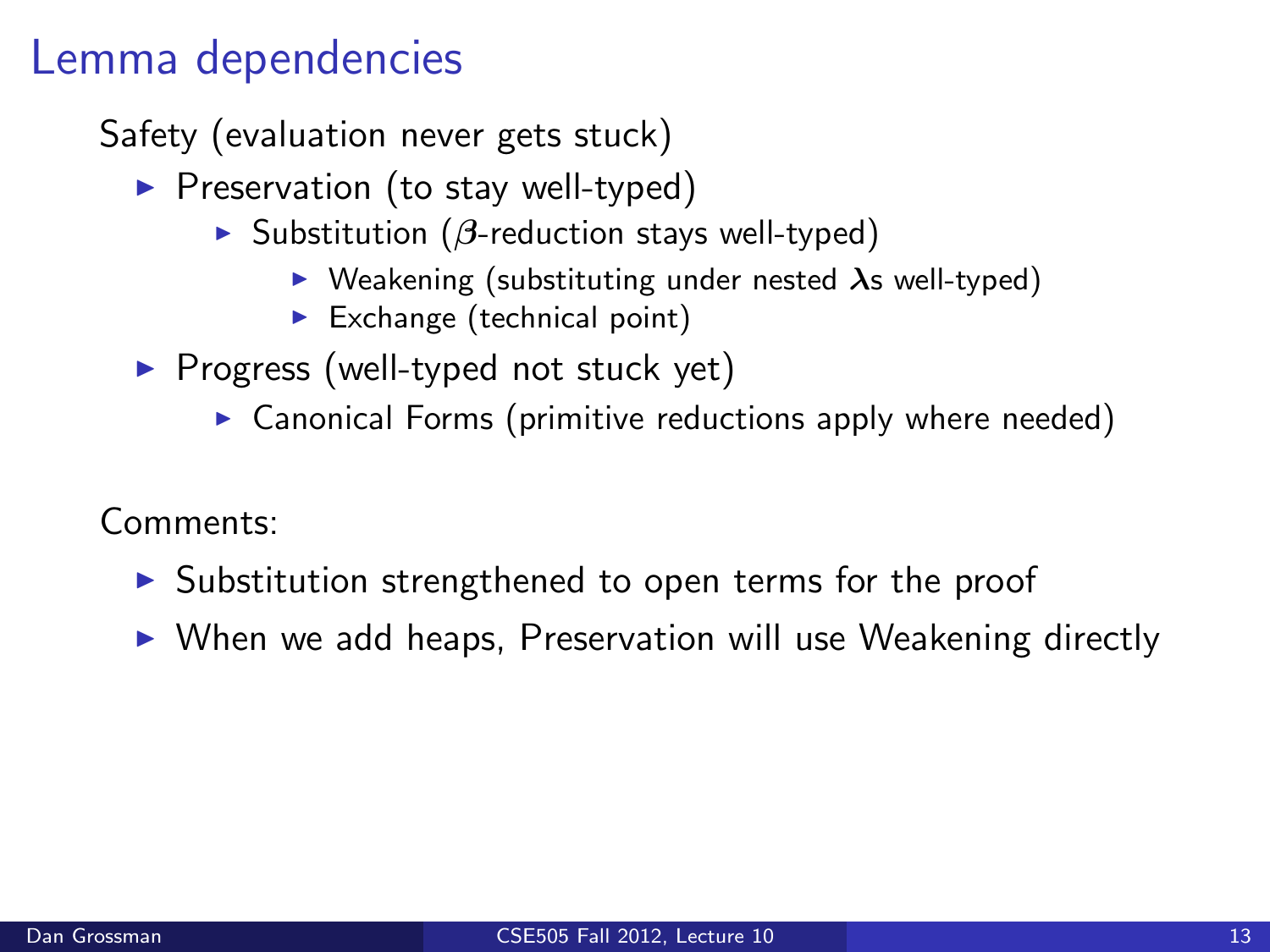# Summary

What may seem a weird lemma pile is a powerful recipe:

Soundness: We don't get stuck because our induction hypothesis (typing) holds (Preservation) and stuck terms aren't well typed (contrapositive of Progress)

Preservation holds by induction on typing (replace subterms with same type) and Substitution (for  $\beta$ -reduction). Substitution must work over open terms and requires Weakening and Exchange.

Progress holds by induction on expressions (or typing) because either a subexpression progresses or we can make a primitive reduction (using Canonical Forms).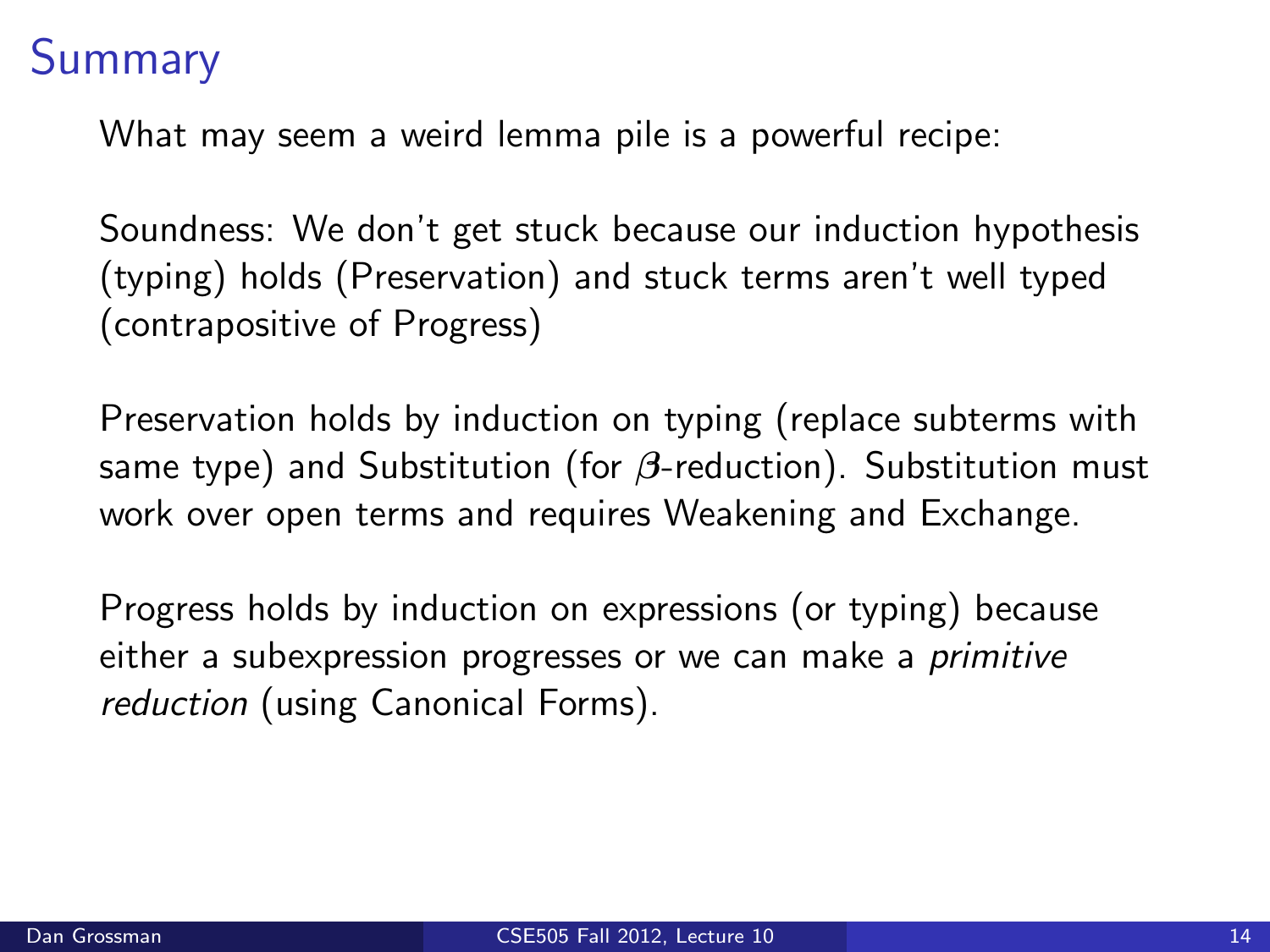## Induction on derivations – Another Look

Application cases ( $e = e_1 \ e_2$ ) are elegant and worth mastering

 $\triangleright$  Other constructs with eager evaluation of subexpressions would work analogously (e.g.,  $e_1 + e_2$  or  $(e_1, e_2)$ )

For Preservation, lemma assumes  $\cdot \vdash e_1 \ e_2 : \tau$ .

Inverting the typing derivation ensures it has the form:

$$
\frac{\mathcal{D}_1}{\cdot \vdash e_1 : \tau' \to \tau} \quad \frac{\mathcal{D}_2}{\cdot \vdash e_2 : \tau'}
$$
\n
$$
\cdot \vdash e_1 \ e_2 : \tau
$$

One Preservation subcase: If  $e_1$   $e_2 \rightarrow e'_1$   $e_2$ , inverting that derivation means:

$$
\dfrac{\dfrac{\mathcal{D}}{e_1 \rightarrow e_1'}}{e_1 \ e_2 \rightarrow e_1' \ e_2}
$$